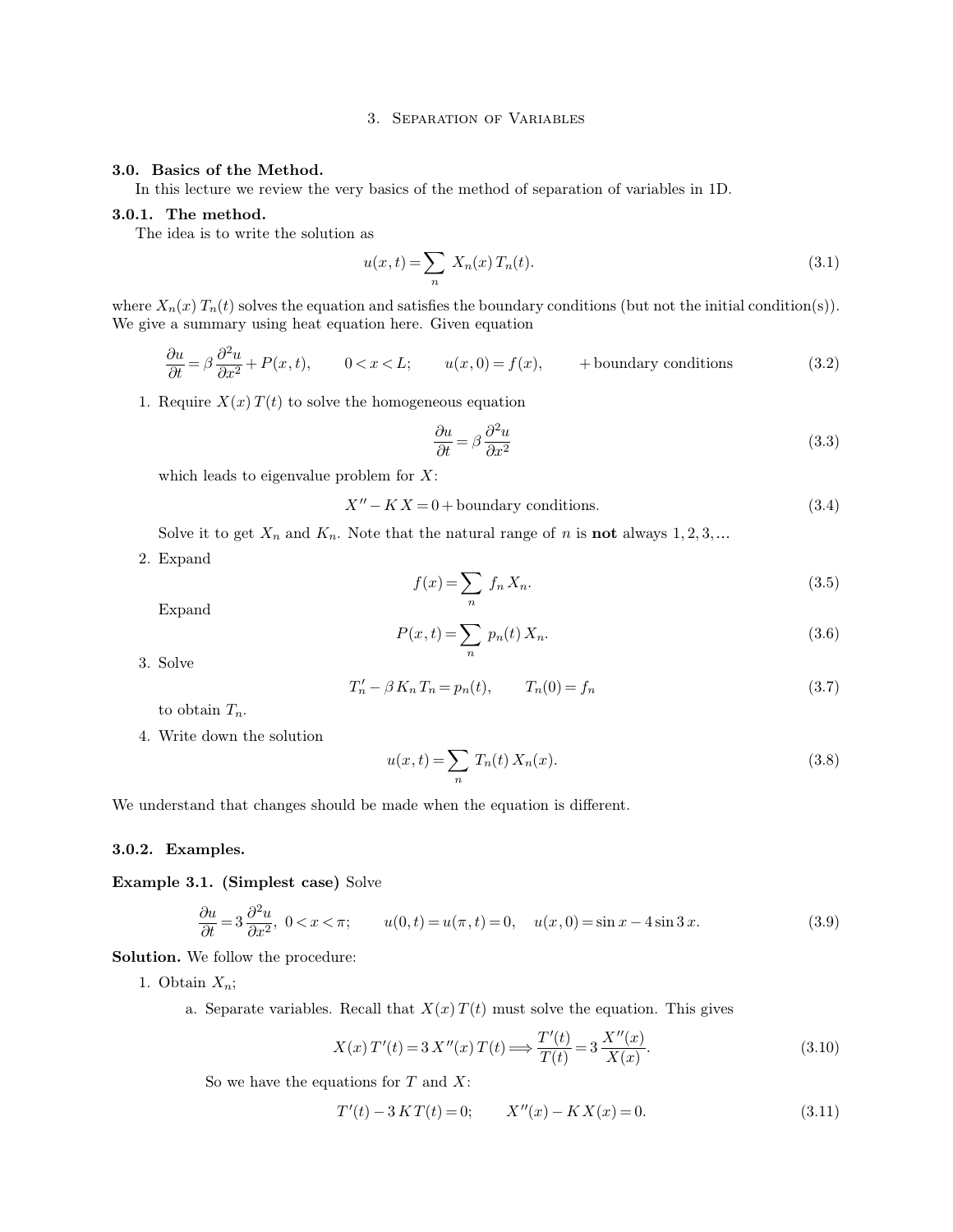b. Boundary conditions for the  $X$  equation:

<span id="page-1-0"></span>
$$
u(0,t) = 0 \Longrightarrow X(0) = 0; \qquad u(\pi, t) = 0 \Longrightarrow X(\pi) = 0. \tag{3.12}
$$

c. Solve for  $X_n$ : (It's important to be able to solve the eigenvalue problem from scratch. You may be required to write down every detail – instead of just write  $X_n = \cdots$  from memory – in the exam.)

The eigenvalue problem is

$$
X'' - K X = 0, \t X(0) = X(\pi) = 0.
$$
\t(3.13)

We discuss the three cases:

i.  $K > 0$ . General solution is

$$
X = C_1 e^{\sqrt{K}x} + C_2 e^{-\sqrt{K}x}.
$$
\n(3.14)

Applying the initial conditions we conclude  $C_1 = C_2 = 0$ .

ii.  $K = 0$ . General solution is

$$
X = C_1 + C_2 x.
$$
\n(3.15)

Applying the initial conditions we conclude  $C_1 = C_2 = 0$ .

iii.  $K < 0$ . General solution is

$$
X = C_1 \cos\left(\sqrt{-K} x\right) + C_2 \sin\left(\sqrt{-K} x\right). \tag{3.16}
$$

Applying initial conditions we conclude that  $C_1 = C_2 = 0$  unless  $K = -n^2$ .

So the eigenvalues are

$$
K_n = -n^2, \qquad n = 1, 2, 3, \dots \tag{3.17}
$$

with eigenfunctions

$$
C\sin\left(n\,x\right). \tag{3.18}
$$

Thus we take 3.1

$$
X_n = \sin\left(n x\right). \tag{3.19}
$$

2. Expand  $f(x)$ ;

$$
f(x) = \sin x - 4\sin 3x = X_1 - 4X_3. \tag{3.20}
$$

Thus we have

$$
f_1 = 1, f_3 = -4, \text{all other } f_n = 0. \tag{3.21}
$$

3. Solve  $T_n$ ;

Now we have both equation and initial condition for  $T_n$ :

$$
T'_n - 3 K_n T_n = 0, \qquad T_n(0) = f_n. \tag{3.22}
$$

This gives

$$
T_n(t) = T_n(0) e^{3K_n t} = f_n e^{3K_n t}.
$$
\n(3.23)

Clearly if  $f_n = 0$  then  $T_n = 0$ . So the only nonzero ones are

∞

$$
T_1(t) = f_1 e^{3K_1 t} = 1 \cdot e^{3(-1)t} = e^{-3t};\tag{3.24}
$$

$$
T_3(t) = f_3 e^{3K_3 t} = -4 e^{-27t}.
$$
\n(3.25)

4. Write down solution.

We have

$$
u(x,t) = \sum_{n=1}^{\infty} T_n(t) X_n(x) = e^{-3t} \sin x - 4e^{-27t} \sin 3x.
$$
 (3.26)

[<sup>3.1.</sup>](#page-1-0) This is just for convenience. There is some freedom in choosing  $X_n$  here. For example, taking  $X_n = 2 \sin nx$  is also OK.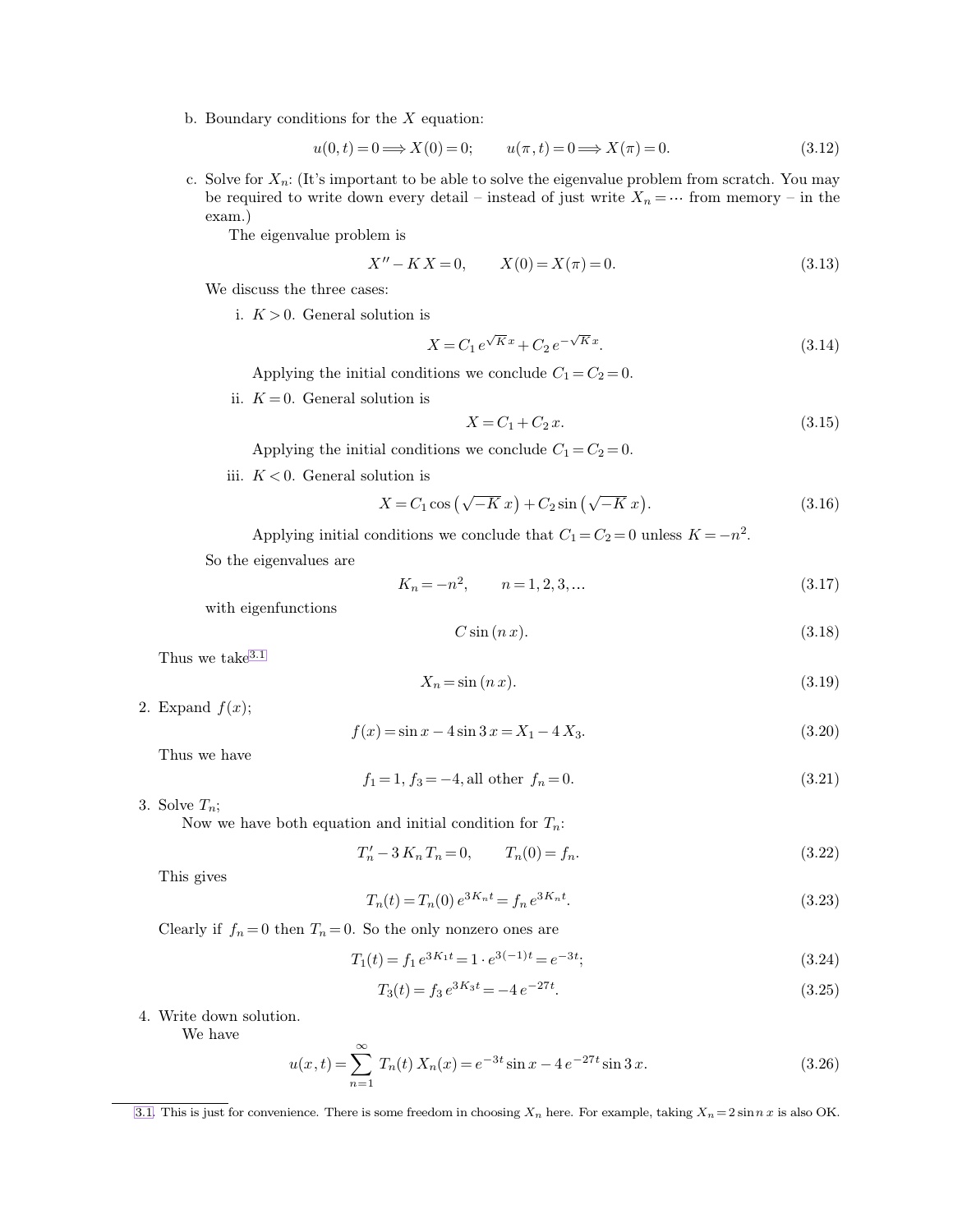### **Example 3.2. (Equation with Source)** Solve

$$
\frac{\partial u}{\partial t} = 3 \frac{\partial^2 u}{\partial x^2} + e^t \sin x, \ 0 < x < \pi; \qquad u(0, t) = u(\pi, t) = 0, \quad u(x, 0) = \sin x - 4 \sin 3x. \tag{3.27}
$$

**Solution.** We try to solve this problem using the same  $X_n$ 's. Recall that we assume

$$
u(x,t) = \sum T_n(t) X_n(x) \tag{3.28}
$$

with  $X_n'' - 3K_n X_n = 0$ . Substitute this  $u(x, t)$  into the equation we reach

$$
\sum_{n=1}^{\infty} [T'_n - 3 K_n T_n] X_n = t \sin x = e^t X_1.
$$
\n(3.29)

Absorbing the  $t X_1$  term into the left hand side we reach

$$
\left[T'_1 - 3K_1T_1 - e^t\right]X_1 + \sum_{n=2}^{\infty} \left[T'_n - 3K_nT_n\right]X_n = 0\tag{3.30}
$$

This leads to

$$
T'_1 - 3K_1T_1 - e^t = 0; \t T'_n - 3K_nT_n = 0, n > 1.
$$
\t(3.31)

• Solve  $T_1$  from

$$
T'_1 - 3 K_1 T_1 - e^t = 0, \qquad T_1(0) = 1. \tag{3.32}
$$

As  $K_1 = -1$  the above is

$$
T_1' + 3T = e^t, \qquad T_1(0) = 1 \tag{3.33}
$$

The equation is linear with general solution

$$
T_1(t) = \frac{1}{4}e^t + Ce^{-3t}.\tag{3.34}
$$

Using the initial condition we reach

$$
C = \frac{3}{4} \Longrightarrow T_1(t) = \frac{1}{4}e^t + \frac{3}{4}e^{-3t}.
$$
\n(3.35)

•  $T_n, n > 1$  remains the same as in the previous example:

$$
T_3(t) = -4e^{-27t}, \quad T_n(t) = 0 \text{ for } n \neq 3.
$$
 (3.36)

So finally

$$
u(x,t) = \sum_{n=1}^{\infty} T_n(t) X_n(x) = \left(\frac{1}{4}e^t + \frac{3}{4}e^{-3t}\right) \sin x - 4e^{-27t} \sin 3x.
$$
 (3.37)

**Example 3.3. (Dirichlet boundary condition)** Find the solution to the heat flow problem

$$
\frac{\partial u}{\partial t} = 5 \frac{\partial^2 u}{\partial x^2}, \qquad 0 < x < \pi, \ t > 0 \tag{3.38}
$$

$$
u(0,t) = u(\pi, t) = 0, \qquad t > 0 \tag{3.39}
$$

$$
u(x,0) = f(x) = 1 - \cos 2x, \qquad 0 < x < \pi. \tag{3.40}
$$

**Solution.** We use separation of variables.

1. Separate the variables.

Write  $u = X(x) T(t)$ , the equation becomes

$$
T'X = 5 X''T \Longrightarrow \frac{T'}{5T} = \frac{X''}{X} = K.
$$
\n(3.41)

The equations for  $X$  is

$$
X'' - KX = 0, \qquad X(0) = X(\pi) = 0;
$$
\n(3.42)

The left hand side of the equation for  $T$  is

$$
T' - 5KT = \cdots. \tag{3.43}
$$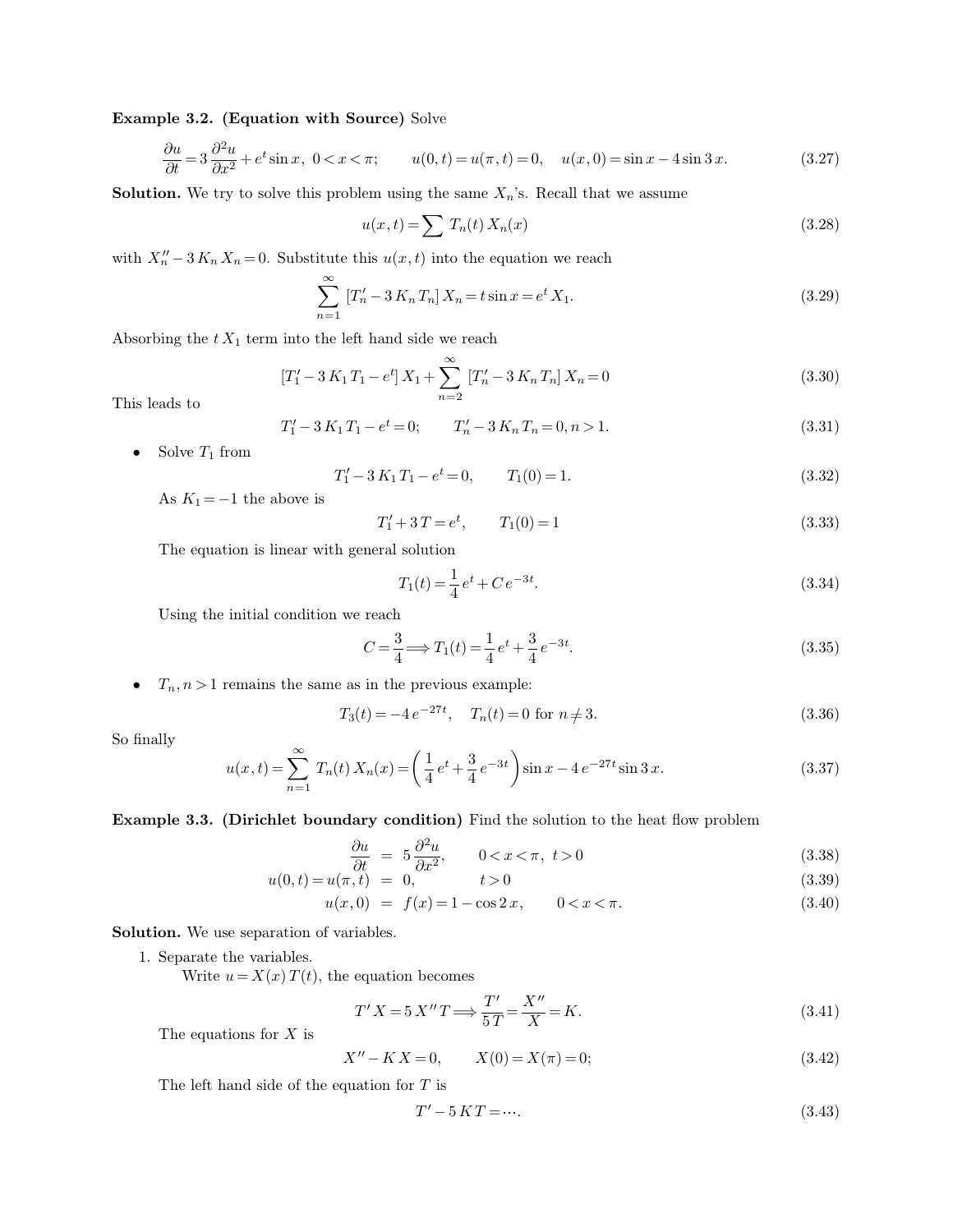2. Solve the eigenvalue problem

$$
X'' - KX = 0, \qquad X(0) = X(\pi) = 0;
$$
\n(3.44)

As we have solved it before, we omit the details (You need to include the details in the exam though). The eigenvalues are  $-n^2$ ,  $n = 1, 2, 3, \dots$ , and the corresponding eigenfunctions are

$$
b_n \sin(n x), \qquad n = 1, 2, 3, \dots \tag{3.45}
$$

So  $K_n = -n^2$ ,  $X_n = \sin(n x)$ .

3. Expand the initial condition. We have

$$
1 - \cos 2x = u(x, 0) = \sum_{n=1}^{\infty} b_n \sin (n x).
$$
 (3.46)

Thus all we need to do is to find the Fourier sine series for  $1-\cos 2 x$ . As the interval is  $[0, \pi]$  we have  $T = \pi$ . We compute for  $n = 1, 2, 3, ...$ 

$$
b_n = \frac{2}{\pi} \int_0^{\pi} (1 - \cos 2x) \sin (n x) dx
$$
  
\n
$$
= \frac{2}{\pi} \int_0^{\pi} \sin (n x) dx - \frac{2}{\pi} \int_0^{\pi} \sin (n x) \cos (2 x) dx
$$
  
\n
$$
= -\frac{2}{n \pi} \cos (n x) \Big|_0^{\pi} - \frac{1}{\pi} \int_0^{\pi} [\sin (n + 2) x + \sin (n - 2) x] dx
$$
  
\n
$$
= \frac{2}{n \pi} [1 - (-1)^n] - \frac{1}{\pi} \int_0^{\pi} \sin (n + 2) x dx - \frac{1}{\pi} \int_0^{\pi} \sin (n - 2) x dx.
$$
 (3.47)

We evaluate

$$
\int_0^\pi \sin(n+2)x \, dx = -\frac{1}{n+2} \cos(n+2)x \vert_0^\pi = \frac{1 - (-1)^{n+2}}{n+2}.
$$
 (3.48)

For the last term, there are two cases.

• If  $n = 2$ , then  $sin(n-2)x = 0$  and

$$
\int_0^\pi \sin(n-2)x \, dx = 0.
$$
 (3.49)

• If  $n \neq 2$ , we compute

$$
\int_0^\pi \sin(n-2)x \, dx = -\frac{1}{n-2} \cos(n-2)x \Big|_0^\pi = \frac{1 - (-1)^{n-2}}{n-2}.
$$
\n(3.50)

Putting everything together, we have

$$
b_n = \begin{cases} \left(\frac{2}{n} - \frac{1}{n+2}\right) \frac{1 - (-1)^n}{\pi} & n = 2\\ \left(\frac{2}{n} - \frac{1}{n-2} - \frac{1}{n+2}\right) \frac{1 - (-1)^n}{\pi} & n \neq 2 \end{cases} \tag{3.51}
$$

Noticing that, when *n* is even, we have  $1 - (-1)^n = 0$ . Thus the above formula can be simplified by setting  $n = 2k - 1$  to

$$
b_{2k-1} = \left(\frac{2}{2k-1} - \frac{1}{2k-3} - \frac{1}{2k+1}\right) \frac{2}{\pi}, \qquad k = 1, 2, 3, \dots
$$
 (3.52)

As  $P(x, t) = 0$  here, the expansion is trivial:

$$
0 = \sum_{n=1}^{\infty} 0 \sin n x. \tag{3.53}
$$

4. Solve the equation for T. As  $p_n(t) = 0$  for all n,  $T_n$  satisfies

$$
T'_n + 5 n^2 T_n = 0 \Longrightarrow T_n = c_n e^{-5n^2 t}.
$$
\n(3.54)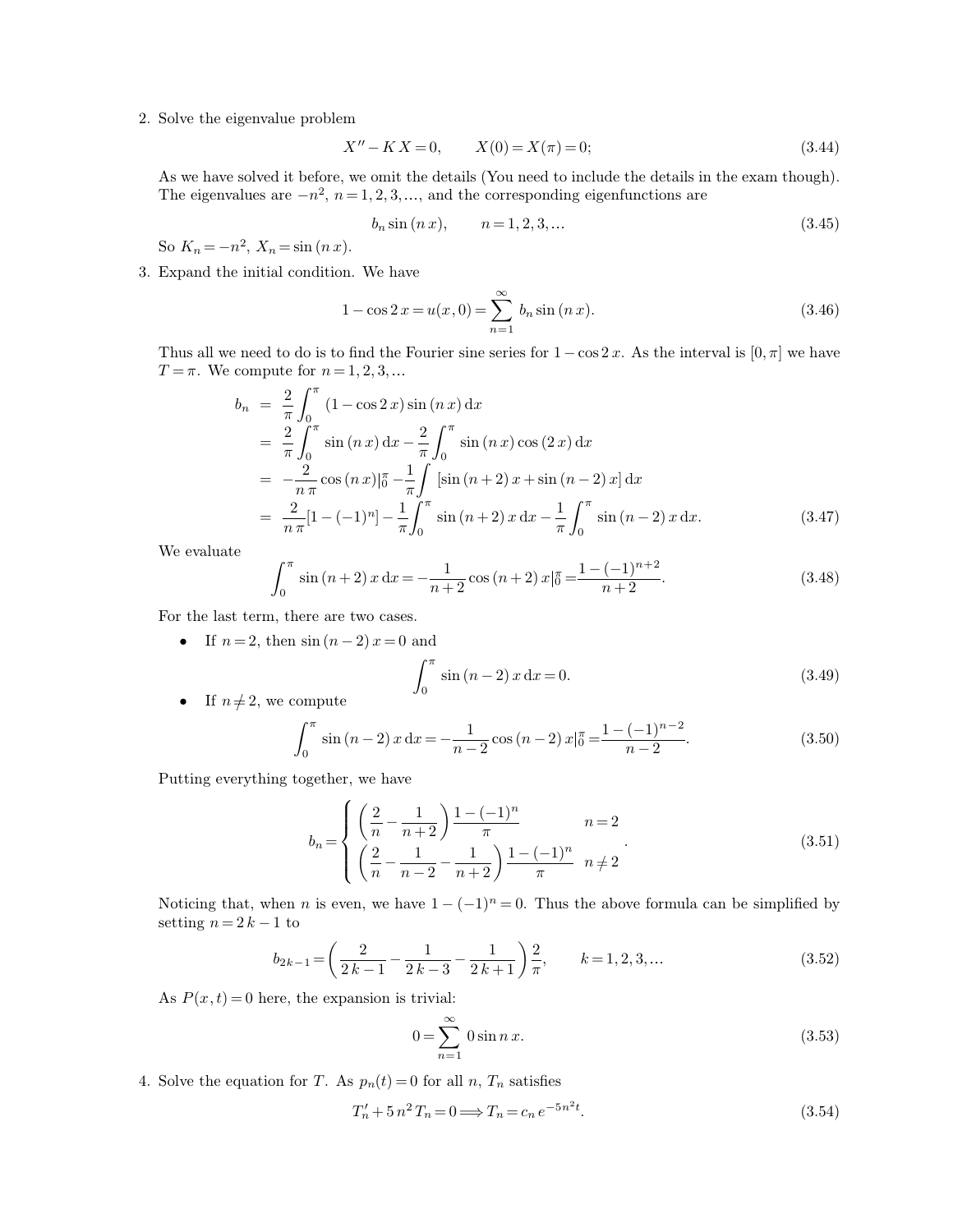5. Putting everything together, the solution is given by

$$
u(x,t) = \sum_{k=1}^{\infty} \left( \frac{2}{2k-1} - \frac{1}{2k-3} - \frac{1}{2k+1} \right) \frac{2}{\pi} e^{-5(2k-1)^2 t} \sin((2k-1)x).
$$
 (3.55)

### **Example 3.4. (Neumann boundary condition)** Solve

$$
\frac{\partial u}{\partial t} = 3 \frac{\partial^2 u}{\partial x^2}, \qquad 0 < x < \pi, \quad t > 0 \tag{3.56}
$$

$$
\frac{\partial u}{\partial x}(0,t) = \frac{\partial u}{\partial x}(\pi, t) = 0, \qquad t > 0,
$$
\n(3.57)

$$
u(x,0) = x, \t 0 < x < \pi.
$$
\t(3.58)

**Solution.** We use separation of variables.

1. Separate the variables.

Write  $u(x, t) = X(x) T(t)$ . Then the equation leads to

$$
T'X = 3 X''T \Longrightarrow \frac{T'}{3T} = \frac{X''}{X} = K
$$
\n<sup>(3.59)</sup>

which gives

$$
X'' - KX = 0, \qquad X'(0) = X'(\pi) = 0,
$$
\n(3.60)

and

$$
T' - 3KT = \cdots. \tag{3.61}
$$

Note that  $\cdots$  comes from the expansion of  $P(x, t)$  (=0 for this particular problem).

Now Solve the eigenvalue problem

$$
X'' - KX = 0, \qquad X'(0) = X'(\pi) = 0,
$$
\n(3.62)

We discuss the three cases.

a.  $K < 0$ . The general solution is

$$
X = C_1 \cos\left(\sqrt{-K} x\right) + C_2 \sin\left(\sqrt{-K} x\right). \tag{3.63}
$$

We compute

$$
X' = -\sqrt{-K} C_1 \sin(\sqrt{-K} x) + \sqrt{-K} C_2 \cos(\sqrt{-K} x).
$$
 (3.64)

The boundary conditions then lead to

$$
\sqrt{-K} C_2 = 0, \tag{3.65}
$$

$$
-\sqrt{-K} C_1 \sin \left(\sqrt{-K} \pi\right) + \sqrt{-K} C_2 \cos \left(\sqrt{-K} \pi\right) = 0. \tag{3.66}
$$

Thus  $C_2 = 0$ , and  $\sqrt{-K} = n$ . Consequently the eigenvalues are

$$
K_n = -n^2, \qquad n = 1, 2, 3, \dots \tag{3.67}
$$

with corresponding

$$
X_n = \cos\left(n x\right). \tag{3.68}
$$

b.  $K = 0$ . The general solution is

$$
X = C_1 + C_2 x \tag{3.69}
$$

the boundary conditions then gives  $C_2 = 0$  which means 0 is an eigenvalue and the corresponding eigenfunctions are  $X_0 = 1$ .

c.  $K > 0$ . The general solution is

$$
X = C_1 e^{\sqrt{K}x} + C_2 e^{-\sqrt{K}x}.
$$
\n(3.70)

The boundary conditions leads to

$$
\sqrt{K} C_1 - \sqrt{K} C_2 = 0 \qquad (3.71)
$$

$$
\sqrt{K} \, e^{\sqrt{K}\,\pi} \, C_1 - \sqrt{K} \, e^{-\sqrt{K}\,\pi} \, C_2 = 0. \tag{3.72}
$$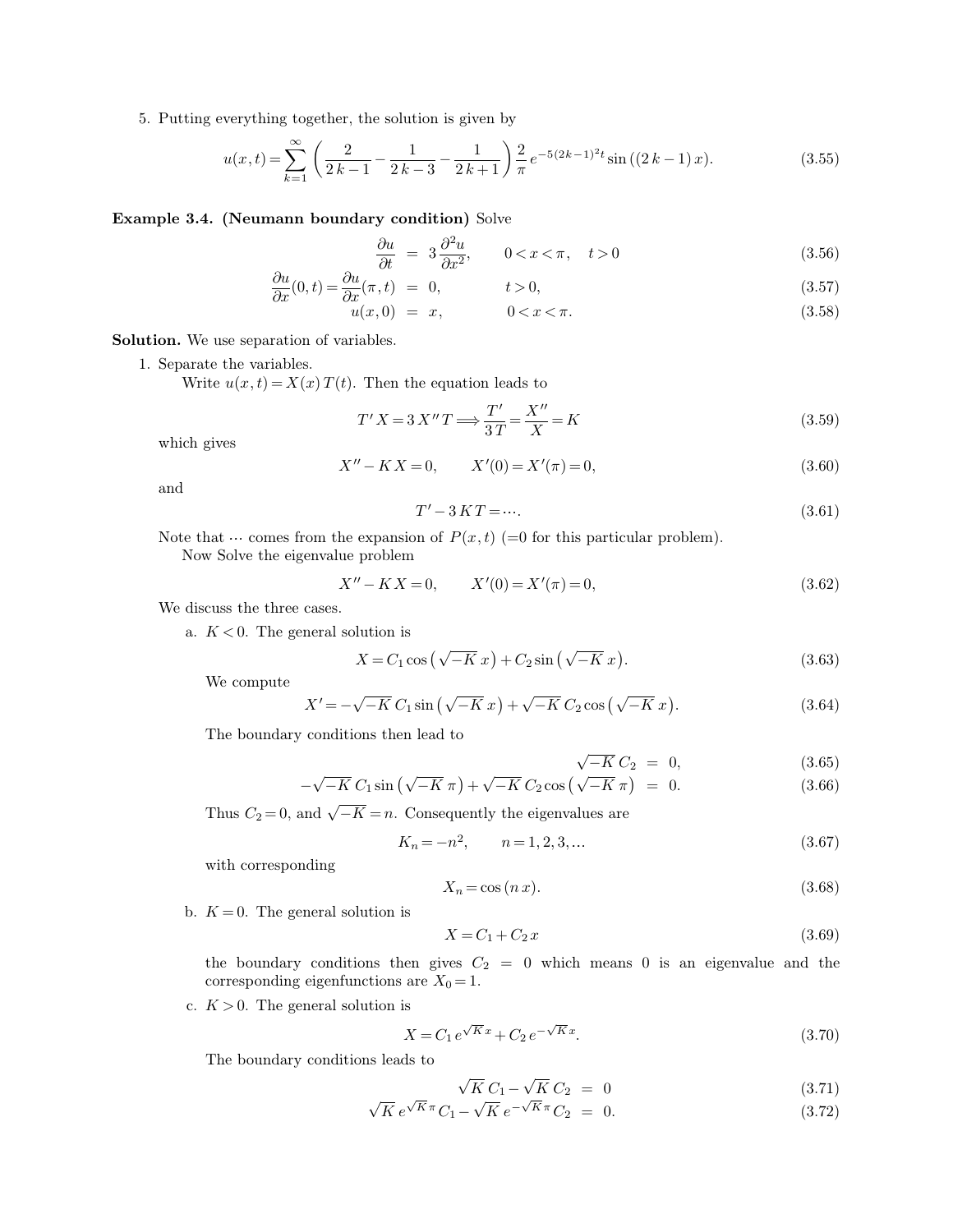Solving it gives  $C_1 = C_2 = 0$ . Therefore there is no positive eigenvalues. Summarizing, the eigenvalues are

$$
K_n = -n^2, \qquad n = 0, 1, 2, 3, \dots \tag{3.73}
$$

$$
X_n = \cos(n x),
$$
  $n = 0, 1, 2, 3, ...$ 

2. Expand  $f(x)$ . We have

$$
x = \frac{a_0}{2} + \sum_{n=1}^{\infty} a_n \cos(n x).
$$
 (3.74)

All we need to do is to find the cosine series for  $x: 0 < x < \pi$ . We compute

$$
a_0 = \frac{2}{\pi} \int_0^{\pi} x \, dx = \pi,
$$
\n(3.75)

$$
a_n = \frac{2}{\pi} \int_0^{\pi} x \cos(nx) dx = \frac{2}{n\pi} \left[ x \sin(nx) \Big|_0^{\pi} - \int_0^{\pi} \sin(nx) dx \right] = \frac{2 \left[ (-1)^n - 1 \right]}{n^2 \pi}.
$$
 (3.76)

Note that  $(-1)^n - 1 = 0$  for all *n* even. Thus we have

$$
a_{2k} = 0, \qquad a_{2k-1} = -\frac{4}{(2k-1)^2 \pi}.
$$
\n(3.77)

3. Solve the equation for  $T_n$ :

$$
T'_{n} + 3 n^{2} T_{n} = 0, T_{n}(0) = \begin{cases} \frac{\pi}{2} & n = 0 \\ 0 & n \text{ even} \implies T_{n} = \begin{cases} \frac{\pi}{2} & n = 0 \\ 0 & n \text{ even} \\ -\frac{4}{n^{2} \pi} & n \text{ odd} \end{cases}
$$
(3.78)

4. Summarizing, we have

$$
u(x,t) = \frac{\pi}{2} - \sum_{k=1}^{\infty} \frac{4}{(2k-1)^2 \pi} e^{-3(2k-1)^2 t} \cos((2k-1)x).
$$
 (3.79)

## **Example 3.5. (Other boundary conditions)** Solve

$$
u_t = \kappa u_{xx} \qquad 0 < x < l, t > 0 \tag{3.80}
$$

$$
u(x,0) = f(x) \qquad 0 \leq x \leq l, \tag{3.81}
$$

$$
u(0,t) = 0 \qquad t \geqslant 0,\tag{3.82}
$$

$$
u_x(l,t) = -h u(l,t). \qquad t \geqslant 0. \tag{3.83}
$$

Here  $h > 0$ .

**Solution.** Applying the method of separation of variables, we reach

$$
X'' - \lambda X = 0, \qquad X(0) = 0, \quad h X(l) + X'(l) = 0.
$$
\n(3.84)

We discuss the cases:

i.  $\lambda > 0$ . The general solution is

$$
A e^{\sqrt{\lambda}x} + B e^{-\sqrt{\lambda}x}.
$$
 (3.85)

Now

$$
X(0) = 0 \implies A + B = 0 \tag{3.86}
$$

$$
h X(l) + X'(l) = 0 \implies (h + \sqrt{\lambda}) e^{\sqrt{\lambda}l} A + (h - \sqrt{\lambda}) e^{-\sqrt{\lambda}l} B = 0.
$$
 (3.87)

The two equations can be written

$$
\left(\begin{array}{cc}1 & 1\\ (h+\sqrt{\lambda})e^{\sqrt{\lambda}l} & (h-\sqrt{\lambda})e^{-\sqrt{\lambda}l}\end{array}\right)\left(\begin{array}{c}A\\ B\end{array}\right)=\left(\begin{array}{c}0\\ 0\end{array}\right).
$$
 (3.88)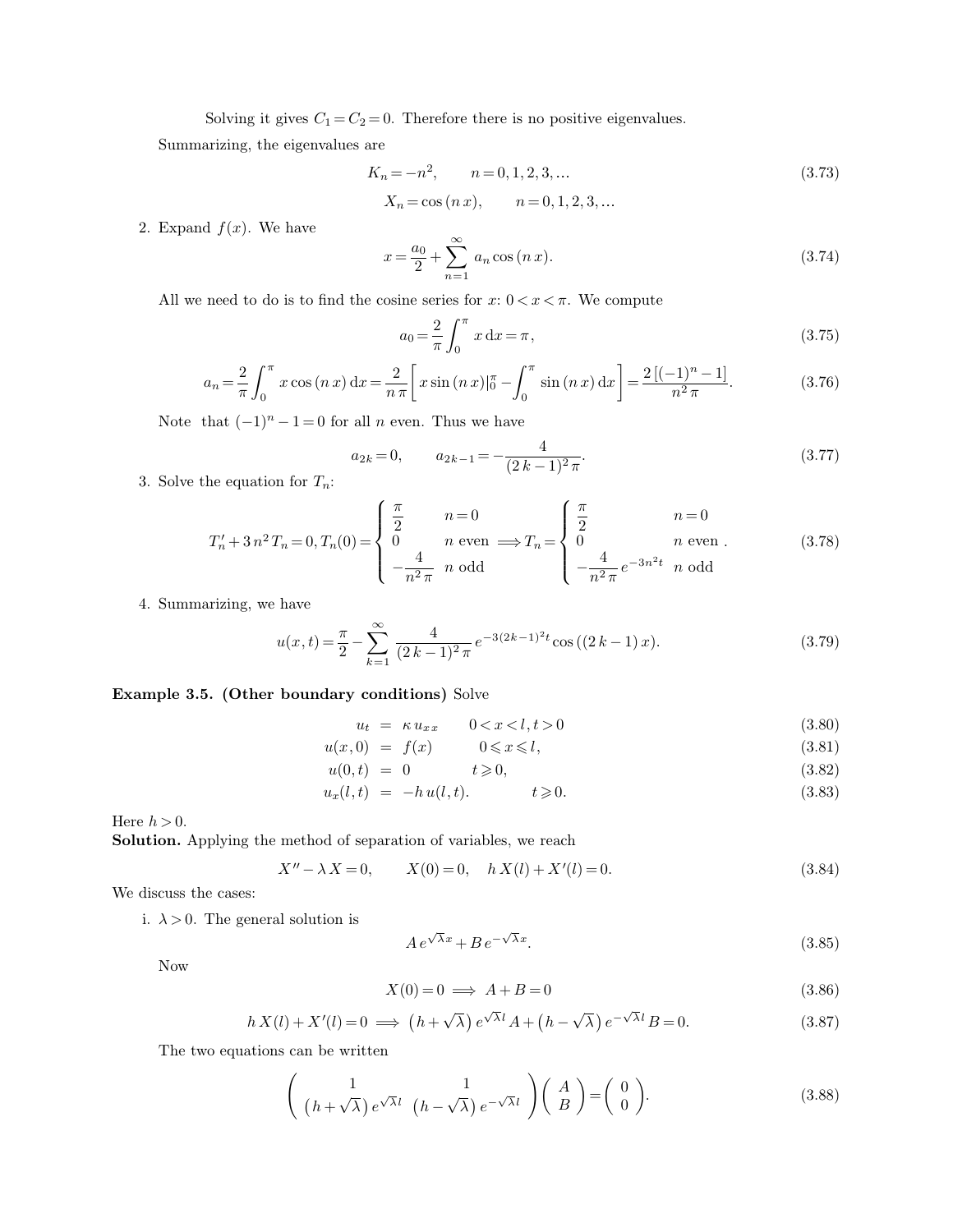For the solution to be non-zero, we have to have

$$
0 = \det \left( \frac{1}{(h + \sqrt{\lambda}) e^{\sqrt{\lambda} l}} \frac{1}{(h - \sqrt{\lambda}) e^{-\sqrt{\lambda} l}} \right) = (h - \sqrt{\lambda}) e^{-\sqrt{\lambda} l} - (h + \sqrt{\lambda}) e^{\sqrt{\lambda} l}.
$$
 (3.89)

As  $h > 0$  and  $\sqrt{\lambda} > 0$ , this is not possible.

ii.  $\lambda = 0$ . The general solution is

$$
A + Bx \tag{3.90}
$$

The boundary conditions lead to

$$
A = 0, \t h A + (h l + 1) B = 0 \implies A = B = 0.
$$
\t(3.91)

iii.  $\lambda < 0$ . The general solution is

$$
A\cos\left(\sqrt{-\lambda}x\right) + B\sin\left(\sqrt{-\lambda}x\right). \tag{3.92}
$$

Now

$$
X(0) = 0 \iff A = 0,\tag{3.93}
$$

$$
h X(l) + X'(l) = 0 \iff h \sin(\sqrt{-\lambda} l) + \sqrt{-\lambda} \cos(\sqrt{-\lambda} l) = 0. \tag{3.94}
$$

Therefore the solution is of the form  $X = \sin(px)$  with p satisfying

$$
\tan\left(p\,l\right) = -\,/\,h.\tag{3.95}
$$

It is easy to see that the solutions form an infinite series

$$
0 < p_1 < p_2 < \dots < \dots \tag{3.96}
$$

Therefore our solution to the PDE can be written as

$$
\sum_{1}^{\infty} b_n e^{-\kappa p_n^2 t} \sin(p_n x) \tag{3.97}
$$

where  $b_n$  is determined by

$$
f(x) = \sum_{n=1}^{\infty} b_n \sin (p_n x). \tag{3.98}
$$

Now how should we determine  $b_n$ ? And furthermore how can we know whether the infinite sum gives the solution – or equivalently whether similar properties as those hold for the Fourier series hold for our series with  $\sin (p_n x)$ ? Keep in mind that it is not possible to obtain a formula for the  $p_n$ s.

We compute, for  $n \neq m$ ,

$$
\int_{0}^{l} \sin (p_{n} x) \sin (p_{m} x) dx = \frac{1}{2} \int_{0}^{l} [\cos (p_{n} - p_{m}) x - \cos (p_{n} + p_{m}) x] dx
$$
  
\n
$$
= \frac{1}{2} \left[ \frac{\sin (p_{n} - p_{m}) l}{p_{n} - p_{m}} - \frac{\sin (p_{n} + p_{m}) l}{p_{n} + p_{m}} \right]
$$
  
\n
$$
= \frac{1}{2} \left[ \frac{\sin (p_{n} l) \cos (p_{m} l) - \sin (p_{m} l) \cos (p_{n} l)}{p_{n} - p_{m}} - \frac{\sin (p_{n} l) \cos (p_{m} l) + \sin (p_{m} l) \cos (p_{n} l)}{p_{n} + p_{m}} \right].
$$
\n(3.99)

Now using the fact that

$$
h\sin\left(p_n l\right) + p_n \cos\left(p_n l\right) = 0 \implies \sin\left(p_n l\right) = -\frac{p_n}{h} \cos\left(p_n l\right) \tag{3.100}
$$

we have

$$
\int_0^l \sin (p_n x) \sin (p_m x) dx = 0.
$$
 (3.101)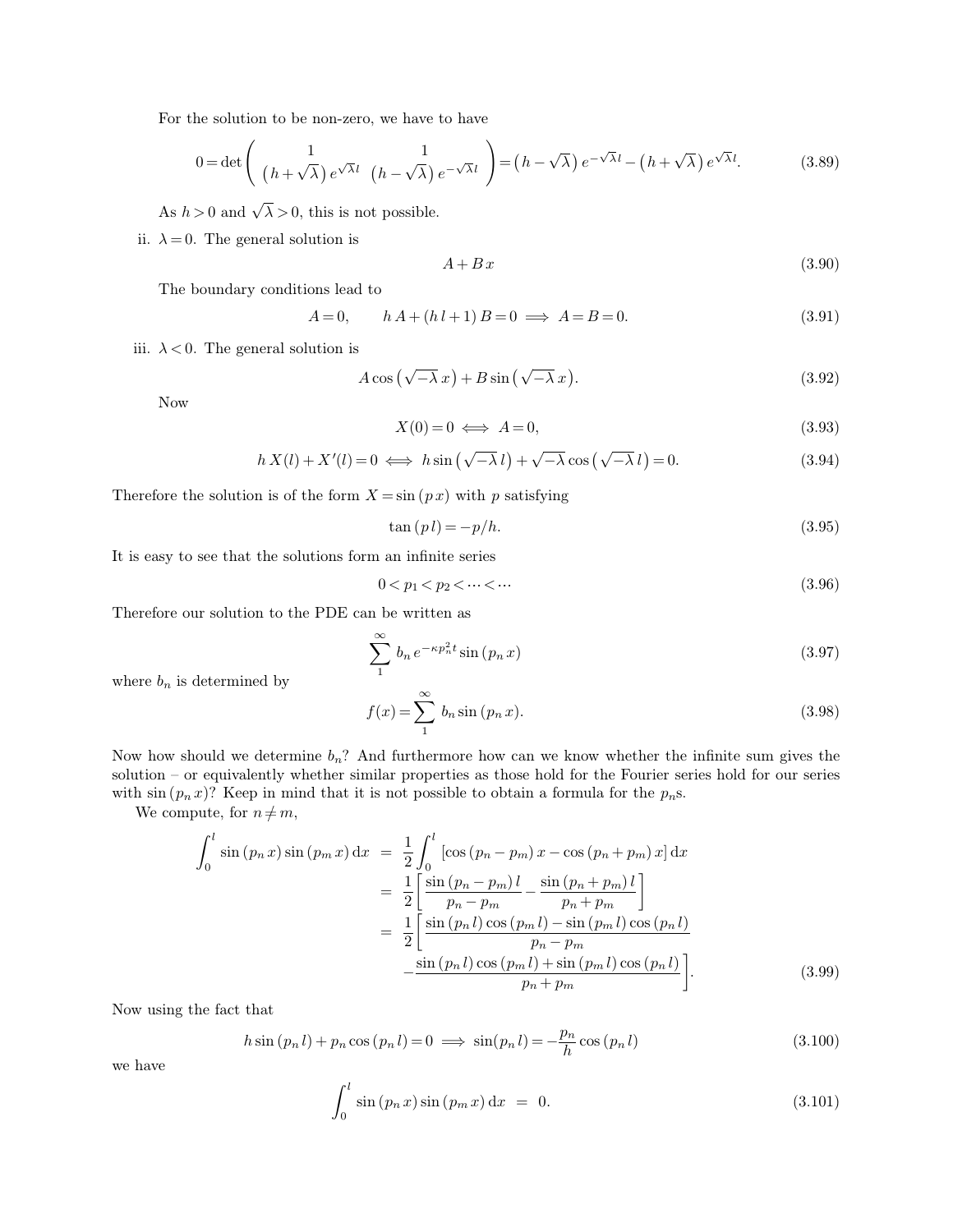Therefore we can determine  $b_n$  by

$$
b_n = \frac{\int_0^l f(x) \sin (p_n x) dx}{\int_0^l \sin^2 (p_n x) dx}.
$$
\n(3.102)

## **Example 3.6. (Wave equation)**

$$
\frac{\partial^2 u}{\partial t^2} = 4 \frac{\partial^2 u}{\partial x^2} + x t, \qquad 0 < x < \pi, \quad t > 0 \tag{3.103}
$$

$$
u(0,t) = 0, \t u(\pi,t) = 1, \t t > 0
$$
  
(3.104)  

$$
u(x,0) = x, \t 0 < x < \pi,
$$
  
(3.105)

$$
u(x,0) = x, \qquad 0 < x < \pi,\tag{3.105}
$$

$$
\frac{\partial u}{\partial t}(x,0) = 1, \qquad 0 < x < \pi. \tag{3.106}
$$

**Remark.** Note that trying to find a "steady-state solution" first would fail this time: No  $w(x)$  can possibly satisfy

$$
4 w_{xx} + x t = 0, \qquad w(0) = 0, w(\pi) = 1.
$$
\n(3.107)

Furthermore, any effort of finding  $w(x, t)$  such that

$$
w_{tt} = 4 w_{xx} + x t, \qquad w(0, t) = 0, \quad w(\pi, t) = 1 \tag{3.108}
$$

in hope of  $v = u - w$  satisfying the simple system

$$
\frac{\partial^2 v}{\partial t^2} = 4 \frac{\partial^2 v}{\partial x^2}, \qquad 0 < x < \pi, \quad t > 0 \tag{3.109}
$$

$$
v(0,t) = 0 \quad , \quad v(\pi, t) = 0 \qquad t > 0 \tag{3.110}
$$

$$
u(x,0) = x - w(x,0), \qquad 0 < x < \pi,\tag{3.111}
$$

$$
\frac{\partial u}{\partial t}(x,0) = 1 - \frac{\partial w}{\partial t}(x,0), \qquad 0 < x < \pi. \tag{3.112}
$$

does not make much sense as solving the  $w$  equation is not really easier than solving the original  $u$  equation.

 $\sim$ 

In summary, in such general case, it is not possible to take care of the boundary conditions and the source term in one single step. They have to be dealt with separately.

### **Solution.**

- Step 0. Take care of boundary conditions.
	- We find  $w(x)$  satisfying  $w_{xx} = 0$ ,  $w(0) = 0$ ,  $w(\pi) = 1$ . This is easy:  $w(x) = x/\pi$ . Now set  $v = u w$ , we reach

$$
\frac{\partial^2 v}{\partial t^2} = 4 \frac{\partial^2 v}{\partial x^2} + x t, \qquad 0 < x < \pi, \quad t > 0 \tag{3.113}
$$

$$
v(0,t) = 0 \quad , \quad v(\pi, t) = 0 \qquad t > 0 \tag{3.114}
$$

$$
u(x,0) = x - x/\pi, \qquad 0 < x < \pi,\tag{3.115}
$$

$$
\frac{\partial u}{\partial t}(x,0) = 1, \qquad 0 < x < \pi. \tag{3.116}
$$

• Step 1. Find the eigenvalue problem and solve it. Applying separation of variables, we found out that the eigenvalue problem is

$$
X'' - \lambda X = 0, \qquad X(0) = X(\pi) = 0 \tag{3.117}
$$

which leads to (*details omitted due to having been done several times before*)

$$
\lambda_n = -n^2, \qquad X_n = A_n \sin(n \, x), \qquad n = 1, 2, 3, \dots \tag{3.118}
$$

• Step 2. Find out equations for  $T_n$ .

We write

$$
v(x,t) = \sum_{n=1}^{\infty} T_n X_n = \sum_{n=1}^{\infty} T_n(t) \sin (n x)
$$
 (3.119)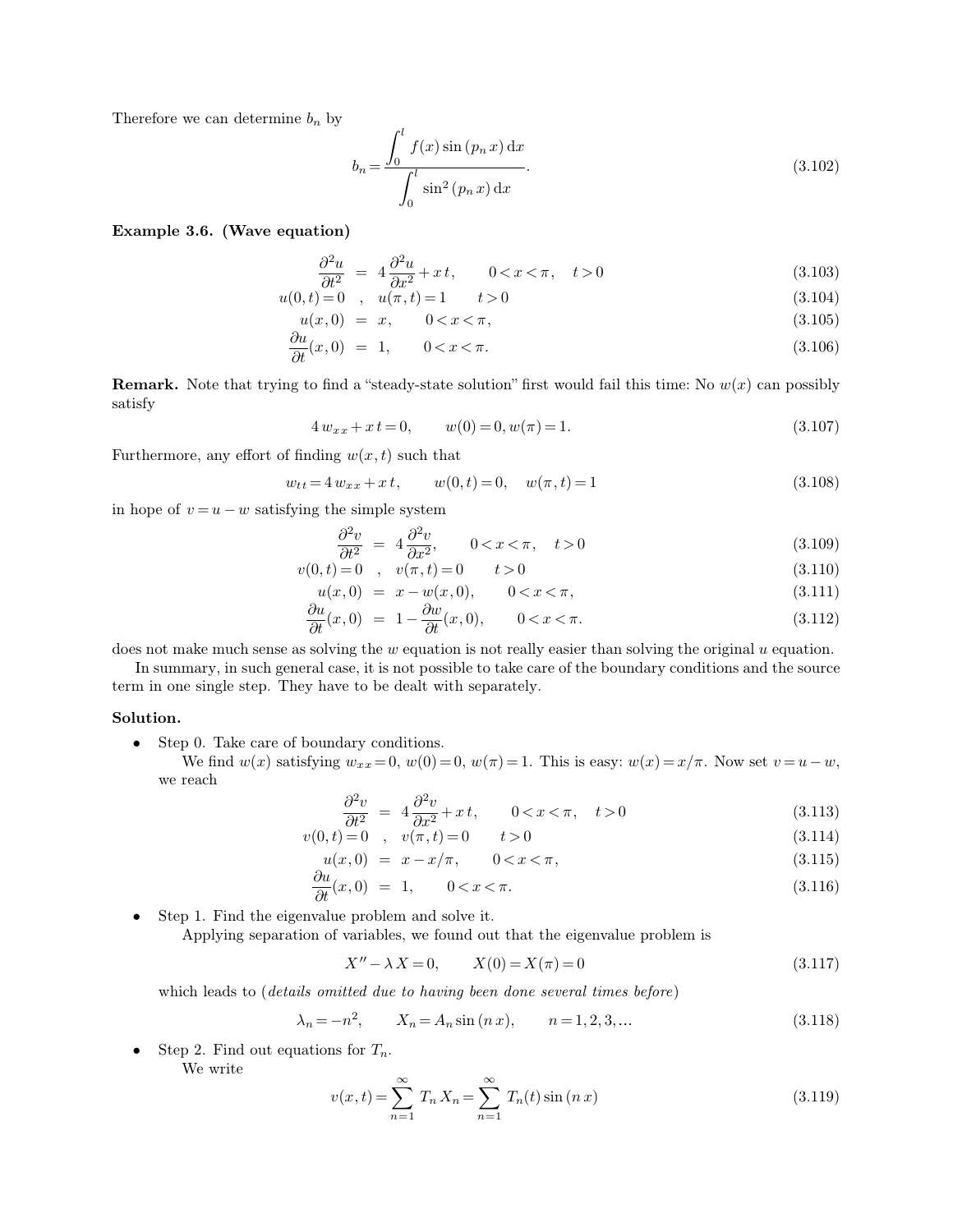Note that the arbitrary constant  $A_n$  has been "absorbed" into  $T_n(t)$ .

Substitute into the equation:

$$
\frac{\partial^2 v}{\partial t^2} = \sum_{n=1}^{\infty} T_n''(t) \sin(n x); \tag{3.120}
$$

$$
\frac{\partial^2 v}{\partial x^2} = \sum_{n=1}^{\infty} T_n(t) \left[ \sin(n \, x) \right]'' = -\sum_{n=1}^{\infty} n^2 \, T_n(t) \sin(n \, x); \tag{3.121}
$$

Therefore the equation becomes

$$
xt = \frac{\partial^2 v}{\partial t^2} - 4 \frac{\partial^2 v}{\partial x^2} = \sum_{n=1}^{\infty} \left[ T_n'' + 4 n^2 T_n \right] \sin(n x). \tag{3.122}
$$

On the other hand, at  $t = 0$  we have

$$
\left(1 - \frac{1}{\pi}\right)x = v(x, 0) = \sum_{n=1}^{\infty} T_n(0) \sin(n x);
$$
\n(3.123)

and

$$
1 = \frac{\partial v}{\partial t}(x, 0) = \sum_{n=1}^{\infty} T'_n(0) \sin (n x).
$$
 (3.124)

Therefore, if we expand  $x t$ ,  $\left(1 - \frac{1}{\pi}\right)$  $\frac{1}{\pi}$ ) x, 1 into their Fourier Sine series:

$$
xt = \sum_{n=1}^{\infty} h_n(t) \sin(n x); \qquad (3.125)
$$

$$
\left(1 - \frac{1}{\pi}\right)x = \sum_{\substack{n=1 \ \infty}}^{\infty} a_n \sin\left(n x\right);
$$
\n(3.126)

$$
1 = \sum_{n=1}^{\infty} b_n \sin(n x); \tag{3.127}
$$

then  $T_n$  satisfies the initial value problem

$$
T_n'' + 4n^2 T_n = h_n(t); \t T_n(0) = a_n, \t T_n'(0) = b_n.
$$
\t(3.128)

Now we compute:

 $\circ$   $h_n(t)$ :

$$
h_n(t) = \frac{2}{\pi} \int_0^{\pi} (x \, t) \sin(n \, x) \, dx
$$
  
\n
$$
= \frac{2 \, t}{\pi} \int_0^{\pi} x \sin(n \, x) \, dx
$$
  
\n
$$
= \frac{2 \, t}{\pi} \left( -\frac{1}{n} \right) \int_0^{\pi} x \, d\cos(n \, x)
$$
  
\n
$$
= -\frac{2 \, t}{n \, \pi} \left[ x \cos(n \, x) \right]_0^{\pi} - \int_0^{\pi} \cos(n \, x) \, dx
$$
  
\n
$$
= -\frac{2 \, t}{n \, \pi} \left[ \pi \, (-1)^n - 0 \right]
$$
  
\n
$$
= (-1)^{n+1} \frac{2}{n} \, t.
$$
\n(3.129)

 $\circ$   $a_n$ :

$$
a_n = \frac{2}{\pi} \int_0^{\pi} \left( 1 - \frac{1}{\pi} \right) x \sin (n x) dx
$$
  
=  $\left( 1 - \frac{1}{\pi} \right) \left[ \frac{2}{\pi} \int_0^{\pi} x \sin (n x) dx \right]$   
=  $\left( 1 - \frac{1}{\pi} \right) (-1)^{n+1} \frac{2}{n}$   
=  $(-1)^{n+1} \frac{2(\pi - 1)}{n \pi}$ . (3.130)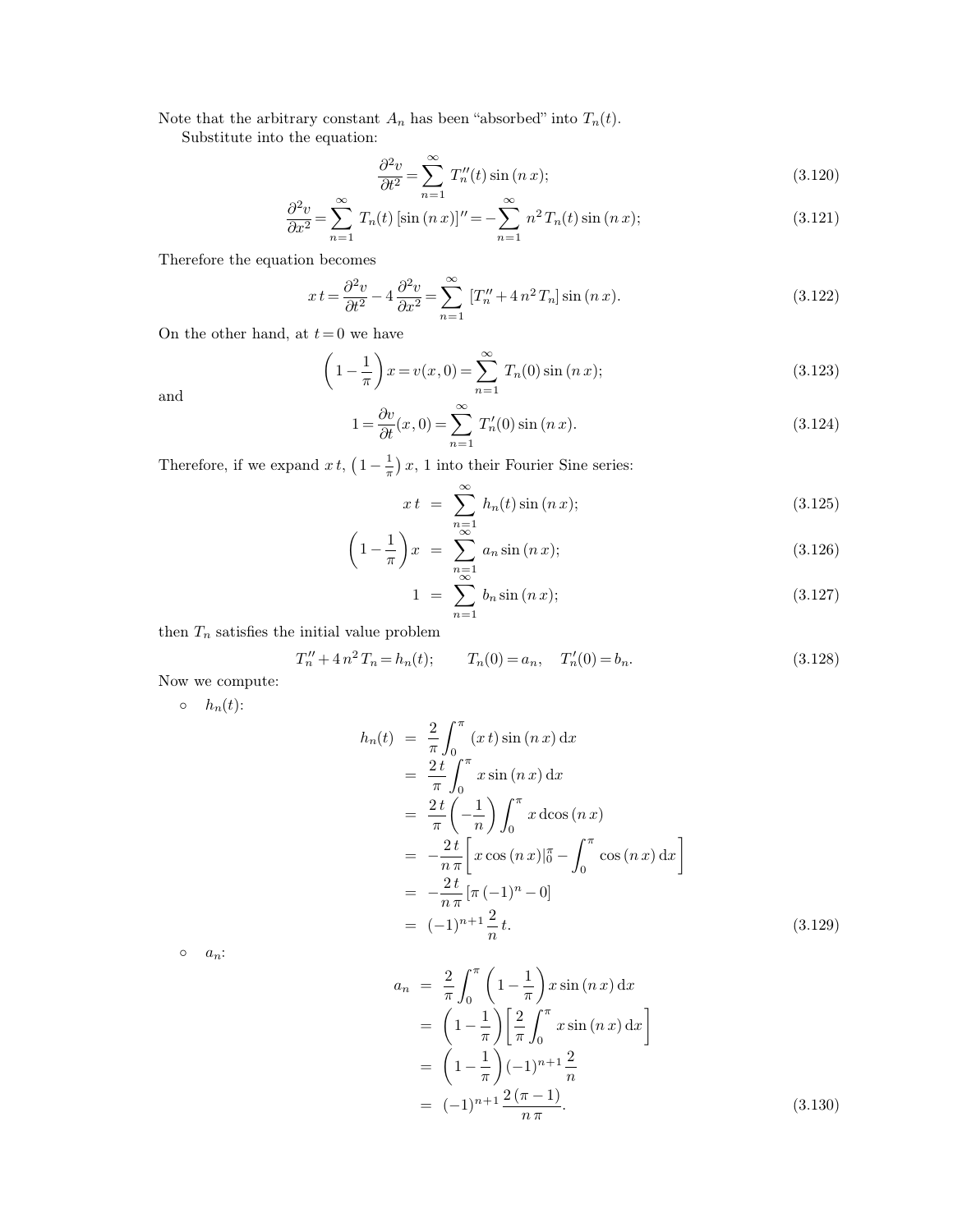Note that we have taken advantage of the fact that  $a_n = \left(1 - \frac{1}{\pi}\right)$  $\frac{1}{\pi}$ )  $h_n(t)/t$ .

◦ bn:

$$
b_n = \frac{2}{\pi} \int_0^{\pi} \sin(n \, x) \, dx = -\frac{2}{n \, \pi} [(-1)^n - 1] = \frac{2}{n \, \pi} \left[ (-1)^{n+1} + 1 \right]. \tag{3.131}
$$

Summarizing,  $T_n$  satisfies

$$
T_n'' + 4n^2 T_n = (-1)^{n+1} \frac{2}{n} t; \ T_n(0) = (-1)^{n+1} \frac{2(\pi - 1)}{n \pi}; \ T_n'(0) = \frac{2}{n \pi} [(-1)^{n+1} + 1]. \tag{3.132}
$$

• Solve  $T_n$ .

As  $T_n$  satisfies "nonhomogeneous 2nd order linear constant coefficient equation", we have to solve the corresponding homogeneous equation

$$
T'' + 4n^2T = 0 \tag{3.133}
$$

first to get its general solution, and then find a particular solution of  $T_n'' + 4 n^2 T_n = (-1)^{n+1} \frac{2}{n} t$ . Inspecting the right hand side, we conclude that the best approach to get the particular solution should be "undetermined coefficients".

 $\circ$   $T'' + 4n^2T = 0$ . The general solution is

$$
T = C_1 \cos(2nt) + C_2 \sin(2nt). \tag{3.134}
$$

◦ Particular solution. The correct form is

$$
T_p = A t. \tag{3.135}
$$

Substitute into the equation we easily obtain

$$
T_p = \frac{(-1)^{n+1}}{2n^3}t.\tag{3.136}
$$

Thus  $T_n$  has to be of the form

$$
T_n = C_1 \cos(2nt) + C_2 \sin(2nt) + \frac{(-1)^{n+1}}{2n^3}t.
$$
\n(3.137)

Now enforce the initial conditions:

$$
T_n(0) = (-1)^{n+1} \frac{2(\pi - 1)}{n \pi} \Longrightarrow C_1 = (-1)^{n+1} \frac{2(\pi - 1)}{n \pi};
$$
\n(3.138)

$$
T_n'(0) = \frac{2}{n\pi} \left[ (-1)^{n+1} + 1 \right] \Longrightarrow 2nC_2 + \frac{(-1)^{n+1}}{2n^3} = \frac{2}{n\pi} \left[ (-1)^{n+1} + 1 \right] \tag{3.139}
$$

which gives

$$
C_1 = (-1)^{n+1} \frac{2(\pi - 1)}{n \pi}, \qquad C_2 = \frac{1}{n^2 \pi} \left[ (-1)^{n+1} + 1 \right] - \frac{(-1)^{n+1}}{4 n^4}.
$$
 (3.140)

Therefore

$$
T_n(t) = (-1)^{n+1} \frac{2(\pi - 1)}{n \pi} \cos (2 n t) + \left(\frac{1}{n^2 \pi} [(-1)^{n+1} + 1] - \frac{(-1)^{n+1}}{4n^4}\right) \sin (2 n t) + \frac{(-1)^{n+1}}{2n^3} t.
$$
\n(3.141)

• Write down the solution. We have

$$
v(x, t) = \sum_{n=1}^{\infty} \left[ (-1)^{n+1} \frac{2(\pi - 1)}{n\pi} \cos(2n t) + \left( \frac{1}{n^2 \pi} \left[ (-1)^{n+1} + 1 \right] - \frac{(-1)^{n+1}}{4n^4} \right) \sin(2n t) + \frac{(-1)^{n+1}}{2n^3} t \right] \sin(n x), \tag{3.142}
$$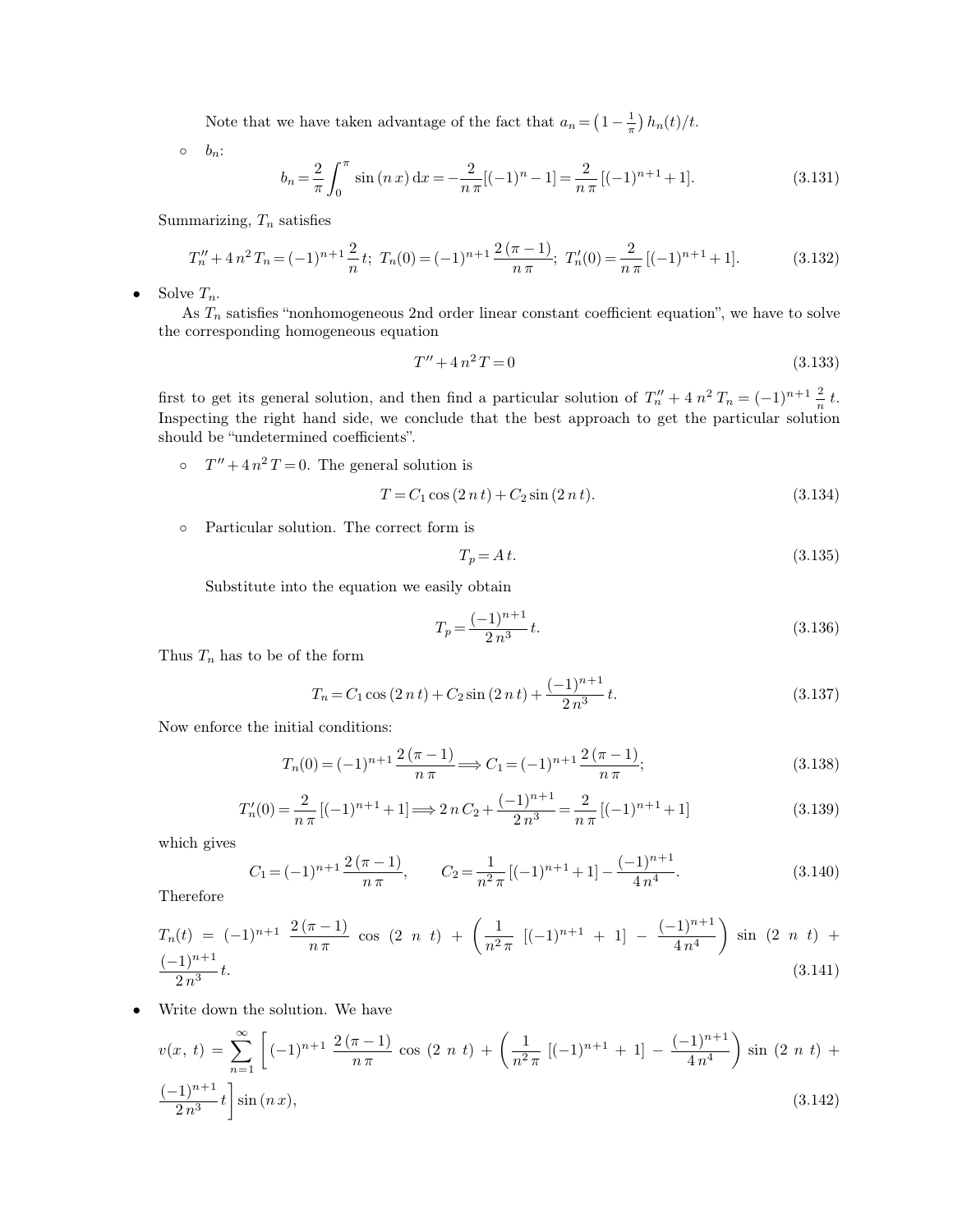<span id="page-10-1"></span><span id="page-10-0"></span>and

$$
u(x, t) = v(x, t) + w(x) = \frac{x}{\pi} + \sum_{n=1}^{\infty} \left[ (-1)^{n+1} \frac{2(\pi - 1)}{n\pi} \cos(2n t) + \left( \frac{1}{n^2 \pi} \left[ (-1)^{n+1} + 1 \right] - \frac{(-1)^{n+1}}{4n^4} \right) \sin(2n t) + \frac{(-1)^{n+1}}{2n^3} t \right]
$$
(3.143)

#### **3.0.3. Discussions.**

The success of the above method relies on the following:

- 1. The process of separating the variables leads to a certain eigenvalue problem;
- 2. This eigenvalue problem yields a sequence of eigenvalues, and each eigenvalue has a one-dimensional eigenspace – that is any two eigenfunctions of the same eigenvalue are linearly dependent;
- 3. It is possible to expand any reasonably smooth function into a (infinite) linear combination of these eigenfunctions.

The first is easy to verify. The second and third though are not obvious at all. When the eigenfunctions are  $\sin \frac{n \pi x}{L}$  or  $\cos \frac{n \pi x}{L}$  $\frac{u}{L}$ , we have seen in earlier PDE courses that 2. can be shown by directly solving the eigenvalue problem, while 3. follows from the theory of Fourier sine/cosine series. In the general case, we need the so-called Sturm-Liouville theory, which will be discussed in sections [3.2](#page-18-0) and [3.3.](#page-25-0)

#### **Exercises.**

 $\sqrt{2}$ 

 $\backslash$ 

**Exercise 3.1.** Consider the Telegrapher's equation

$$
u_{xx} = u_{tt} + \lambda u_t \tag{3.144}
$$

(recall that  $\lambda > 0$ ) over the interval  $x \in [0, L]$  subject to conditions

$$
u(0,t) = u(L,t) = 0; \qquad u(x,0) = f(x), \quad u_t(x,0) = h(x). \tag{3.145}
$$

Use the method of separation of variables to study the limiting behavior of u as  $t \rightarrow \infty$ .

**Exercise 3.2.** Consider the heat equation with Dirichlet boundary condition:

$$
u_t = \kappa u_{xx}, \qquad u(0, t) = u(\pi, t) = 0.
$$
\n(3.146)

Now consider the semi-discretization of the equation: Replace  $u_{xx}$  by  $\frac{u(x+h,t)-2u(x,t)+u(x-h,t)}{h^2}$ . If we set  $U_i(t)=u(ih,$ t) where  $h = L/n$ , the equation becomes an ODE system:

$$
U_t = AU, \t U_0(t) = U_n(t) = 0 \t (3.147)
$$
  

$$
\begin{array}{c} 1 \\ -2 \end{array} \t (3.147)
$$
  

$$
\begin{array}{c} 1 \\ -2 \end{array} \t (3.148)
$$

with  $U =$  $\overline{\mathcal{L}}$  $\frac{U_0(t)}{U_n(t)}$ , and  $A = \frac{\kappa}{h^2}$  $\overline{\phantom{a}}$  $\begin{array}{cccc} -2 & 1 & & & \\ 1 & -2 & 1 & & \\ & & \ddots & \ddots & \ddots \\ & & & 1 & -2 \end{array}$  $\Bigg(a_{i\,j} =$  $\mathcal{L}$ 1  $|i - j| = 1$ 0  $|i-j| > 1$ ).

a) Show that  $U^{(m)}$  with  $U_j^{(m)} = \sin\left(m\frac{j\pi}{n}\right)$  is an eigenvector of the matrix A.

b) Show that any solution to [\(3.147\)](#page-10-0) can be obtained as follows: Set  $U = \sum v_m(t) U^{(m)}$  and solve an ODE for  $v_m(t)$ .

c) By taking limit  $n \rightarrow \infty$ , formally justify the method of separation of variables for [\(3.146\)](#page-10-1).

**Exercise 3.3.** Consider the arbitrary linear first order PDE:

 $\sqrt{2}$ 

$$
a(x, y) u_x + b(x, y) u_y + c(x, y) u = d(x, y).
$$
\n(3.148)

For what  $a - d$  is this equation solvable through separation of variables? Describe the solution procedure and use it to solve the equation

$$
x u_x + y u_y = u. \tag{3.149}
$$

**Exercise 3.4.** Consider an arbitrary linear second order PDE:

$$
a(x, y) u_{xx} + b(x, y) u_{xy} + c(x, y) u_{yy} + d(x, y) u_x + e(x, y) u_y + f(x, y) u = g(x, y).
$$
\n(3.150)

For what  $a \longrightarrow g$  is this equation solvable through separation of variables?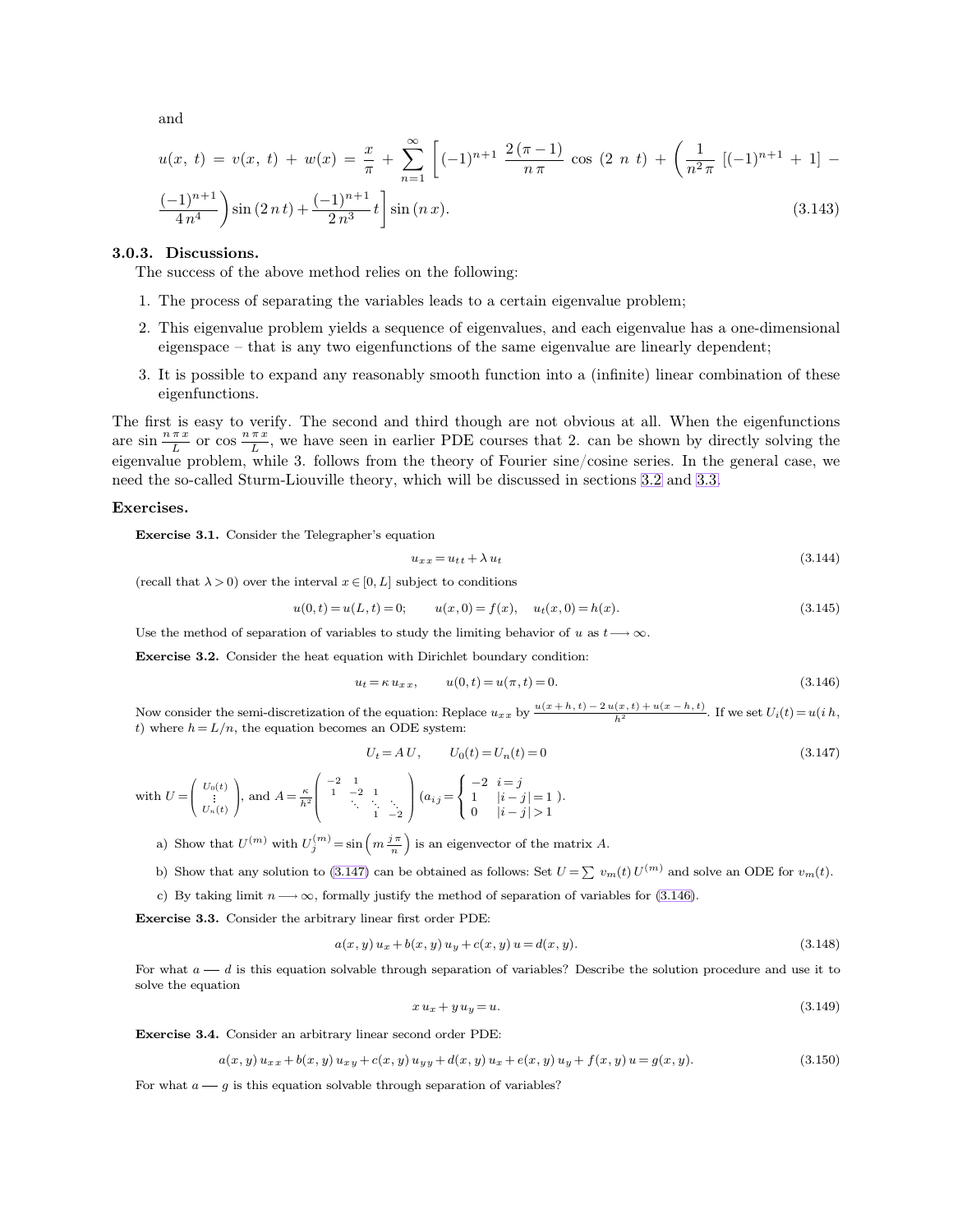### **3.1. Higher Dimensional Problems and Special Functions.**

### **3.1.1. Rectangular domains.**

**Example 3.7.** Find a formal solution to the initial-boundary value problem

$$
\frac{\partial u}{\partial t} = \frac{\partial^2 u}{\partial x^2} + \frac{\partial^2 u}{\partial y^2}, \qquad 0 < x < \pi, \ 0 < y < \pi, \ t > 0 \tag{3.151}
$$

$$
\frac{\partial u}{\partial x}(0, y, t) = \frac{\partial u}{\partial x}(\pi, y, t) = 0, \qquad 0 < y < \pi, \ t > 0
$$
\n(3.152)

$$
u(x,0,t) = u(x,\pi,t) = 0, \qquad 0 < x < \pi, \ t > 0 \tag{3.153}
$$

$$
u(x, y, 0) = y, \qquad 0 < x < \pi, \ 0 < y < \pi. \tag{3.154}
$$

**Solution.** We follow the procedure of separation of variables.

1. Separate the variables. Write  $u(x, y, t) = X(x) Y(y) T(t)$ . Substitute into the equation, we have

$$
T'XY = TX''Y + TXY''.
$$
\n
$$
(3.155)
$$

Divide both sides by  $TXY$ :

$$
\frac{T'}{T} = \frac{X''}{X} + \frac{Y''}{Y}.\tag{3.156}
$$

As the left hand side only depends on  $t$  while the right hand side is independent of  $t$ , both sides have to be constant. Applying the same argument one more time, we conclude that

$$
\frac{X''}{X} = \lambda, \qquad \frac{Y''}{Y} = \mu, \qquad \frac{T'}{T} = \lambda + \mu.
$$
\n(3.157)

The equations for  $X, Y, T$  are then

$$
X'' - \lambda X = 0, \qquad X'(0) = X'(\pi) = 0;
$$
\n(3.158)

$$
Y'' - \mu Y = 0, \qquad Y(0) = Y(\pi) = 0; \tag{3.159}
$$

<span id="page-11-0"></span>
$$
T' - (\lambda + \mu) T = 0. \tag{3.160}
$$

- 2. Solve the eigenvalue problems. Now there are two eigenvalue problems. We solve them one by one.
	- i. Solve  $X_n$ .

$$
X'' - \lambda X = 0, \qquad X'(0) = X'(\pi) = 0;
$$
\n(3.161)

We have eigenvalues  $\lambda_n = -n^2$ ,  $n = 0, 1, 2, ...$  and eigenfunctions  $X_n = a_n \cos(n x)$ ,  $n = 1, 2, 3$ .

ii. Solve  $Y_m$ .

$$
Y'' - \mu Y = 0, \qquad Y(0) = Y(\pi) = 0; \tag{3.162}
$$

We have eigenvalues  $\mu_m = -m^2$ ,  $m = 1, 2, 3, ...$  and eigenfunctions  $Y_m = b_m \sin(m y)$ ,  $m = 1, 2, ...$ 3, 

3. Solve  $T_{n,m}$ . We have

$$
T'_{n,m} + (n^2 + m^2) T_{n,m} = 0 \Longrightarrow T_{n,m} = T_{n,m}(0) e^{-(n^2 + m^2)t}.
$$
\n(3.163)

4. Write

$$
u(x, y, t) = \sum_{n=0}^{\infty} \sum_{m=1}^{\infty} c_{nm} \cos(n x) \sin(m y) e^{-(n^2 + m^2)t}.
$$
 (3.164)

5. Compute the coefficients. We have

$$
u(x, y, 0) = \sum_{n=0}^{\infty} \sum_{m=1}^{\infty} c_{nm} \cos(n x) \sin(m y) e^{-(n^2 + m^2)t}.
$$
 (3.165)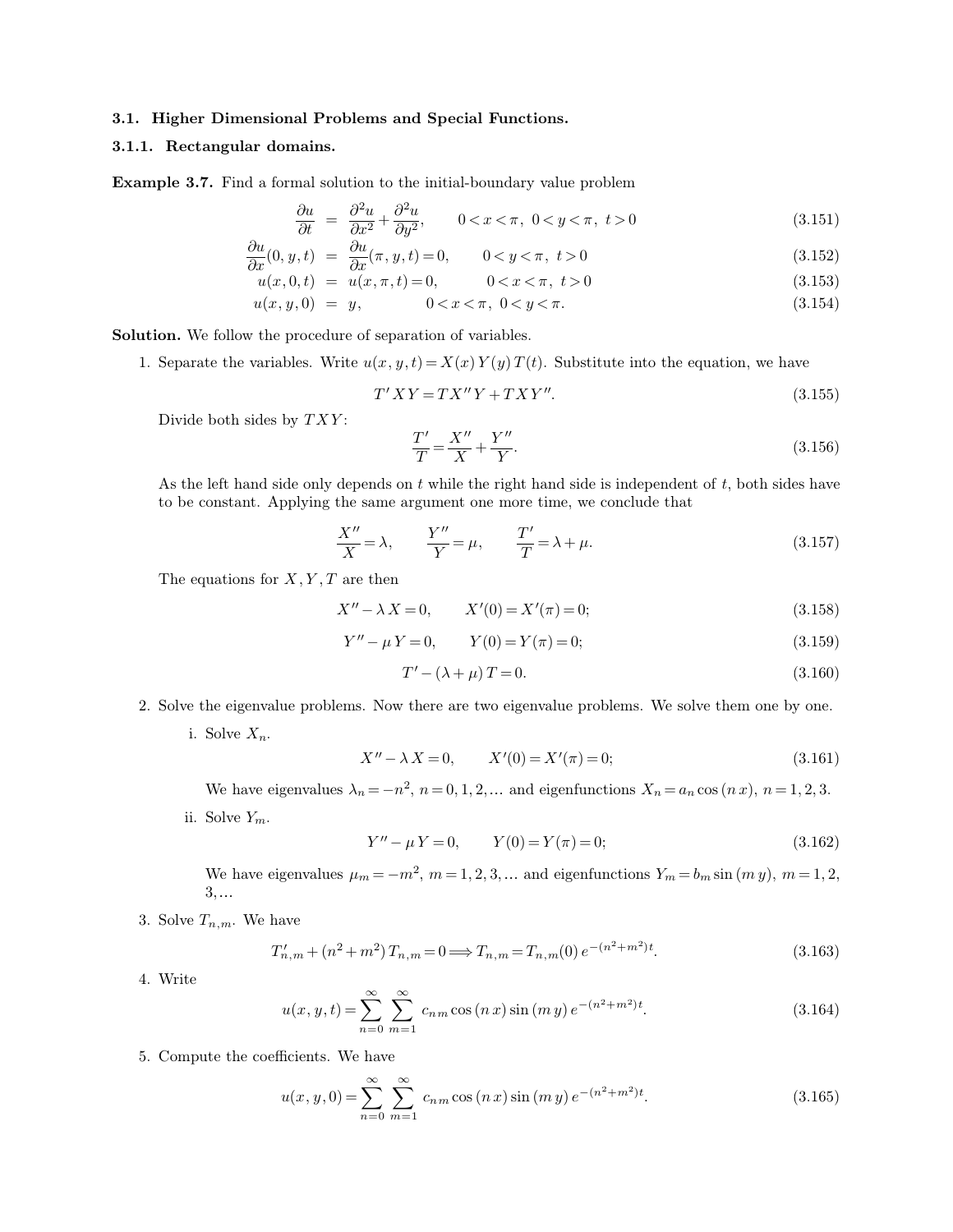To determine the coefficients, we first need to understand the integrations

$$
\int_0^\pi \int_0^\pi \cos(nx) \sin(my) \cos(n'x) \sin(m'y) dx dy.
$$
 (3.166)

We compute

$$
\int_0^\pi \int_0^\pi \cos(nx)\sin(mx)\cos(n'x)\sin(m'y)\,dx\,dy = \left[\int_0^\pi \cos(nx)\cos(n'x)\,dx\right].
$$
\n
$$
\left[\int_0^\pi \sin(mx)\sin(m'y)\,dy\right].
$$
\n(3.167)

Recall that for  $n,n'\!\in\!\{0,1,2,3,\ldots\}$  we have

$$
\int_0^{\pi} \cos(n x) \cos(n' x) dx = \begin{cases} \pi & n = n' = 0 \\ \frac{\pi}{2} & n = n' \neq 0 \\ 0 & n \neq n' \end{cases}
$$
 (3.168)

and for  $m, m' \in \{1, 2, 3, ...\}$ 

$$
\int_0^{\pi} \sin(m y) \sin(m' y) dy = \begin{cases} \frac{\pi}{2} & m = m' \\ 0 & m \neq m' \end{cases}
$$
 (3.169)

Therefore

$$
\int_0^{\pi} \int_0^{\pi} \cos(nx) \sin(my) \cos(n'x) \sin(m'y) dx dy = \begin{cases} \frac{\pi^2}{2} & n = n' = 0, m = m'\\ \frac{\pi^2}{4} & n = n' \neq 0, m = m'\\ 0 & n \neq n' \text{ or } m \neq m' \end{cases}
$$
(3.170)

As a consequence,

$$
\int_0^{\pi} \int_0^{\pi} u(x, y, 0) \cos(n x) \sin(m y) dx dy = \begin{cases} \frac{\pi^2}{2} c_{0m} & n = 0\\ \frac{\pi^2}{4} c_{nm} & n = 1, 2, 3, ... \end{cases}
$$
(3.171)

Now we compute

$$
\int_0^{\pi} \int_0^{\pi} y \sin(my) dx dy = \pi \int_0^{\pi} y \sin(my) dy
$$
  
=  $-\frac{\pi}{m} \int_0^{\pi} y \cos(my)$   
=  $-\frac{\pi}{m} \left[ y \cos(my) |_{0}^{\pi} - \int_0^{\pi} \cos(my) dy \right]$   
=  $-\frac{\pi^2}{m} (-1)^m.$  (3.172)

Thus

$$
c_{0m} = \frac{2}{m}(-1)^{m+1}.
$$
\n(3.173)

$$
\int_0^{\pi} \int_0^{\pi} y \cos(nx) \sin(my) dx dy = \left[ \int_0^{\pi} \cos(nx) dx \right] \left[ \int_0^{\pi} y \sin(my) dy \right] = 0.
$$
 (3.174)

Therefore

$$
c_{n,m} = 0, \qquad n = 1, 2, 3, \dots; m = 1, 2, 3, \dots \tag{3.175}
$$

Summarizing, we have

$$
u(x, y, t) = \frac{2}{m} \sum_{m=1}^{\infty} (-1)^{m+1} e^{-m^2 t} \sin(m y).
$$
 (3.176)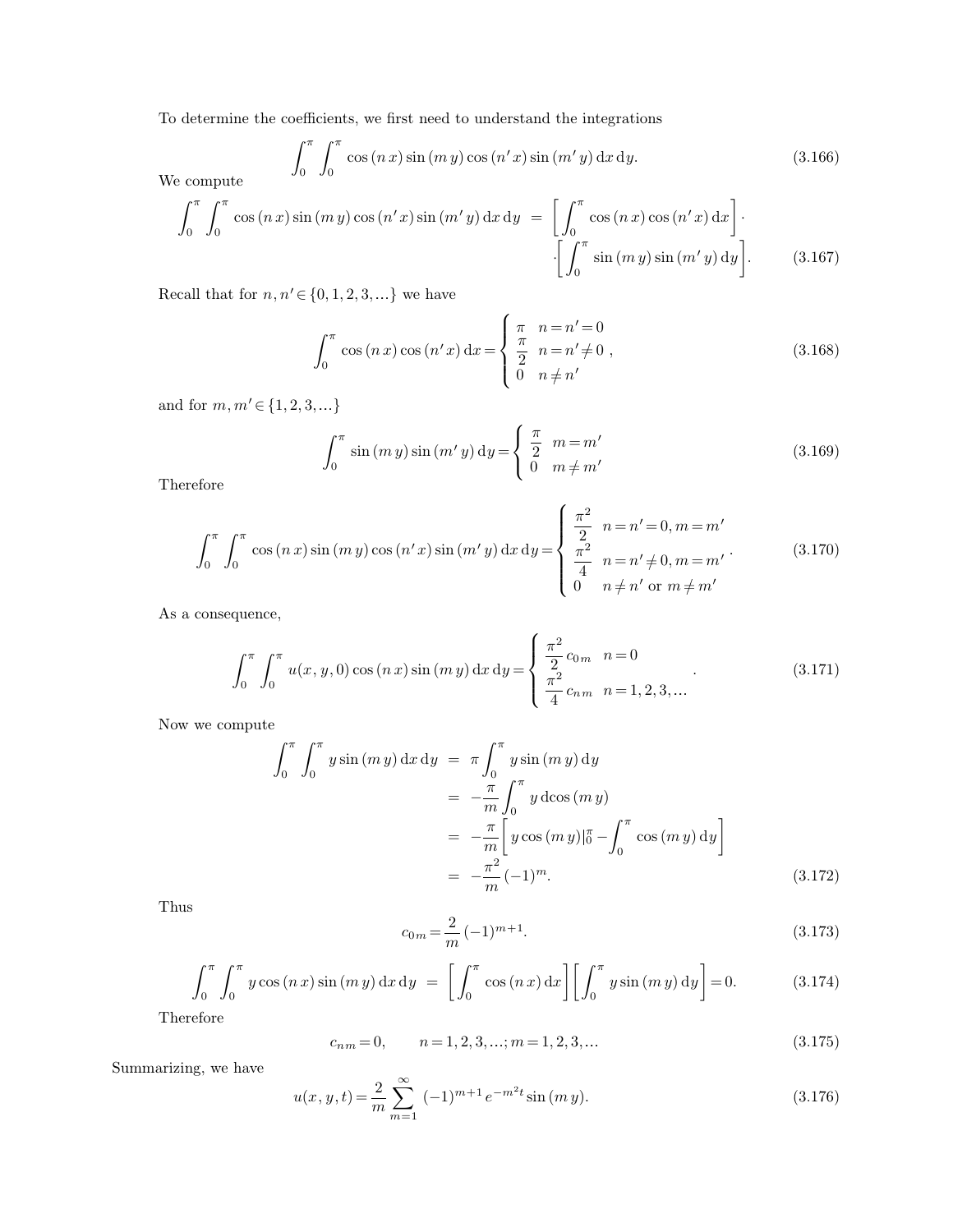### **3.1.2. Laplace's equations in polar and spherical coordinates.**

We consider Laplace's equation in the unit disc and unit ball.

**Example 3.8. (Polar)** Solve

$$
u_{xx} + u_{yy} = 0, \quad x^2 + y^2 < 1; \qquad u = f(\theta) \quad x^2 + y^2 = 1. \tag{3.177}
$$

**Solution.** We get

<span id="page-13-0"></span>
$$
\frac{r^2 R''}{R} + \frac{r R'}{R} = -\frac{\Theta''}{\Theta} = \lambda.
$$
\n(3.178)

This leads to

$$
\Theta'' + \lambda \Theta = 0; \qquad \Theta(0) = \Theta(2\pi), \quad \Theta'(0) = \Theta'(2\pi)
$$
\n(3.179)

and

$$
r^{2} R'' + r R' - \lambda R = 0; \qquad R(0) \text{ bounded}; R(1) = f(\theta). \tag{3.180}
$$

The Θ equation is easily solved, giving

$$
\lambda_n = n^2, \qquad n = 0, 1, 2, 3, \dots \tag{3.181}
$$

$$
\Theta_0 = 1, \qquad \Theta_{n1} = \cos n\,\theta, \ \Theta_{n2} = b_n \sin n\,\theta. \tag{3.182}
$$

Substituting the  $\lambda_n$ 's into the R equation and expanding  $f(\theta)$  into Fourier series

$$
f(\theta) = \frac{a_0}{2} + \sum_{n=1}^{\infty} [a_n \cos n\theta + b_n \sin n\theta],
$$
\n(3.183)

we obtain updated  $R$  equation as

$$
r^2 R_0'' + r R_0' = 0,
$$
  $R_0(0)$  bounded,  $R_0(1) = \frac{a_0}{2};$  (3.184)

$$
r^{2} R_{ni}'' + r R_{ni}' - n^{2} R = 0, \t R_{ni}(0) \text{ bounded}, \t R_{ni}(1) = \begin{cases} a_{n} & i = 1 \\ b_{n} & i = 2 \end{cases}.
$$
 (3.185)

Notice that the R equation is Cauchy-Euler, which means it can be solved by setting  $R=r^{\alpha}$  with  $\alpha$  satisfying

$$
\alpha (\alpha - 1) + \alpha - n^2 = 0 \Longrightarrow \alpha_{1,2} = \pm n. \tag{3.186}
$$

When  $n = 0$ , we have a repeated root, therefore the general solution for  $R_0$  is

$$
R_0(r) = C_1 + C_2 \ln r. \tag{3.187}
$$

The boundary conditions then dictates that  $C_2 = 0, C_1 = \frac{a_0}{2}$  $\frac{a_0}{2}$ ; Similarly, we have  $R_{n1}(r) = a_n r^n$  and  $R_{n2}(r) = b_n r^n$ .

Summarizing, the solution to the problem is

$$
u(r,\theta) = \frac{a_0}{2} + \sum_{n=1}^{\infty} r^n \left[ a_n \cos n\theta + b_n \sin n\theta \right]
$$
\n(3.188)

where  $a_n, b_n$  comes from [\(3.183\)](#page-13-0), the Fourier expansion of f.

**Example 3.9. (Spherical with rotational symmetry)** We consider the Laplace equation

 $u_{xx} + u_{yy} + u_{zz} = 0, \qquad u = f \text{ on } x^2 + y^2 + z$  $(3.189)$ 

It is clear that we should turn to spherical coordiantes

$$
x = r\cos\theta\sin\varphi, \qquad y = r\cos\theta\cos\varphi, \qquad z = r\cos\varphi \tag{3.190}
$$

where  $\theta$  is the angle (on x-y plane) from the x axis (that is tan  $\theta = y/x$ ), and  $\varphi$  the vertical angle from the z axis (that is  $\cos \varphi = z/r$ ). Clearly  $0 < \theta \leq 2\pi$ ,  $0 \leq \varphi \leq \pi$ .

The equation now becomes

$$
u_{rr} + \frac{2}{r}u_r + \frac{1}{r^2} \left[ u_{\varphi\varphi} + (\cot\varphi) u_{\varphi} + \frac{1}{\sin^2\varphi} u_{\theta\theta} \right] = 0, \qquad u(1, \theta, \varphi) = f(\theta, \varphi). \tag{3.191}
$$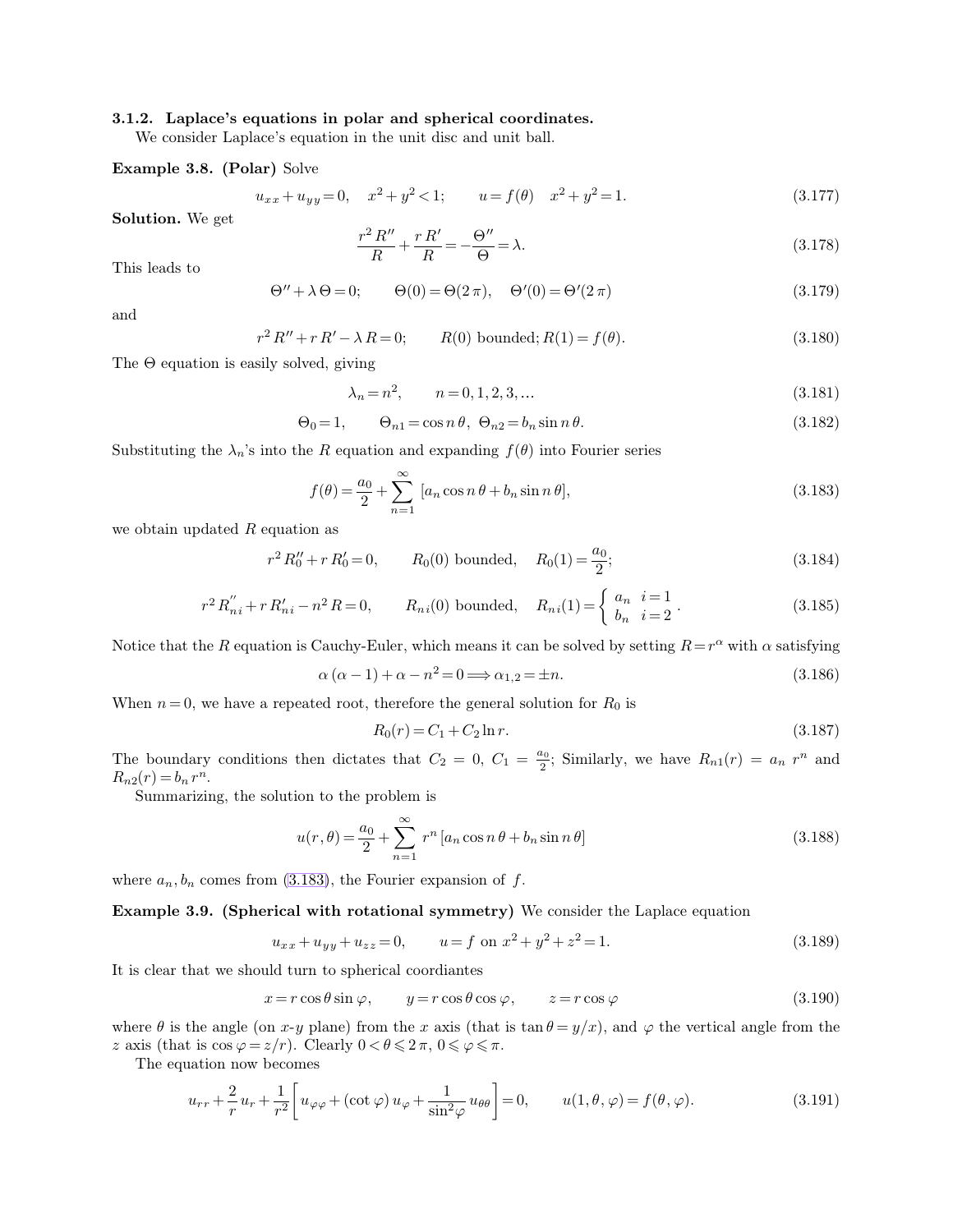We first consider the case where f has rotational symmetry, that is  $f = f(\varphi)$ . Then it is reasonable to expect  $u=u(r,\varphi).$ 

The problem now reduces to

$$
u_{rr} + \frac{2}{r}u_r + \frac{1}{r^2}[u_{\varphi\varphi} + (\cot\varphi)u_{\varphi}] = 0, \qquad 0 < r < 1, 0 < \varphi < \pi
$$
\n(3.192)

$$
u(1,\varphi) = f(\varphi), \qquad 0 < \varphi < \pi \tag{3.193}
$$

Let  $u(r, \varphi) = R(r) \Phi(\varphi)$ , we reach

$$
r^{2} R'' + 2 r R' - \lambda R = 0, \qquad R, R' \text{ bounded as } r \longrightarrow 0 +; \tag{3.194}
$$

$$
\Phi'' + \cot \varphi \, \Phi' + \lambda \, \Phi = 0. \tag{3.195}
$$

The  $\Phi$  equation, under the change of variable  $x = \cos \varphi$ , becomes

$$
(1 - x2) y'' - 2xy' + \lambda y = 0, \qquad -1 < x < 1.
$$
 (3.196)

where  $y(x) := \Phi(\varphi)$ .

The reasonable boundary condition for the y equations should be y, y' remain bounded as  $x \rightarrow 1-$  and  $x \rightarrow -1 +$ .

It turns out that such boundary condition already determines a list of eigenvalues and eigenfunctions:

$$
\lambda_n = n (n+1),
$$
\n $n = 0, 1, 2, \ldots;$ \n $P_n = \frac{1}{2^n n!} \frac{d^n}{dx^n} [(x^2 - 1)^n].$ \n(3.197)

These  $P_n$ 's are called Legendre polynomials.

With  $\lambda_n$ 's known, we can easily solve  $R_n = r^n$ . So the solution is

$$
u(r,\varphi) = \sum_{n=0}^{\infty} a_n r^n P_n(\cos \varphi)
$$
 (3.198)

where  $a_n$  comes from the expansion

$$
f(\varphi) = \sum_{n=0}^{\infty} a_n P_n(\cos \varphi).
$$
 (3.199)

with

$$
a_n = \frac{\int_0^{\pi} f(\varphi) P_n(\cos \varphi) \sin \varphi \, d\varphi}{\int_0^{\pi} P_n^2(\cos \varphi) \sin \varphi \, d\varphi}.
$$
 (3.200)

**Example 3.10. (Spherical, general case)** Now we consider the general case

$$
u_{rr} + \frac{2}{r}u_r + \frac{1}{r^2} \left[ u_{\varphi\varphi} + (\cot \varphi) u_{\varphi} + \frac{1}{\sin^2 \varphi} u_{\theta\theta} \right] = 0, \qquad u(1, \theta, \varphi) = f(\theta, \varphi). \tag{3.201}
$$

Setting  $u(r, \theta, \varphi) = R(r) \Theta(\theta) \Phi(\varphi)$ , we reach

$$
r^2 R'' + 2 r R' - \lambda R = 0, \qquad (3.202)
$$

$$
\Theta'' + \mu \Theta = 0, \tag{3.203}
$$

$$
\Phi'' + \cot \varphi \, \Phi' + \left(\lambda - \mu \frac{1}{\sin^2 \varphi}\right) \Phi = 0. \tag{3.204}
$$

Here  $R, \Phi$  subject to similar boundary conditions as in the last example, while  $\Theta$  enjoys the periodic boundary condition.

It is clear that Θ should be solved first to yield

$$
\mu_m = m^2, \qquad m = 0, 1, 2, \dots \tag{3.205}
$$

with eigenfunctions 1 (for  $m = 0$ ) and  $\cos m \theta$ ,  $\sin m \theta$  for  $m = 1, 2, 3, ...$ 

Taking the change of variable  $x = \cos \varphi$  and set  $y(x) := \Phi(\varphi)$  we reach

$$
(1 - x2) y'' - 2xy' + \left(\lambda - \frac{m2}{1 - x2}\right)y = 0, \qquad -1 < x < 1.
$$
 (3.206)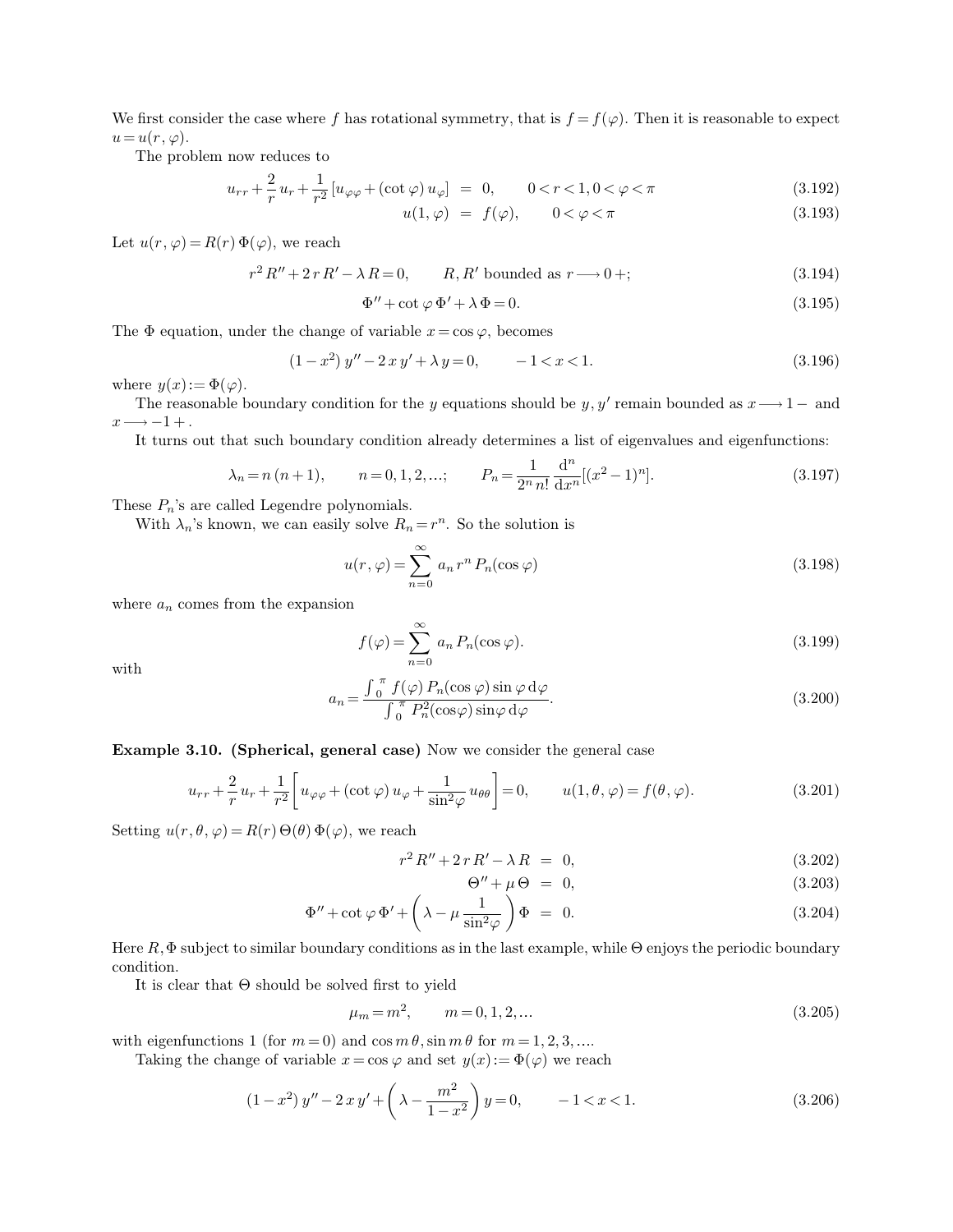This is called *associated Legendre's equation*. The eigenvalues are still  $n (n + 1)$ ,  $n = 0, 1, 2, ...$  while the (bounded) eigenfunctions are now the *associated Legendre functions of first kind*

<span id="page-15-0"></span>
$$
P_n^m(x) := (-1)^m (1 - x^2)^{m/2} \frac{\mathrm{d}^m}{\mathrm{d}x^m} P_n(x) \tag{3.207}
$$

where  $P_n(x)$  are the Legendre polynomials in the last example. Note that the above formula gives  $P_n^m(x) = 0$ when  $m > n$ .

The solution now reads

$$
u(\rho,\theta,\varphi) = \sum_{n=0}^{\infty} \sum_{m=0}^{n} r^n \left[ a_{nm} \cos\left(m\theta\right) + b_{nm} \sin\left(m\theta\right) \right] P_n^m(\cos\varphi)
$$
 (3.208)

with  $a_{nm}$ ,  $b_{nm}$  given by

$$
a_{nm} = \frac{\int_0^{\pi} \int_0^{2\pi} f(\theta, \varphi) P_n^m(\cos \varphi) \cos(m\theta) \sin \varphi \, d\theta d\varphi}{\int_0^{\pi} \int_0^{2\pi} [P_n^m(\cos \varphi) \cos(m\theta)]^2 \sin \varphi \, d\theta \, d\varphi};
$$
\n(3.209)

$$
b_{nm} = \frac{\int_0^{\pi} \int_0^{2\pi} f(\theta, \varphi) P_n^m(\cos \varphi) \sin(m\theta) \sin \varphi \, d\theta d\varphi}{\int_0^{\pi} \int_0^{2\pi} [P_n^m(\cos \varphi) \sin(m\theta)]^2 \sin \varphi \, d\theta \, d\varphi}.
$$
(3.210)

**Remark 3.11.** Note that we can expand any function defined on the sphere by  $\cos(m \theta) P_n^m(\cos \varphi)$  and  $\sin(m \theta) P_n^m(\sin \varphi)$ . This is called "spherical harmonics" expansion.

## **3.1.3. Heat equation in the cylinder.**

**Example 3.12.** Consider the heat equation in a 2D disc  $x^2 + y^2 \le 1$ :

$$
u_t = \kappa (u_{xx} + u_{yy}) \tag{3.211}
$$

$$
u(x, y, 0) = f(x, y)
$$
\n(3.212)

$$
u(x, y, t) = 0 \qquad x^2 + y^2 = 1. \tag{3.213}
$$

Solution. Due to the special geometry of the domain, it is natural to consider the problem using polar coordinates  $(r, \theta)$  satisfying

$$
x = r\cos\theta, \quad y = r\sin\theta. \tag{3.214}
$$

Now we change the variables from  $x, y$  to  $r, \theta$ . Differentiating the above relation we have

$$
(\cos \theta) r_x - r(\sin \theta) \theta_x = 1 \tag{3.215}
$$

$$
\left(\cos\theta\right)r_y - r\left(\sin\theta\right)\theta_y = 0\tag{3.216}
$$

$$
\left(\sin\theta\right)r_x + r\left(\cos\theta\right)\theta_x = 0\tag{3.217}
$$

$$
(\sin \theta) r_y + r (\cos \theta) \theta_y = 1 \tag{3.218}
$$

consequently

$$
r_x = \frac{x}{r}, \quad r_y = \frac{y}{r}, \quad r_{xx} = \frac{1}{r} - \frac{x^2}{r^3}, \quad r_{yy} = \frac{1}{r} - \frac{y^2}{r^3};
$$
\n(3.219)

$$
\theta_x = -\frac{\sin \theta}{r} = -\frac{y}{r^2}, \quad \theta_y = \frac{\cos \theta}{r} = \frac{x}{r^2}, \quad \theta_{xx} = \frac{2 x y}{r^4}, \quad \theta_{yy} = -\frac{2 x y}{r^4}
$$

Therefore

$$
u_{xx} = u_{rr} \frac{x^2}{r^2} - u_{r\theta} \frac{2xy}{r^3} + u_{\theta\theta} \frac{y^2}{r^4} + u_r \left(\frac{1}{r} - \frac{x^2}{r^3}\right) + u_{\theta} \frac{2xy}{r^4},
$$
\n(3.220)

$$
u_{yy} = u_{rr} \frac{y^2}{r^2} + u_{r\theta} \frac{2xy}{r^3} + u_{\theta\theta} \frac{x^2}{y^4} + u_r \left(\frac{1}{r} - \frac{y^2}{r^3}\right) + u_{\theta} \left(-\frac{2xy}{r^4}\right).
$$
 (3.221)

The equation and the initial-boundary conditions in polar coordinate form are

$$
u_t = \kappa \left( u_{rr} + \frac{1}{r} u_r + \frac{1}{r^2} u_{\theta\theta} \right) \tag{3.222}
$$

$$
u(r, \theta, 0) = f(r, \theta) \tag{3.223}
$$

$$
u(1, \theta, t) = 0. \t\t(3.224)
$$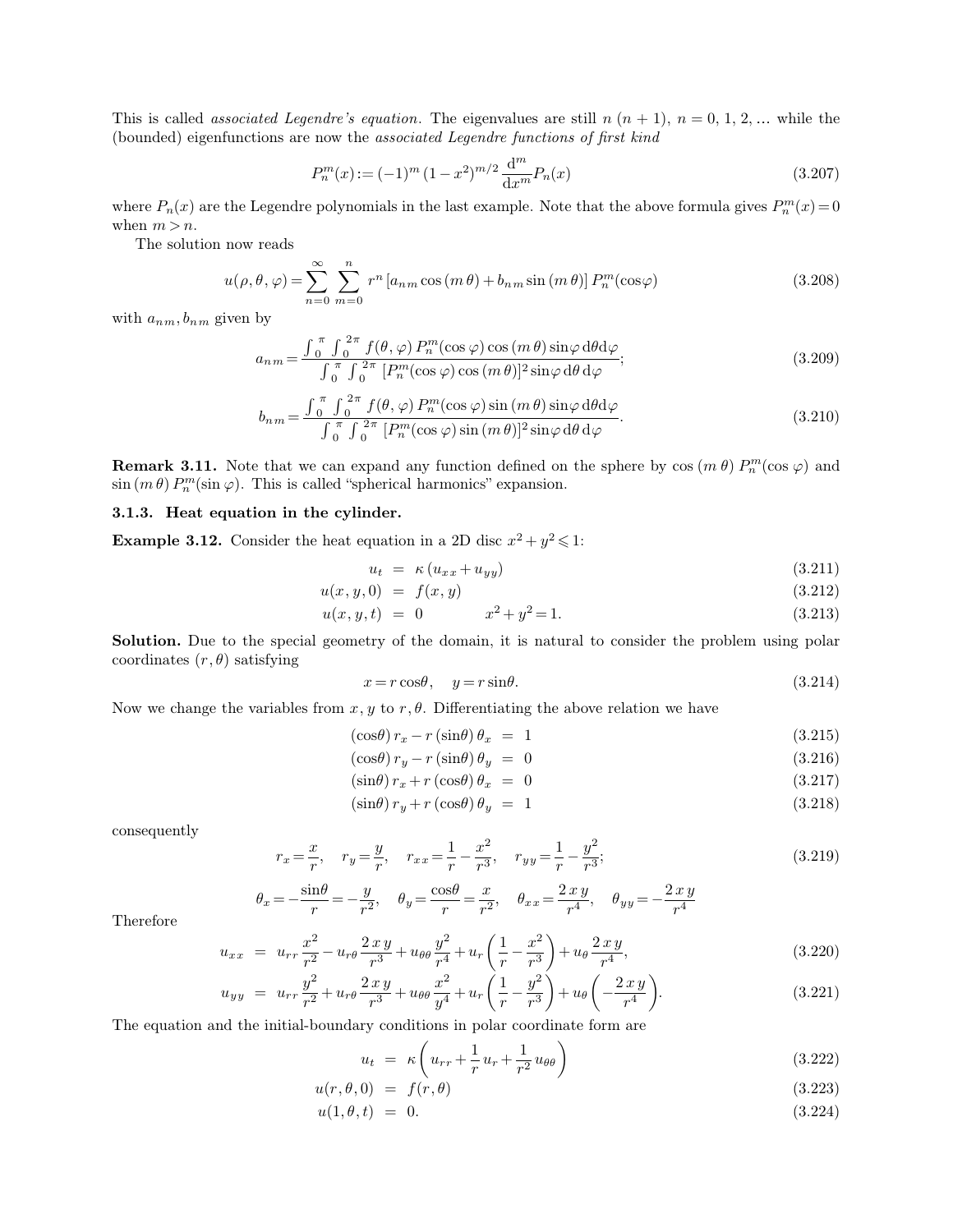We apply separation of variables to solve this equation.

First we try to find non-trivial "basic" solutions of the form

$$
u(r, \theta, t) = R(r) \Theta(\theta) T(t). \tag{3.225}
$$

Substituting this into the equation we reach

$$
R(r)\Theta(\theta) T'(t) = \kappa \left( R''(r)\Theta(\theta) + \frac{1}{r} R'(r)\Theta(\theta) + \frac{1}{r^2} R(r)\Theta''(\theta) \right) T(t).
$$
\n(3.226)

Dividing both sides by  $R(r) \Theta(\theta) T(t)$  we reach

$$
\frac{T'(t)}{T(t)} = \kappa \left( \frac{R''(r)}{R(r)} + \frac{1}{r} \frac{R'(r)}{R(r)} + \frac{1}{r^2} \frac{\Theta''(\theta)}{\Theta(\theta)} \right).
$$
\n(3.227)

As the LHS only involves t and the RHS only  $r, \theta$  there is a constant  $\lambda$  such that

$$
\frac{T'(t)}{T(t)} = -\kappa \lambda \tag{3.228}
$$

and

$$
\frac{R''(r)}{R(r)} + \frac{1}{r}\frac{R'(r)}{R(r)} + \frac{1}{r^2}\frac{\Theta''(\theta)}{\Theta(\theta)} = -\lambda.
$$
\n(3.229)

Multiply both sides by  $r^2$  we have

$$
\frac{r^2 R''(r)}{R(r)} + \frac{r R'(r)}{R(r)} + \lambda r^2 = \frac{\Theta''(\theta)}{\Theta(\theta)}.
$$
\n(3.230)

The LHS only involves r and the RHS only  $\theta$ . Thus there is a constant  $\mu$  such that

$$
\frac{\Theta''(\theta)}{\Theta(\theta)} = \mu, \qquad \frac{r^2 R''(r)}{R(r)} + \frac{r R'(r)}{R(r)} + \lambda r^2 = -\mu.
$$
\n(3.231)

As  $\Theta(\theta)$  is obviously  $2\pi$  periodic, we have

$$
\mu = -n^2, \qquad n = 1, 2, 3, \dots \tag{3.232}
$$

and

$$
\Theta(\theta) = A\cos(n\theta) + B\sin(n\theta). \tag{3.233}
$$

On the other hand, the equation for  $R$  now becomes

$$
r^{2} R'' + r R' + (\lambda r^{2} - n^{2}) R = 0,
$$
\n(3.234)

with the boundary condition

$$
R(1) = 0, \t R(0) bounded.
$$
 (3.235)

The general solution is

$$
R(r) = C_1 J_n(\sqrt{\lambda} r) + C_2 Y_n(\sqrt{\lambda} r)
$$
\n(3.236)

with  $J_n, Y_n$  Bessel functions of the first and second kinds. It turns out that  $Y_n(r)$  is unbounded as  $r \longrightarrow 0 +$ , therefore we have

$$
R_n(r) = J_n(\sqrt{\lambda} r). \tag{3.237}
$$

Applying the boundary condition  $R(1) = 0$  gives

$$
R_{n,k}(r) = J_n(\alpha_{n,k}r), \qquad \lambda_{n,k} = \alpha_{n,k}^2.
$$
\n(3.238)

Now we expand

$$
f(r,\theta) = \sum_{n,k} a_{n,k} R_{n,k}(r) \cos(n\theta) + b_{n,k} R_{n,k} \sin(n\theta).
$$
 (3.239)

and the solution is given by

$$
\sum_{n,k} [a_{n,k} R_{n,k}(r) \cos(n\theta) + b_{n,k} R_{n,k} \sin(n\theta)] e^{-\lambda_{n,k}t}
$$
\n(3.240)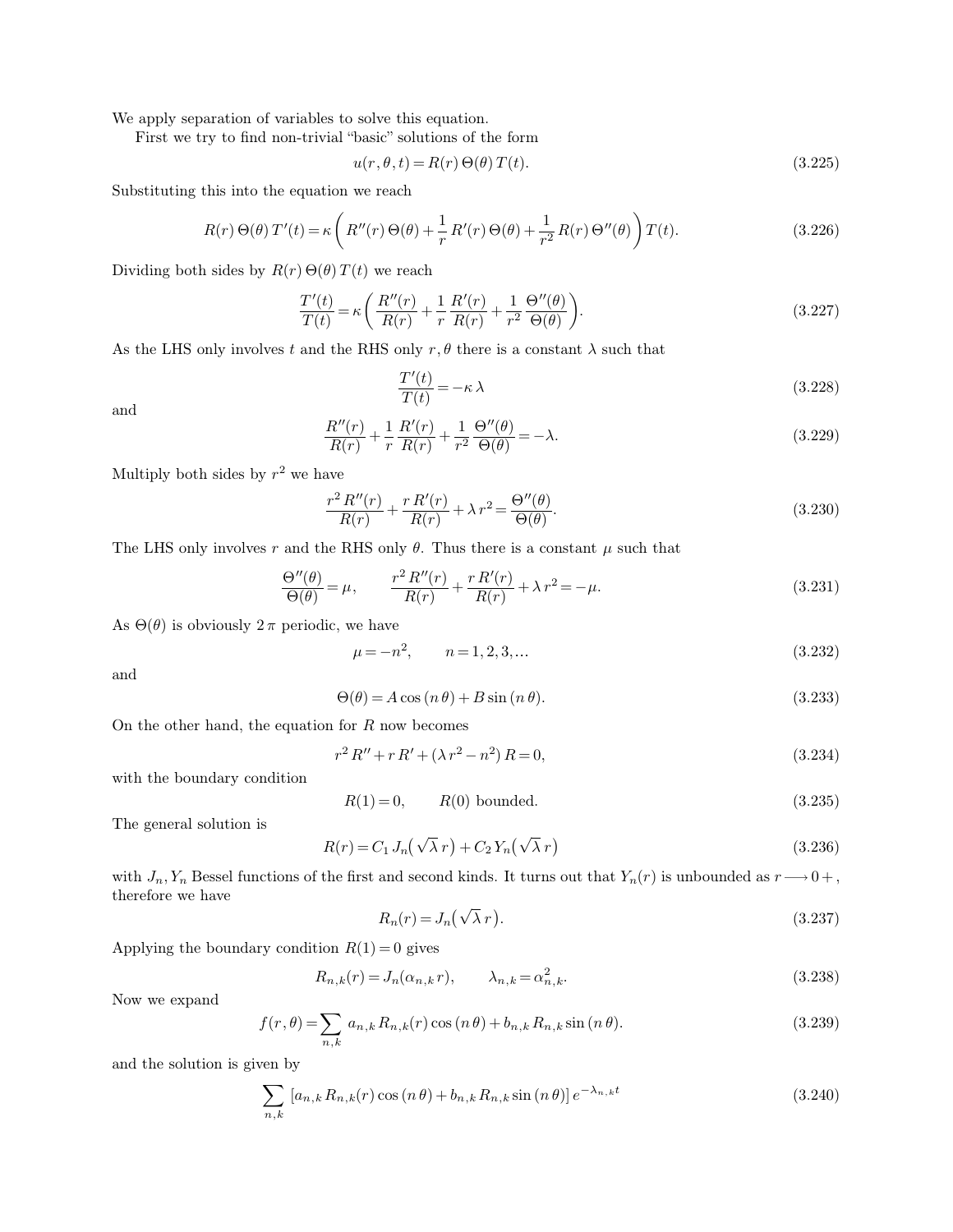### **3.1.4. Discussions.**

<span id="page-17-0"></span>We see that similar to the 1D situation, the success of the above method relies on the following:

- 1. The process of separating the variables leads to a certain eigenvalue problem;
- 2. This eigenvalue problem yields a sequence of eigenvalues, and each eigenvalue has a one-dimensional eigenspace – that is any two eigenfunctions of the same eigenvalue are linearly dependent;
- 3. It is possible to expand any reasonably smooth function into a (infinite) linear combination of these eigenfunctions.

In the higher dimensional case, it is quite unclear which weight we should use for the expansion formulas.

### **Reference.**

• John M. Davis, "Introduction to Applied Partial Differential Equations", Chap. 5, 6.

### **Exercises.**

**Exercise 3.5.** Consider the boundary value problem for  $u(x, y)$  in the annular region:

$$
u_{xx} + u_{yy} = 0 \quad \rho^2 < x^2 + y^2 < 1; \qquad u(x, y) = \begin{cases} f & x^2 + y^2 = \rho^2 \\ g & x^2 + y^2 = 1 \end{cases} . \tag{3.241}
$$

Obtain the formula for the solution using separation of variables.

**Exercise 3.6.** Consider the Laplace equation in the disc  $x^2 + y^2 < \rho^2$ , with boundary condition  $u = f$ . Using separation of variables, derive Poisson's formula:

$$
u(r,\theta) = \frac{\rho^2 - r^2}{2\pi} \int_0^{2\pi} \frac{f(\varphi)}{\rho^2 - 2\,\rho\,r\cos\left(\theta - \varphi\right) + r^2} \,\mathrm{d}\varphi. \tag{3.242}
$$

Can we obtain a similar formula for solutions of the above annulus problem?

**Exercise 3.7.** Using Poisson's formula [\(3.242\)](#page-17-0) to prove the following mean value property:

$$
u(0,\theta) = \frac{1}{2\pi} \int_0^{2\pi} f(\varphi) d\varphi.
$$
 (3.243)

Then establish the following maximum principle:

If  $u_{xx} + u_{yy} = 0$  for  $(x, y) \in \Omega \subseteq \mathbb{R}^2$ , and  $u = f$  on  $\partial\Omega$ , then  $\max_{\Omega} u = \max_{\partial\Omega} f$ .

Can this line of argument be used to prove the uniqueness of the classical solution to  $u_{xx} + u_{yy} = g$  in  $\Omega$ ,  $u = f$  on  $\partial\Omega$ ? Why?

**Exercise 3.8.** Consider the equation

$$
r^{2} R'' + r R' + (\lambda r^{2} - n^{2}) R = 0, \qquad R(0) \text{ bounded}, R(1) = 0.
$$
 (3.244)

- a) Prove that there are no negative eigenvalues.
- b) Prove that  $\lambda = 0$  is not an eigenvalue.
- c) Let  $\lambda_k \neq \lambda_l$  be eigenvalues, prove that the eigenfunctions  $R_k(r)$ ,  $R_l(r)$  satisfy

$$
\int_0^1 R_k(r) R_l(r) r dr = 0.
$$
\n(3.245)

**Exercise 3.9.** Let  $n \in \mathbb{N}$ . Consider the equation

$$
(1 - x2) y'' - 2xy' + n(n+1) y = 0, -1 < x < 1
$$
\n(3.246)

Use power series method to show that the general solution is  $y = c_1 P_n + c_2 Q_n$  where  $P_n$  is a polynomial of degree n, and  $Q_n$  is unbounded at  $1-$  and  $-1+$ .

**Exercise 3.10.** Solve the vibrating drum:

$$
u_{tt} = u_{xx} + u_{yy} = u_{rr} + r^{-1}u_r + r^{-2}u_{\theta\theta}.
$$
\n(3.247)

with

$$
u(r, \theta, 0) = f(r), \qquad u_t(r, \theta, 0) = 0, \qquad u(1, \theta, t) = 0.
$$
\n(3.248)

(Ans:  $\sum c_n J_0(k_n r) \cos (k_n t)$ ).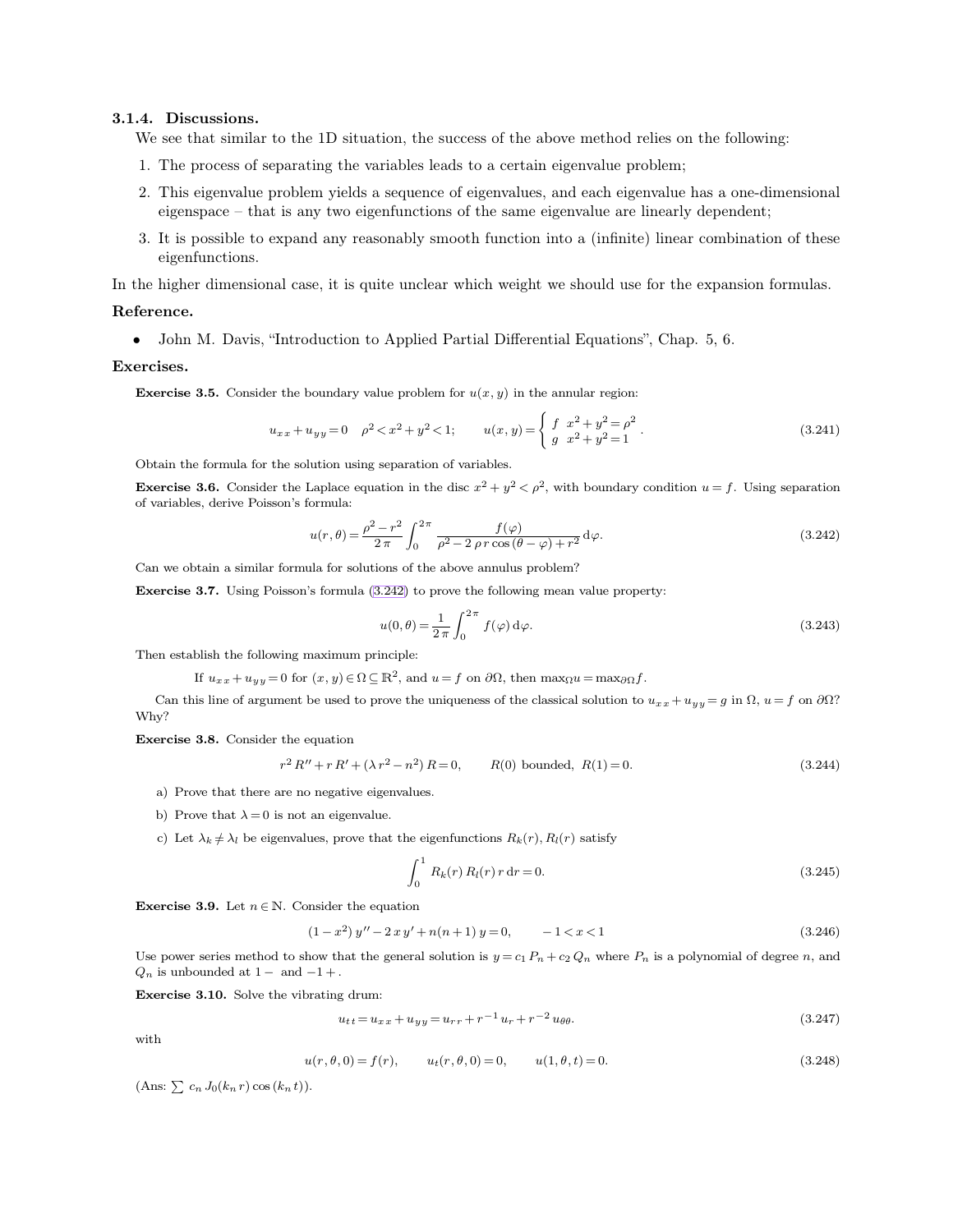### **3.2. Sturm-Liouville theory.**

First recall how we prove convergence for the 1D cases. This relies on the explicit formula for partial sums and cannot be easily generalized.

### **3.2.1. Sturm-Liouville problems.**

The standard Sturm-Liouville (SL) problem is of the form

$$
(p(x) y')' + q(x) y + \lambda r(x) y = 0, \qquad a < x < b \tag{3.249}
$$

$$
\alpha_0 y(a) + \alpha_1 y'(a) = 0, \tag{3.250}
$$

$$
\beta_0 y(b) + \beta_1 y'(b) = 0. \tag{3.251}
$$

where all the functions and numbers are real. For simplicity we assume the coefficients are as smooth as we need.

The problem is called

- − *regular* when p, q, r are bounded on [a, b] (that is the interval  $a \le x \le b$ ), p,  $r > 0$  for all  $a \le x \le b$ , and  $\alpha_0, \alpha_1$  real, not both 0, and  $\beta_0, \beta_1$  real, not both 0.
- − *singular* when any one or more of the following happens
	- $\rightarrow$  The interval  $(a, b)$  is infinite, that is either  $a = -\infty$  or  $b = +\infty$  or both occurs.
	- $\rightarrow$  p(x) = 0 for some  $x \in [a, b]$  or  $r(x) = 0$  for some  $x \in [a, b]$ .
	- $\rightarrow$  One or several coefficient function becomes  $\infty$  at a or b, or both.

**Example 3.13.** We check the systems we have dealt with

$$
y'' + \lambda y = 0, \qquad y(0) = y(l) = 0 \tag{3.252}
$$

We have

−

−

−

−

$$
a = 0, b = l; p(x) = 1, q(x) = 0, r(x) = 1; \alpha_0 = 1, \alpha_1 = 0, \beta_0 = 1, \beta_1 = 0.
$$
\n
$$
(3.253)
$$

The system is a regular SL problem.

$$
y'' + \lambda y = 0, \qquad y'(0) = y'(l) = 0 \tag{3.254}
$$

We have

$$
a=0, b=l; p(x)=1, q(x)=0, r(x)=1; \alpha_0=0, \alpha_1=1, \beta_0=0, \beta_1=1.
$$
 (3.255)

This is also a regular SL problem.

<span id="page-18-0"></span>
$$
y'' + \lambda y = 0, \qquad y(0) = 0, \ y'(l) = -h \ y(l). \tag{3.256}
$$

We have

$$
a=0, b=l; p(x)=1, q(x)=0, r(x)=1; \alpha_0=1, \alpha_1=0, \beta_0=h, \beta_1=1.
$$
 (3.257)

$$
x^{2} y'' + x y' + (\lambda x^{2} - n^{2}) y = 0, \t y(0) bounded, y(1) = 0.
$$
\t(3.258)

At first sight this problem is not an SL problem. However we can transform it through the following operations:

We search for a multiplier  $h(x)$  such that

$$
h(x) [x2 y'' + xy' + (\lambda x2 - n2) y] = (py')' + qy + \lambda r y.
$$
 (3.259)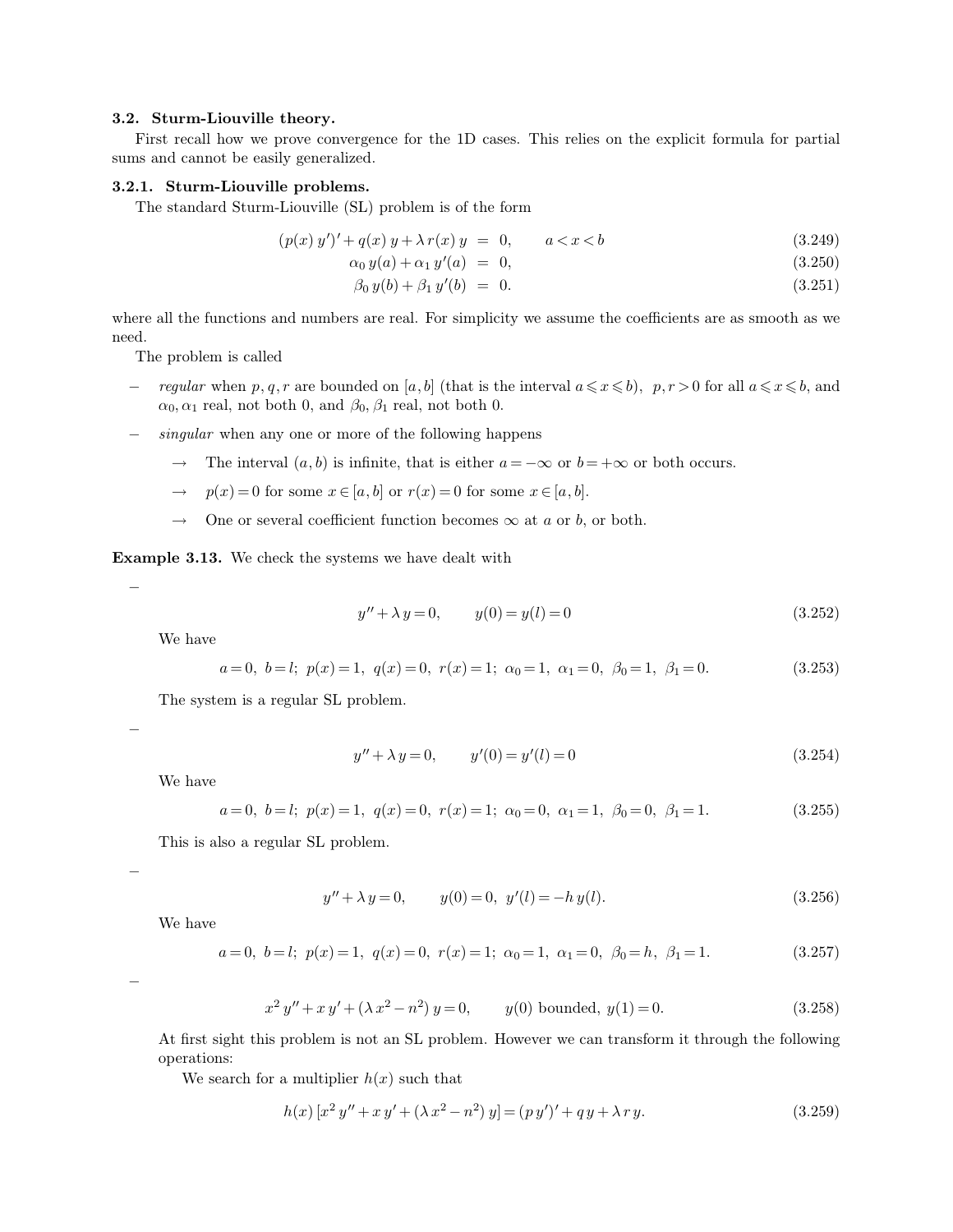Comparing the two sides, we have

<span id="page-19-0"></span>
$$
h(x) x2 = p(x), \t h(x) x = p(x)'
$$
\t(3.260)

which leads to

$$
p(x)' = \frac{1}{x} p(x) \implies p(x) = x \implies h(x) = \frac{1}{x}.\tag{3.261}
$$

Thus we see that the equation is equivalent to

$$
(x y')' - \frac{n^2}{x} y + \lambda x y = 0
$$
\n(3.262)

which corresponds to

$$
a=0, b=1; p(x)=x, q(x)=-\frac{n^2}{x}, r(x)=x; \beta_0=1, \beta_1=0.
$$
 (3.263)

This is a singular SL problem.

Any  $\lambda$  that the problem has non-trivial solutions is called an eigenvalue, the corresponding solutions are called eigenfunctions.

### **3.2.2. Properties of regular Sturm-Liouville problems.**

We see from the following theorem that the solutions to a SL problem enjoy similar properties as the functions  $\sin\left(\frac{n\pi}{l}x\right)$  and  $\cos\left(\frac{n\pi}{l}x\right)$  in the Fourier series. More specifically we have the following theorem.

**Theorem 3.14.** *A regular SL problem has the following properties.*

- *1. About eigenvalues:*
	- *It has nonzero solutions for a countably infinite set of values of* λ*, called "eigenvalues" of the problem.*
	- *These eigenvalues are all real.*
	- *The set of eigenvalues does not have any limit points in* <sup>R</sup>*.*
	- *These eigenvalues are bounded from below if*  $\alpha_0 \alpha_1 \leq 0$  *and*  $\beta_0 \beta_1 \geq 0$ *. These eigenvalues are bounded from below by* 0 *if furthermore*  $q \leq 0$ *.*

*In summary, if we have*  $\alpha_0 \alpha_1 \leq 0$  *and*  $\beta_0 \beta_1 \geq 0$ *, then then eigenvalues can be enumerated as:*  $\lambda_1 \leqslant \lambda_2 \leqslant \cdots$ .

- *2. About eigenfunctions:*
	- *a*) *For each fixed eigenvalue*  $\lambda_n$ *, the solution space is one-dimensional. That is, there is*  $\varphi_n$  *such that all other solutions for the same*  $\lambda$  *is a multiple of*  $\varphi_n$ *.*

**b)** (Orthogonality) 
$$
\int_a^b \varphi_n(x) \varphi_m(x) r(x) dx = 0
$$
 for any  $n \neq m$ .

*c*)

**(Bessel's inequality)** *If*  $\varphi_n$ *'s are chosen such that* 

$$
\int_{a}^{b} \varphi_n(x)^2 r(x) dx = 1
$$
\n(3.264)

*We have the following Bessel's inequality*

$$
\int_{a}^{b} f(x)^{2} r(x) dx \geqslant \sum_{n=1}^{\infty} |c_{n}|^{2}.
$$
 (3.265)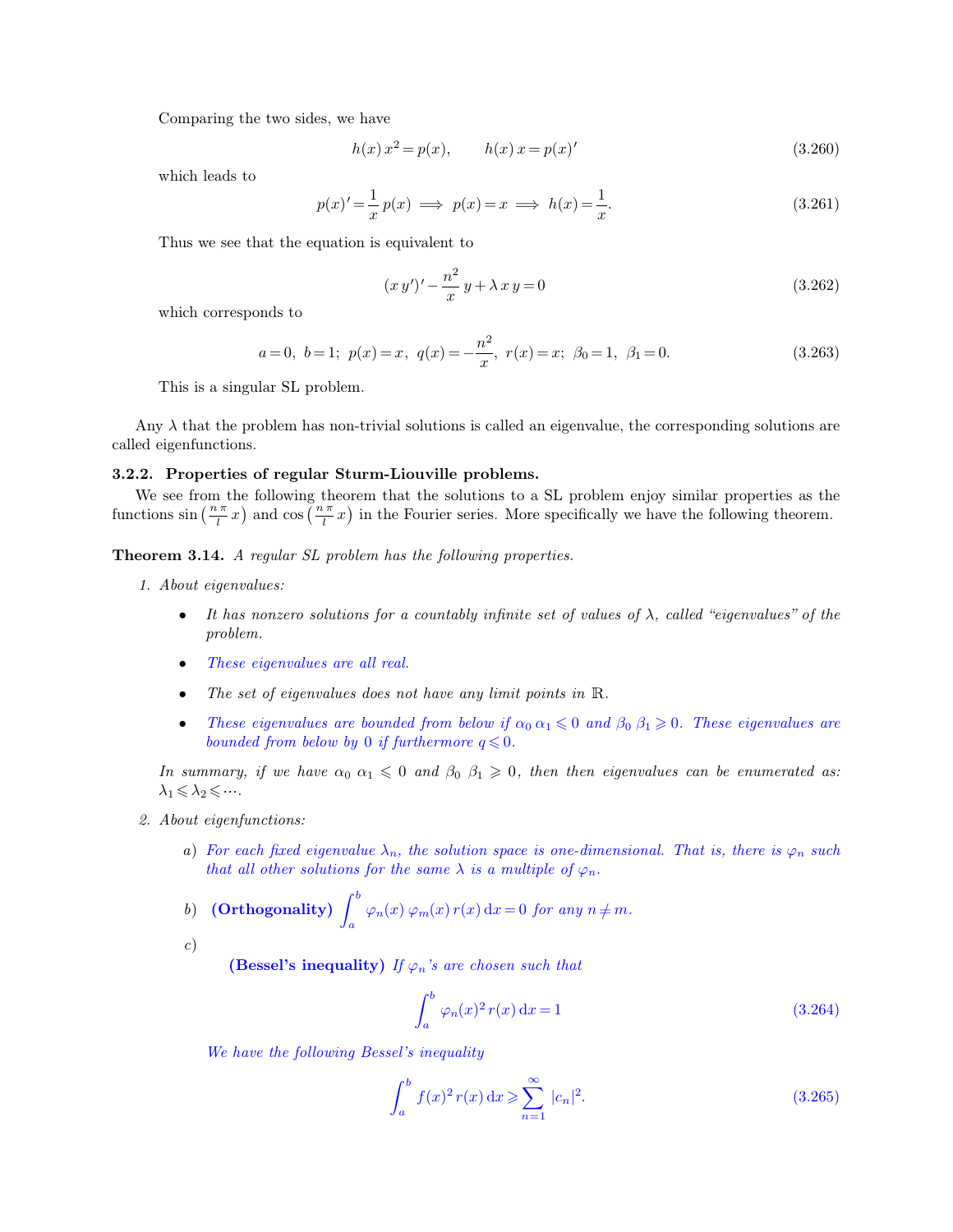### *d*) **(Completeness)**

- *c1)* The only continuous function f on  $[a, b]$  with  $\int_a^b$ b  $f(x) \varphi_n(x) r(x) dx = 0$  *for all n is*  $f \equiv 0$ .
- *c2) For any* f *having two continuous derivatives on* [a, b] *and satisfying the boundary conditions, the infinite sum*

$$
\sum_{n=1}^{\infty} c_n \varphi_n \tag{3.266}
$$

*where*

$$
c_n = \frac{\int_a^b f(x) \varphi_n(x) r(x) dx}{\int_a^b \varphi_n(x)^2 r(x) dx}
$$
\n(3.267)

*converges absolutely uniformly to* f(x)*. By "absolutely uniformly" we mean*

$$
\sum_{1}^{\infty} |c_n| |\varphi_n| < \infty \tag{3.268}
$$

*and the convergence to* f *is uniform.*

• *c3*) **(Parseval's equality)** If a function  $f(x)$  is continuous and  $\varphi_n$ 's are chosen such *that*

$$
\int_{a}^{b} \varphi_n(x)^2 r(x) dx = 1
$$
\n(3.269)

*We have the following*

$$
\int_{a}^{b} f(x)^{2} r(x) dx = \sum_{n=1}^{\infty} |c_{n}|^{2}.
$$
 (3.270)

**Remark 3.15.** We note that the "completeness" part is quite schizophrenia –  $f(x)$  is continuous in one line but required to be twice continuously differentiable in the next. This will be resolved in later sections when we take a higher, functional analytic, point of view.

**Example 3.16.** We check the systems we have dealt with

$$
y'' + \lambda y = 0, \qquad y(0) = y(l) = 0 \tag{3.271}
$$

We have  $r(x) = 1$ , therefore the eigenfunctions satisfy

$$
\int_0^l \varphi_n(x) \varphi_m(x) dx = 0 \qquad n \neq m \tag{3.272}
$$

and the expansion reads

$$
f(x) = \sum c_n \varphi_n, \qquad c_n = \frac{\int_0^l f(x) \varphi_n(x) dx}{\int_0^l [\varphi_n(x)]^2 dx}.
$$
 (3.273)

−

−

$$
y'' + \lambda y = 0, \qquad y'(0) = y'(l) = 0 \tag{3.274}
$$

We have again  $r(x) = 1$ , thus although the eigenfunctions are now different, the orthogonality relation and expansion formula remain the same as above.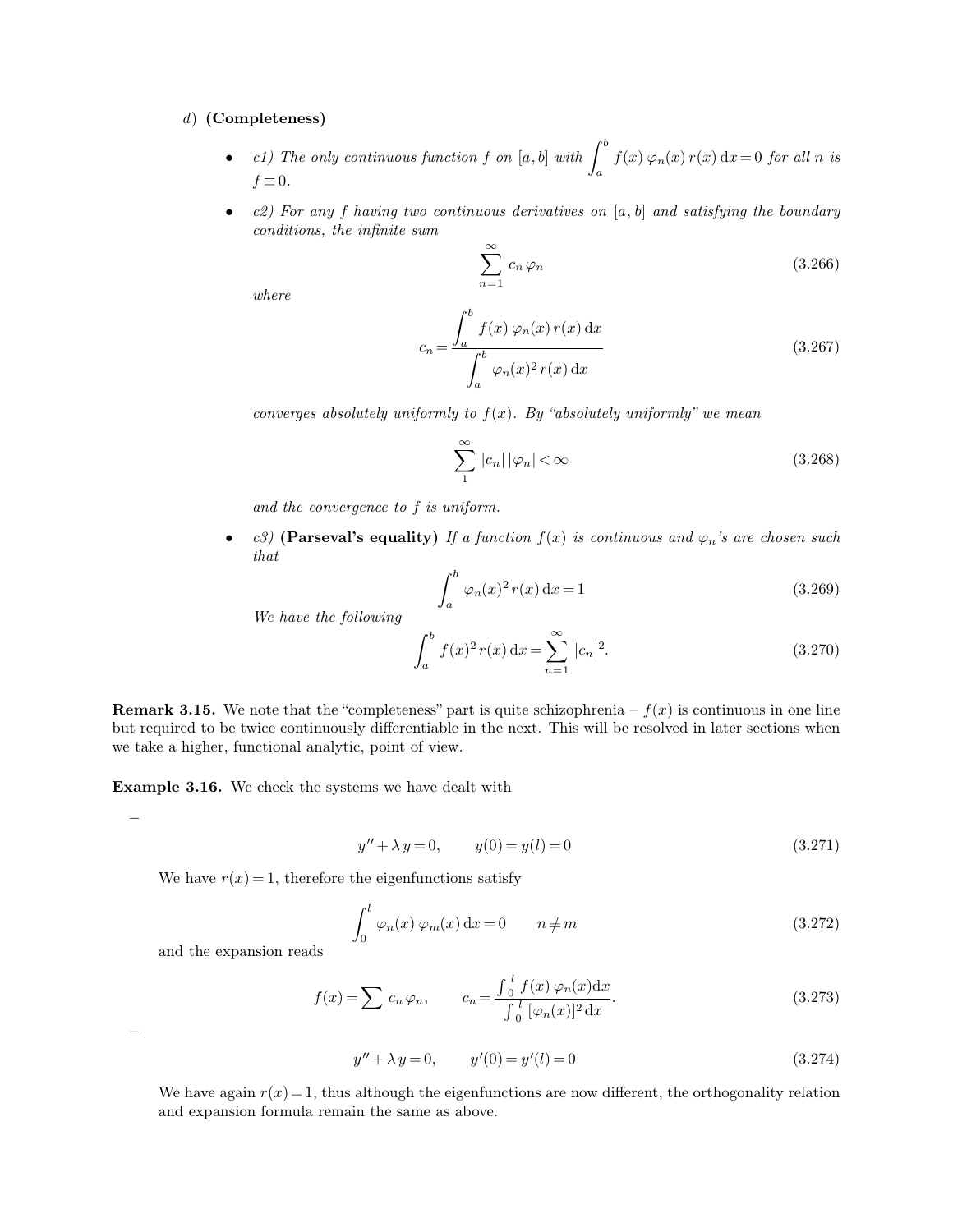$$
y'' + \lambda y = 0, \qquad y(0) = 0, \ y'(l) = -h \ y(l). \tag{3.275}
$$

We have  $r(x) = 1$ . Thus the orthogonality relation and expansion formula remain the same – although we cannot write the explicit formulas for the eigenfunctions anymore!

− Bessel functions.

−

$$
x^{2} y'' + x y' + (\lambda x^{2} - n^{2}) y = 0, \t y(0) bounded, y(1) = 0.
$$
\t(3.276)

Recall that by multiplication of  $h(x) = 1/x$  the problem is turned into the Sturm-Liouville form

$$
(x y')' - \frac{n^2}{x} y + \lambda x y = 0
$$
\n(3.277)

Although this problem is singular, it turns out that its eigenvalues/eigenfunctions enjoy similar properties as those in the regular case. In particuar, we have the orthogonality relation and expansion formulas:

$$
\int_0^1 \varphi_n(x) \, \varphi_m(x) \, x \, dx = 0, \qquad c_n = \frac{\int_0^1 f(x) \, \varphi_n(x) \, x \, dx}{\int_0^1 [\varphi_n(x)]^2 \, x \, dx}.
$$
\n(3.278)

Legendre functions.

$$
[(1-x^2)y']' + \lambda y = 0, -1 < x < 1.
$$
 (3.279)

As  $p(x) = 1 - x^2$  vanishes at both ends, the boundary conditions should be taken as

$$
y, y' \text{ remain bounded as } x \to \pm 1. \tag{3.280}
$$

The eigenvalues are  $\lambda_n = n (n + 1)$ . Here  $r(x) = 1$ , so the corresponding eigenfunctions satisfy

$$
\int_{-1}^{1} P_m(x) P_n(x) dx = 0, \qquad n \neq m.
$$
 (3.281)

− Hermite functions.

$$
u'' - 2x u' + \lambda u = 0, \qquad -\infty < x < \infty \tag{3.282}
$$

To write this problem into a SL problem, we multiply the equation by  $e^{-x^2}$  to obtain

$$
(e^{-x^2}u')' + \lambda e^{-x^2}u = 0, \qquad -\infty < x < \infty.
$$
 (3.283)

This is a regular S-L problem. Now that we have  $p(x) = e^{-x^2}$  which tends to 0 as  $x \to \pm \infty$ , the boundary conditions should be

$$
u, u' \text{ remain bounded as } x \to \pm \infty. \tag{3.284}
$$

The eigenvalues are  $\lambda_n = 2n$  for nonnegative integers n. Since  $r(x) = e^{-x^2}$ , the orthogonality property reads

$$
\int_{-\infty}^{\infty} H_n(x) H_m(x) e^{-x^2} dx = 0, \qquad n \neq m.
$$
 (3.285)

**Proof. (Of the easy parts of theorem [3.14\)](#page-19-0)** The proofs for some of the above claims are more technical. We postpone them to the next lecture and only prove the easy ones (those in blue) here.

- 1. Properties of the eigenvalues.
	- These eigenvalues are all real.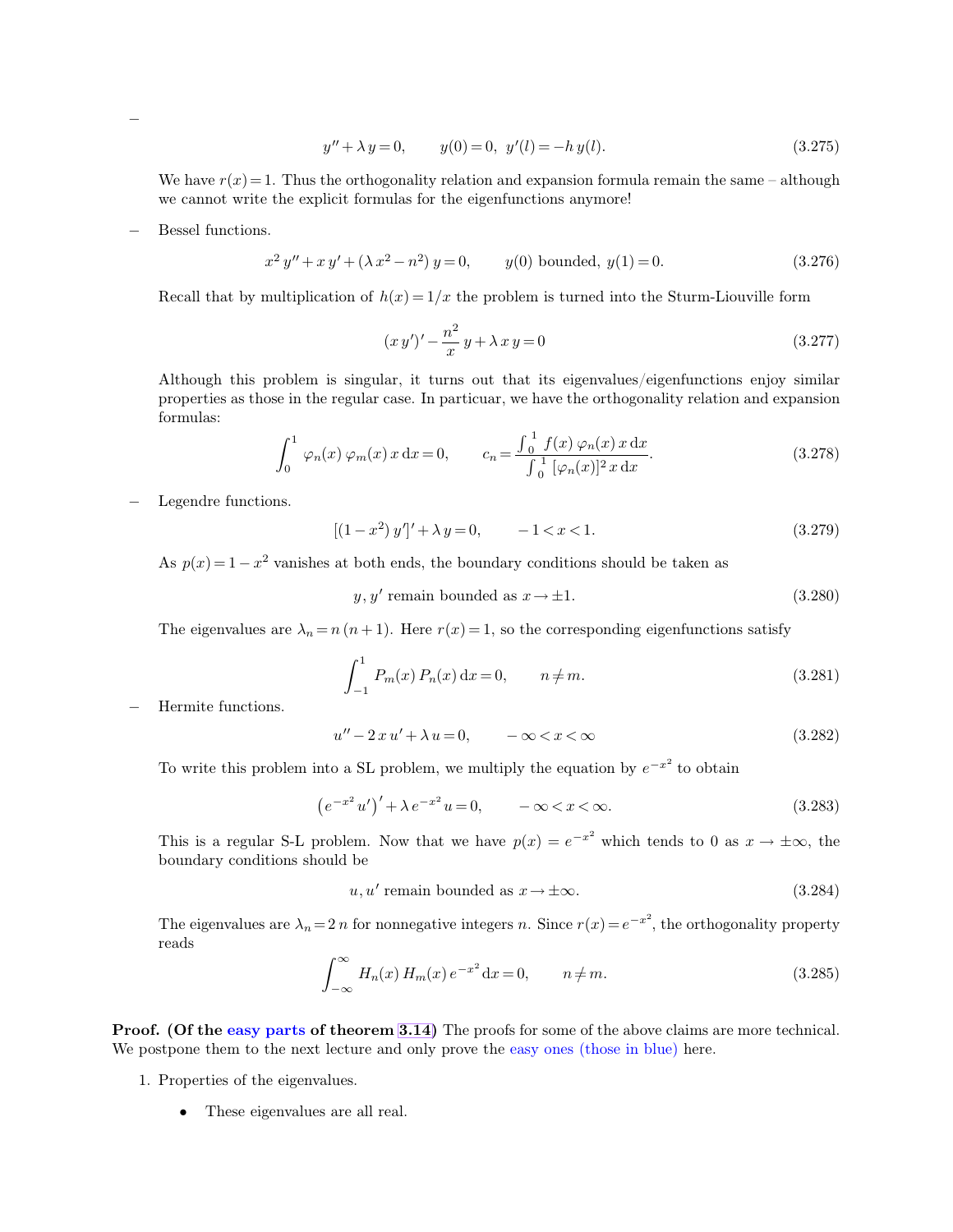Let  $\lambda$  be an eigenvalue and let  $\varphi$  be a corresponding eigenfunction. We compute

$$
0 = \int_{a}^{b} [(py')' + qy + \lambda ry] \bar{y} dx
$$
  
\n
$$
= \int_{a}^{b} (py')' \bar{y} + \int_{a}^{b} q |y|^{2} + \lambda \int_{a}^{b} r |y|^{2}
$$
  
\n
$$
= (py') \bar{y}|_{a}^{b} - \int_{a}^{b} py' \bar{y}' + \int_{a}^{b} q |y|^{2} + \lambda \int_{a}^{b} r |y|.
$$
 (3.286)

On the other hand, taking the complex conjugate of

$$
(py')' + qy + \lambda ry = 0 \tag{3.287}
$$

we obtain

$$
(p\,\bar{y}\,')' + q\,\bar{y} + \bar{\lambda}\,r\,\bar{y} = 0.\tag{3.288}
$$

In other words,  $\bar{\lambda}$  is also an eigenvalue with eigenfunction  $\bar{y}$ . Multiplying this equation by y and integrate, we have

$$
0 = \int_{a}^{b} [(p \bar{y}')' + q \bar{y} + \bar{\lambda} r \bar{y}] y
$$
  
\n
$$
= \int_{a}^{b} (p \bar{y}')' y + \int_{a}^{b} q |y|^{2} + \bar{\lambda} \int_{a}^{b} r |y|^{2}
$$
  
\n
$$
= (p \bar{y}') y|_{a}^{b} - \int_{a}^{b} p y' \bar{y}' + \int_{a}^{b} q |y|^{2} + \bar{\lambda} \int_{a}^{b} r |y|^{2}.
$$
 (3.289)

Combining the above, we reach

$$
(\lambda - \bar{\lambda}) \int_a^b r |y|^2 = p(b) \left[ y'(b) \bar{y}(b) - \bar{y}'(b) y(b) \right] - p(a) \left[ y'(a) \bar{y}(a) - \bar{y}'(a) y(a) \right]. \tag{3.290}
$$

Using the boundary conditions

$$
\alpha_0 y(a) + \alpha_1 y'(a) = 0, \qquad (3.291)
$$

$$
\beta_0 y(b) + \beta_1 y'(b) = 0. \tag{3.292}
$$

we see that

$$
y'(b) \bar{y}(b) - \bar{y}'(b) y(b) = 0, \qquad y'(a) \bar{y}(a) - \bar{y}'(a) y(a) = 0.
$$
 (3.293)

Therefore

$$
(\lambda - \overline{\lambda}) \int_{a}^{b} r |y|^2 dx = 0
$$
\n(3.294)

which leads to  $\lambda = \overline{\lambda}$ , or  $\lambda$  is real.

• These eigenvalues are bounded from below if  $\alpha_0 \alpha_1 \leq 0$  and  $\beta_0 \beta_1 \geq 0$ . These eigenvalues are bounded from below by 0 if furthermore  $q \leq 0$ .

We have

$$
0 = \int_{a}^{b} [(py')' + qy + \lambda ry] \bar{y} dx
$$
  
\n
$$
= \int_{a}^{b} (py')' \bar{y} + \int_{a}^{b} q |y|^{2} + \lambda \int_{a}^{b} r |y|^{2}
$$
  
\n
$$
= (py') \bar{y}|_{a}^{b} - \int_{a}^{b} py' \bar{y}' + \int_{a}^{b} q |y|^{2} + \lambda \int_{a}^{b} r |y|^{2}.
$$
  
\n
$$
= p(b) y'(b) \bar{y}(b) - p(a) y'(a) \bar{y}(a) - \int_{a}^{b} [p |y'|^{2} - q |y|^{2}] + \lambda \int_{a}^{b} r |y|^{2}.
$$
 (3.295)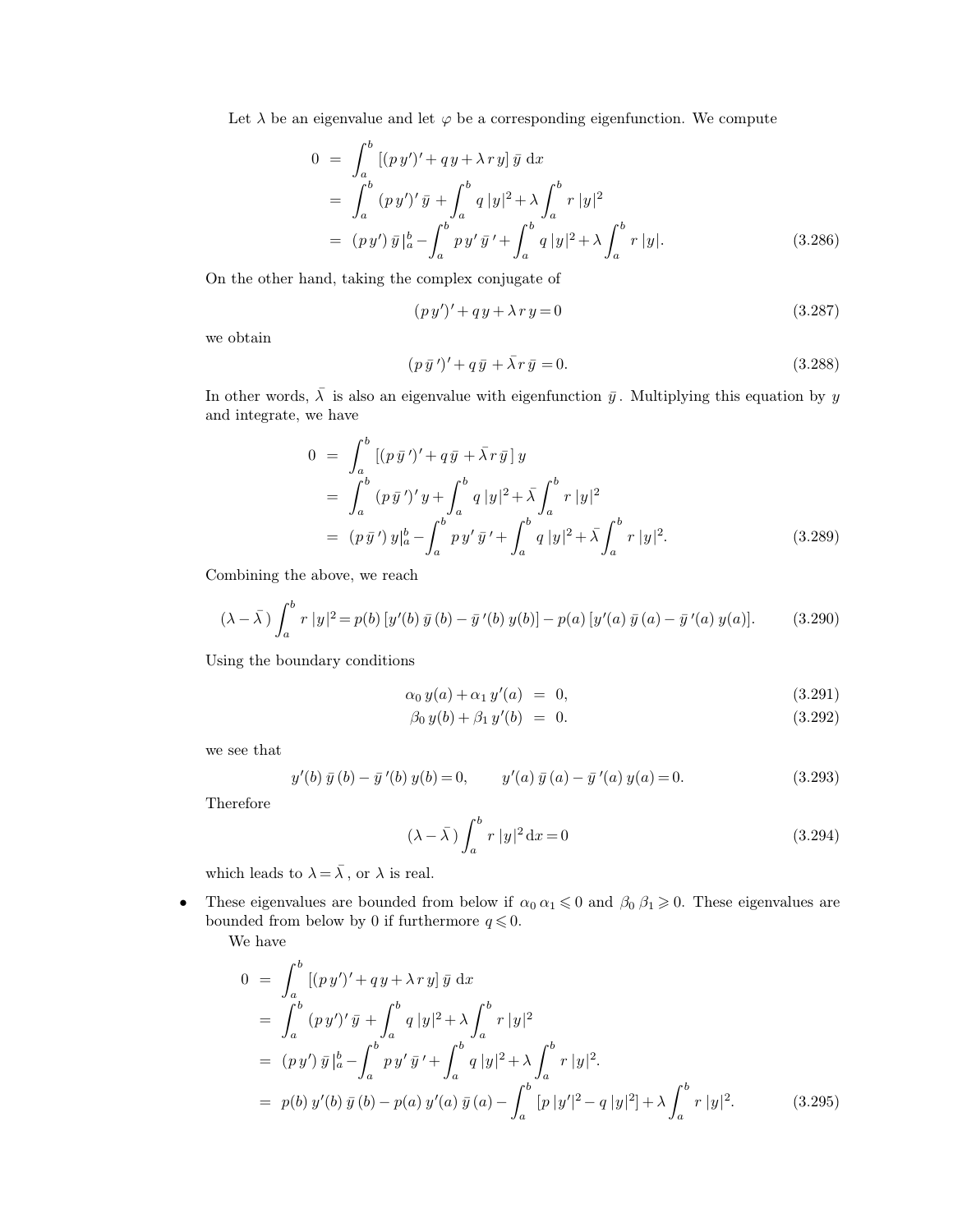Thus

$$
\lambda = \frac{\left\{-p(b)\,y'(b)\,\bar{y}\,(b) + p(a)\,y'(a)\,\bar{y}\,(a) + \int_a^b [p\,|y'|^2 - q\,|y|^2] \right\}}{\int_a^b r\,|y|^2}.\tag{3.296}
$$

Using the boundary conditions we have

$$
-p(b) y'(b) \bar{y}(b) = p(b) \frac{\beta_0}{\beta_1} |y(b)|^2,
$$
\n(3.297)

$$
p(a)y'(a) \bar{y}(a) = -p(a)\frac{\alpha_0}{\alpha_1}|y(a)|^2.
$$
 (3.298)

When  $\alpha_0 \alpha_1 \leq 0$  and  $\beta_0 \beta_1 \geq 0$ , both terms are non-negative which means

$$
\lambda \geq \frac{-\int_{a}^{b} q |y|^{2}}{\int_{a}^{b} r |y|^{2}}.
$$
\n(3.299)

If furthermore  $q \leq 0$ , we see that  $\lambda \geq 0$  too.

## 2. Properties of eigenfunctions.

• For each fixed eigenvalue  $\lambda$ , the solution space is one-dimensional. That is, there is  $y_{\lambda}$  such that all other solutions for the same  $\lambda$  is a multiple of  $y_{\lambda}$ .

Fix  $\lambda$ . Let  $y(x)$  and  $z(x)$  be two eigenfunctions. That is

$$
(p(x) y')' + q(x) y + \lambda r(x) y = 0, \qquad a < x < b \tag{3.300}
$$

$$
\alpha_0 y(a) + \alpha_1 y'(a) = 0, \tag{3.301}
$$

$$
\beta_0 y(b) + \beta_1 y'(b) = 0. \tag{3.302}
$$

and

$$
(p(x) z')' + q(x) z + \lambda r(x) z = 0, \qquad a < x < b \tag{3.303}
$$

$$
\alpha_0 z(a) + \alpha_1 z'(a) = 0, \tag{3.304}
$$

$$
\beta_0 z(b) + \beta_1 z'(b) = 0. \tag{3.305}
$$

Multiplying the y equation by z and z equation by y, and subtract, we have

$$
0 = (py')' z - (pz')' y = (p (y'z - z'y))'.
$$
\n(3.306)

We conclude that

$$
p(x) (y'z - z'y)(x) = p(a) (y'z - z'y)(a).
$$
 (3.307)

As  $y, z$  both satisfy the boundary conditions, we have

$$
p(a) (y'(a) z(a) - z'(a) y(a)) = 0
$$
\n(3.308)

which leads to

$$
p(y'z - z'y) = 0 \implies y'z - z'y = 0 \tag{3.309}
$$

for all  $a \leq x \leq b$  as  $p(x) > 0$ .

Finally,

$$
y'z - z'y = 0 \implies \frac{y'}{y} = \frac{z'}{z} \implies \ln y - \ln z = \text{constant} \implies y/z = \text{constant.}
$$
 (3.310)

 $\bullet \quad \text{(Orthogonality)}\,\,\int_a$ b  $\varphi_n(x) \varphi_m(x) r(x) dx = 0$  for any  $n \neq m$ .

It suffices to show that if  $\lambda$ ,  $\mu$  are two distinct eigenvalues, and y, z the corresponding eigenfunctions, then  $\int_{a}^{b}$  $\int_a^b y z r \, dx = 0.$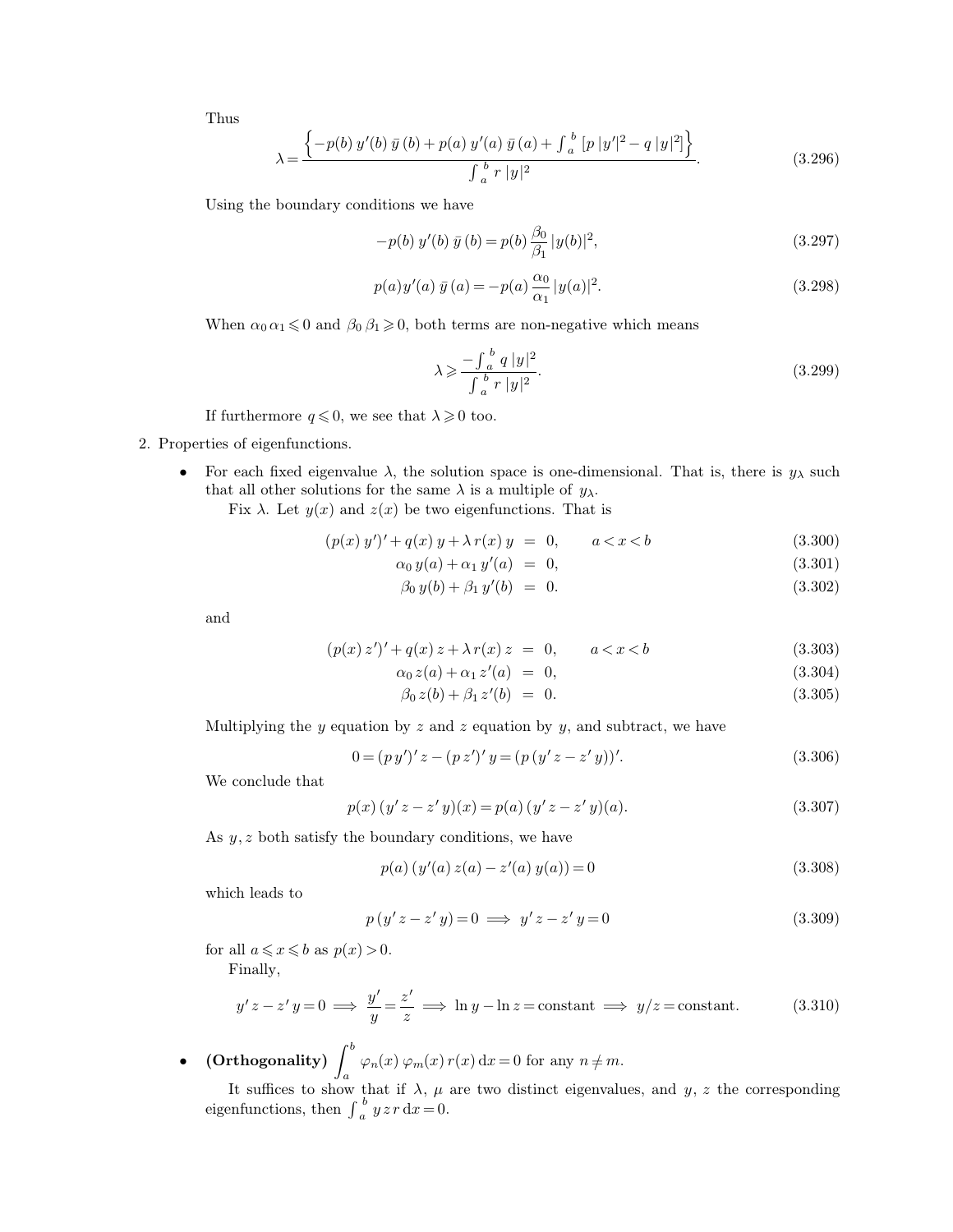Using the equations we have

$$
\int_{a}^{b} [(py')' + qy + \lambda ry] z - [(pz')' + qz + \mu rz] y \, dx = 0.
$$
 (3.311)

After using the boundary conditions, we can show that

$$
LHS = (\lambda - \mu) \int y \, z \, r \, dx. \tag{3.312}
$$

Therefore

$$
(\lambda - \mu) \int_{a}^{b} y(x) z(x) r(x) dx = 0.
$$
 (3.313)

As  $\lambda \neq \mu$ , we have

$$
\int_{a}^{b} y(x) z(x) r(x) dx = 0.
$$
\n(3.314)

• **(Bessel's inequality)** From orthogonality we have

$$
0 \leqslant \int_{a}^{b} \left[ f(x) - \sum_{n=1}^{N} c_n \varphi_n \right]^2 r(x) dx = \int_{a}^{b} f(x)^2 r(x) dx - \sum_{n=1}^{N} |c_n|^2.
$$
 (3.315)

Taking limit  $n \longrightarrow \infty$  we obtain Bessel's inequality.

### **Exercises.**

**Exercise 3.11.** Write the following equations into S-L form and discuss whether they are regular or singular. Determine what is the orthogonality relation their eigenfunctions should satisfy.

a) Legendre's equation:

$$
(1 - x2) y'' - 2xy' + \lambda y = 0, \qquad -1 < x < 1
$$
\n(3.316)

- b) Chebyshev's equation  $(1-x^2)y'' - xy' + \lambda y = 0,$   $-1 < x < 1$  (3.317)
- c) Laguerre's equation

$$
xy'' + (1 - x)y' + \lambda y = 0, \qquad 0 < x < \infty
$$
\n(3.318)

d) Hermite's equation

$$
y'' - 2xy' + \lambda y = 0, \qquad -\infty < x < \infty \tag{3.319}
$$

e) Bessel's equation of order n

$$
x^{2} y'' + x y' + (\lambda x^{2} - n^{2}) y = 0, \qquad 0 < x < 1.
$$
 (3.320)

**Exercise 3.12.** Give any second order equation

$$
a(x) y'' + b(x) y' + c(x) y = 0.
$$
\n(3.321)

Prove that there exists a multiplier  $h(x)$  such that

$$
h(x) [a(x) y'' + b(x) y' + c(x) y] = (p(x) y')' + q(x) y.
$$
\n(3.322)

Note that the term of first order derivative disappears.

**Exercise 3.13. (Davis)** Consider the S-L problem

$$
(py')' + qy + \lambda y = 0, \qquad a < x < b, \qquad y(a) = 0, \quad y(b) = 0. \tag{3.323}
$$

Show that if  $p(x) \geq 0, q(x) \leq M$ , then any eigenvalue  $\lambda \geq -M$ .

## **References.**

- Anthony W. Knapp, "Advanced Real Analysis", §1.3.
- John M. Davis, "Introduction to Applied Partial Differential Equations", Chap. 4.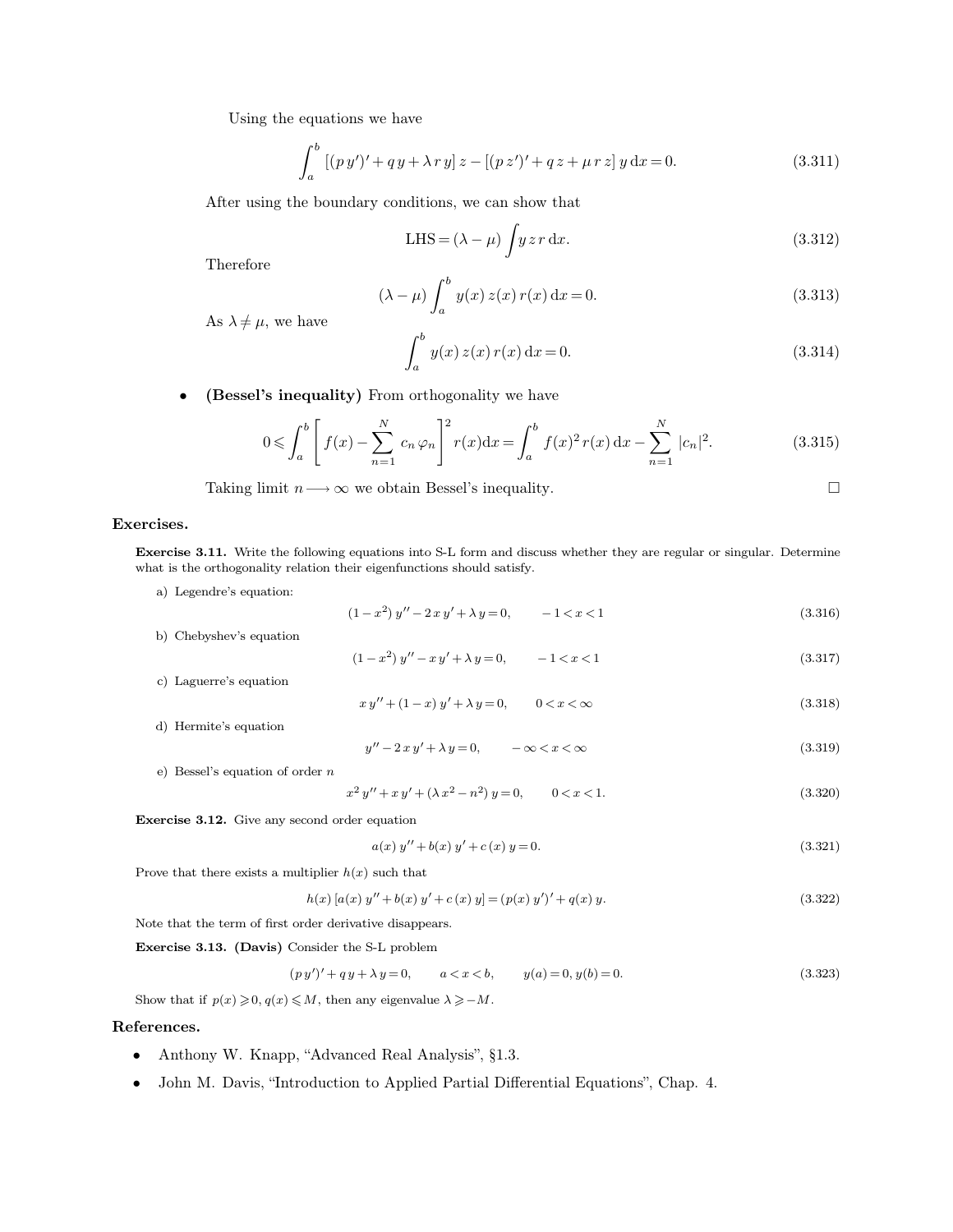### **3.3. Proof of the Theorem (Difficult parts).**

Recall that we are studying regular Sturm-Liouville problems:

$$
(p(x) y')' + q(x) y + \lambda r(x) y = 0, \qquad a < x < b \tag{3.324}
$$

$$
\alpha_0 y(a) + \alpha_1 y'(a) = 0, \tag{3.325}
$$

$$
\beta_0 y(b) + \beta_1 y'(b) = 0. \tag{3.326}
$$

with p, q, r are bounded on [a, b] (that is the interval  $a \leq x \leq b$ ), p,  $r > 0$  for all  $a \leq x \leq b$ , and  $\alpha_0, \alpha_1$  real, not both 0, and  $\beta_0$ ,  $\beta_1$  real, not both 0.

We would like to prove:

- It has nonzero solutions for a countably infinite set of values of  $\lambda$ . These eigenvalues are all real. The set of eigenvalues does not have any limit points.
- For any f having two continuous derivatives on  $[a, b]$  and satisfying the boundary conditions, the infinite sum

$$
\sum_{n=1}^{\infty} c_n \varphi_n \tag{3.327}
$$

where

$$
c_n = \frac{\int_a^b f(x) \varphi_n(x) r(x) dx}{\int_a^b \varphi_n(x)^2 r(x) dx}
$$
\n(3.328)

converges absolutely uniformly to  $f(x)$ . By "absolutely uniformly" we mean

$$
\sum_{1}^{\infty} |c_n| |\varphi_n| < \infty \tag{3.329}
$$

and the convergence to  $f$  is uniform.

- The only continuous function f on  $[a, b]$  with  $\int_a$ b  $f(x) \varphi_n(x) r(x) dx = 0$  for all *n* is  $f \equiv 0$ .
- If  $\varphi_n$ 's are chosen such that

<span id="page-25-0"></span>
$$
\int_{a}^{b} \varphi_n(x)^2 r(x) dx = 1
$$
\n(3.330)

We have the following Parseval-type relation

$$
\int_{a}^{b} f(x)^{2} r(x) dx = \sum_{n=1}^{\infty} |c_{n}|^{2}.
$$
 (3.331)

To do these we need to first transform the equation to an equivalent integral equation.

### **3.3.1. Equivalent integral equation.**

First we show that there is a function  $G(x;\xi)$  satisfying:  $y = \int_a^b G(x,\xi) f(\xi) d\xi$  solves

$$
(p(x) y')' + q(x) y + f(x) = 0, \qquad a < x < b \tag{3.332}
$$

$$
\alpha_0 y(a) + \alpha_1 y'(a) = 0, \tag{3.333}
$$

$$
\beta_0 y(b) + \beta_1 y'(b) = 0. \tag{3.334}
$$

Such a function is called the "Green's function" to the problem. We do this through explicit construction. The basic idea is as follows. We try to find a solution to

$$
(p(x) y')' + q(x) y + \delta(x - \xi) = 0, \qquad a < x < b \tag{3.335}
$$

$$
\alpha_0 y(a) + \alpha_1 y'(a) = 0, \tag{3.336}
$$

$$
\beta_0 y(b) + \beta_1 y'(b) = 0. \tag{3.337}
$$

and call this solution  $G(x, \xi)$ . Then it is clear that  $y = \int_a^b G(x, \xi) f(\xi) d\xi$  is the solution to the original problem. The proof of this is left as an exercise.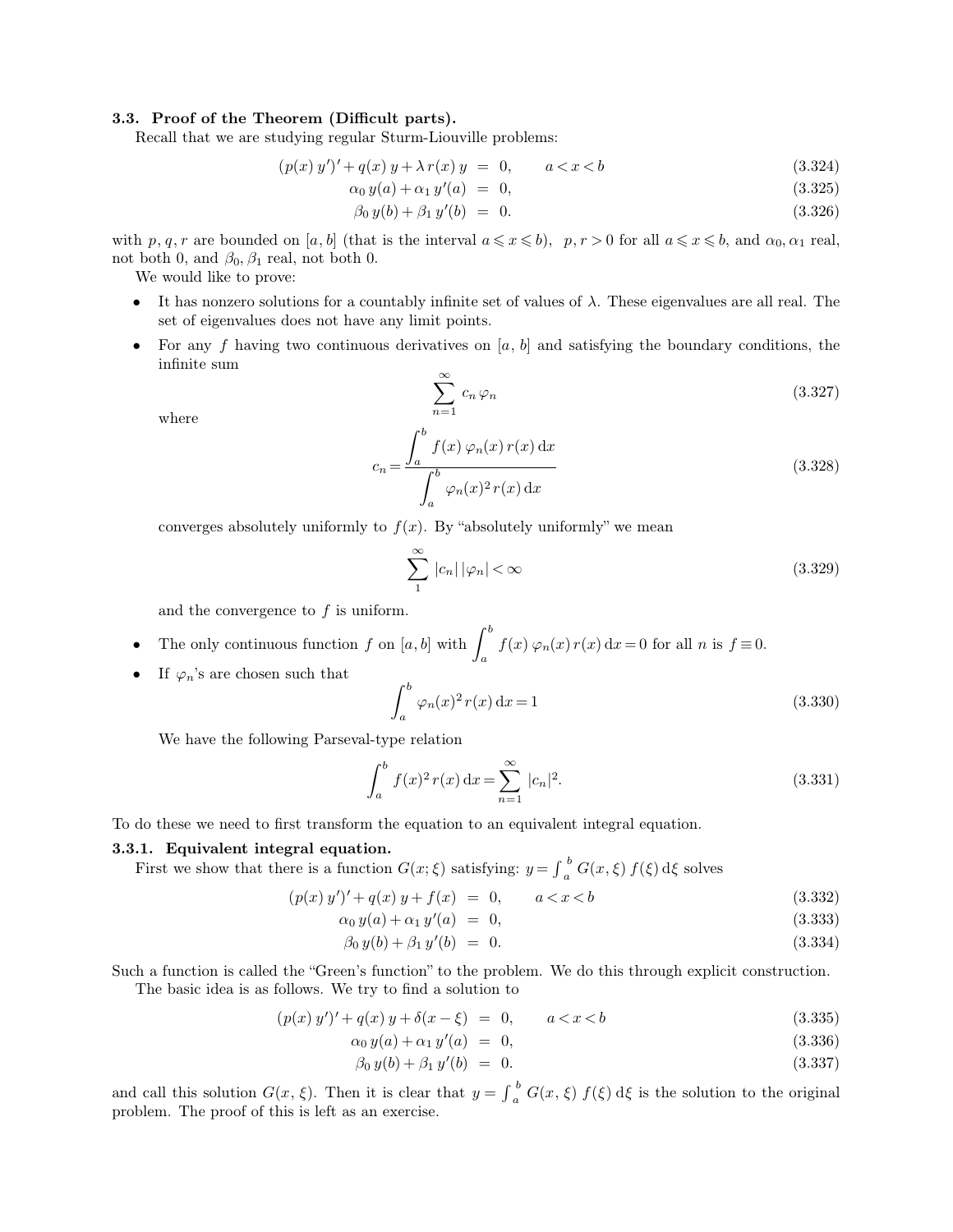Since  $\delta(x-\xi) = 0$  for  $x \neq \xi$ , we see that (Here we fix  $\xi$ , so ' stands for x derivative)

<span id="page-26-1"></span>
$$
(p(x) G')' + q(x) G = 0 \qquad a < x < \xi, \qquad \xi < x < b. \tag{3.338}
$$

Now by the theory of 2nd order ODE, there is  $y_1(x)$  satisfying

<span id="page-26-0"></span>
$$
(p(x) y')' + q(x) y = 0, \qquad \alpha_0 y(a) + \alpha_1 y'(a) = 0 \tag{3.339}
$$

and  $y_2(x)$  satisfying

$$
(p(x) y')' + q(x) y = 0, \qquad \beta_0 y(b) + \beta_1 y'(b) = 0 \qquad (3.340)
$$

We assume  $y_1, y_2$  are linearly independent. Then we know the general solution to  $(p \, y')' + q \, y = 0$  is  $C_1 y_1 + C_2 y_2$ . Therefore

$$
G(x,\xi) = \begin{cases} C_1(\xi) y_1(x) + C_2(\xi) y_2(x) & a < x < \xi \\ D_1(\xi) y_1(x) + D_2(\xi) y_2(x) & \xi < x < b \end{cases}.
$$
 (3.341)

Since  $y_1, y_2$  are linearly independent,  $y_2, y_1$  cannot satisfy the boundary condition at a, b respectively. Consequently  $C_2 = D_1 = 0$ .

To accomodate the  $\delta(x - \xi)$  term, we integrate, for any  $\varepsilon > 0$ :

$$
\int_{\xi-\varepsilon}^{\xi+\varepsilon} \left[ (p(x) G')' + q(x) G \right] dx + \int_{\xi-\varepsilon}^{\xi+\varepsilon} \delta(x-\xi) dx = 0 \tag{3.342}
$$

which leads to

$$
p(\xi + \varepsilon) G'(\xi + \varepsilon, \xi) - p(\xi - \varepsilon) G'(\xi - \varepsilon, \xi) + \int_{\xi - \varepsilon}^{\xi + \varepsilon} q(x) G \, dx + 1 = 0.
$$
 (3.343)

Now take the limit  $\varepsilon \longrightarrow 0$ , As q, G are bounded, the integral term  $\longrightarrow 0$ . Using [\(3.341\)](#page-26-0) we reach

$$
p(\xi) [C_1 y_1' - D_2 y_2'] = -1. \tag{3.344}
$$

Together with the continuity of G at  $x = \xi$ :

$$
C_1 y_1 - D_2 y_2 = 0 \tag{3.345}
$$

we obtain

$$
C_1 = \frac{-y_2}{p \left[y'_1 \ y_2 - y_1 \ y'_2\right]}, \qquad D_2 = \frac{-y_1}{p \left[y'_1 \ y_2 - y_1 \ y'_2\right]}.
$$
\n(3.346)

Thus we obtain

$$
G(x,\xi) = \begin{cases} -\frac{y_2(\xi) y_1(x)}{p [y'_1 y_2 - y_1 y'_2]} & a < x < \xi \\ -\frac{y_1(\xi) y_2(x)}{p [y'_1 y_2 - y_1 y'_2]} & \xi < x < b \end{cases}
$$
 (3.347)

It turns out that  $G(x, \xi) = G(\xi, x)$ . (See exercise)

Now we turn back to the Sturm-Liouville problem

$$
(p(x) y')' + q(x) y + \lambda r(x) y = 0, \qquad a < x < b \tag{3.348}
$$

$$
\alpha_0 y(a) + \alpha_1 y'(a) = 0, \tag{3.349}
$$

$$
\beta_0 y(b) + \beta_1 y'(b) = 0. \tag{3.350}
$$

We see that the solution can be written as

$$
y(x) = \lambda \int_{a}^{b} G(x, \xi) r(\xi) y(\xi) d\xi
$$
\n(3.351)

Now set  $z(x) = r^{1/2}(x) y(x)$  and  $k(x, \xi) = r(x)^{1/2} G(x, \xi) r(\xi)^{1/2}$ , we reach

$$
z(x) = \lambda \int_{a}^{b} k(x, \xi) z(\xi) d\xi.
$$
 (3.352)

If we denote the operator

$$
K[z] := \int_{a}^{b} k(x, \xi) z(\xi) d\xi
$$
 (3.353)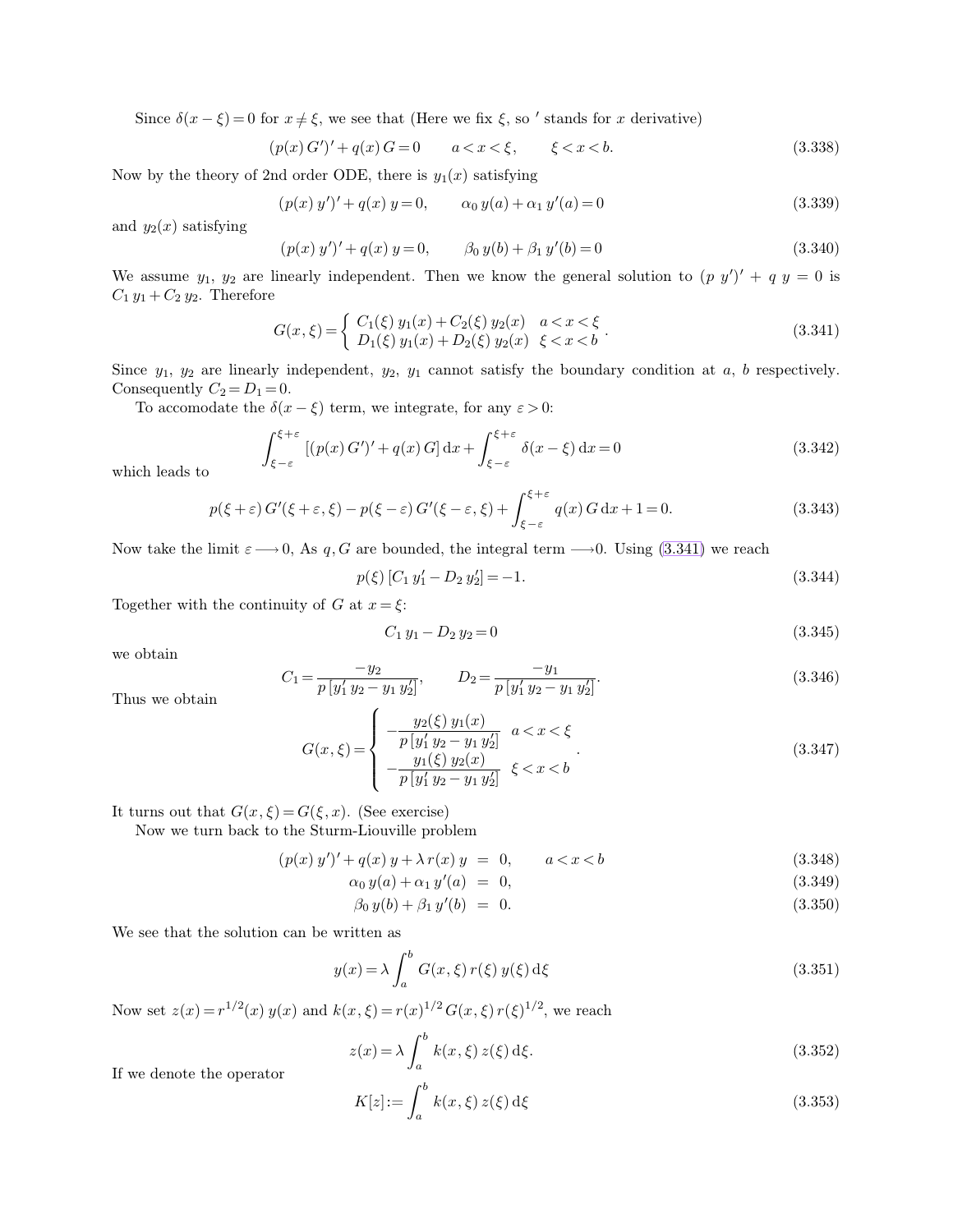then we have

$$
K[z] = \mu z \tag{3.354}
$$

where  $\mu = \lambda^{-1}$ .

It is clear that: The integral form problem [\(3.354\)](#page-27-0) and the original Sturm-Liouville problem share eigenfunctions, and have one-to-one correspondence between eigenvalues. Therefore in the following we study the integral form.

**Remark 3.17.** Note that there may be a problem if  $\lambda = 0$  (and  $\lambda < 0$  during the following proofs). This is easily fixed. Since all (possible) eigenvalues are bounded below, we can find a number c and change the equation to

$$
(py')' + (q - cr)y + (\lambda + c)ry = 0.
$$
\n(3.355)

Thus the new eigenvalues are  $\lambda + c$  which are all positive.

**Remark 3.18.** Also note that the orthogonality relations

$$
\int_{a}^{b} y_n(x) y_m(x) r(x) dx = 0
$$
\n(3.356)

becomes

$$
\int_{a}^{b} z_n(x) z_m(x) dx = 0
$$
\n(3.357)

since  $z_n(x) = r(x)^{1/2} y_n(x), z_m(x) = r(x)^{1/2} y_m(x)$ .

### **3.3.2. Some notations.**

Now we introduce some notations to simplify the following presentation. Later we will see that these can be greatly generalized.

• Inner product: Let  $z, \tilde{z}$  be two real functions, then their "inner product" is defined as

$$
(z,\tilde{z}) := \int_{a}^{b} z(x)\,\tilde{z}(x)\,\mathrm{d}x.
$$
\n(3.358)

Inner product is the infinite dimensional generalization of dot product for vectors.

•  $L^2$  Norm: We define the  $L^2$  norm as

<span id="page-27-0"></span>
$$
||z|| = (z, z)^{1/2}.
$$
\n(3.359)

**Remark 3.19.** Norms are generalizations of length of vectors, which in turn generalizes absolute value for numbers. Thus a basic requirement should be  $||z|| \ge 0$ , and  $||z|| = 0 \Longleftrightarrow z = 0$ . This explains the requirement  $r(x) > 0$ .

- Orthogonality: Two functions  $z, \tilde{z}$  are said to be "orthogonal" if  $(z, \tilde{z}) = 0$ .
- Linear operators and self-adjointness. A linear operator is a mapping  $K: L^2 \mapsto L^2$  such that

$$
K(a z_1 + b z_2) = a K[z_1] + b K[z_2];
$$
\n(3.360)

The operator is self-adjoint if

$$
(Kz_1, z_2) = (z_1, Kz_2). \tag{3.361}
$$

Self-adjoint operator is a generalization of symmetric (Hermitian if complex) matrices.

• Norm of operators.

The norm of an operator is defined as

$$
||K|| := \sup_{||f||=1} ||Kf|| = \sup_{f \neq 0} \frac{||Kf||}{||f||}.
$$
\n(3.362)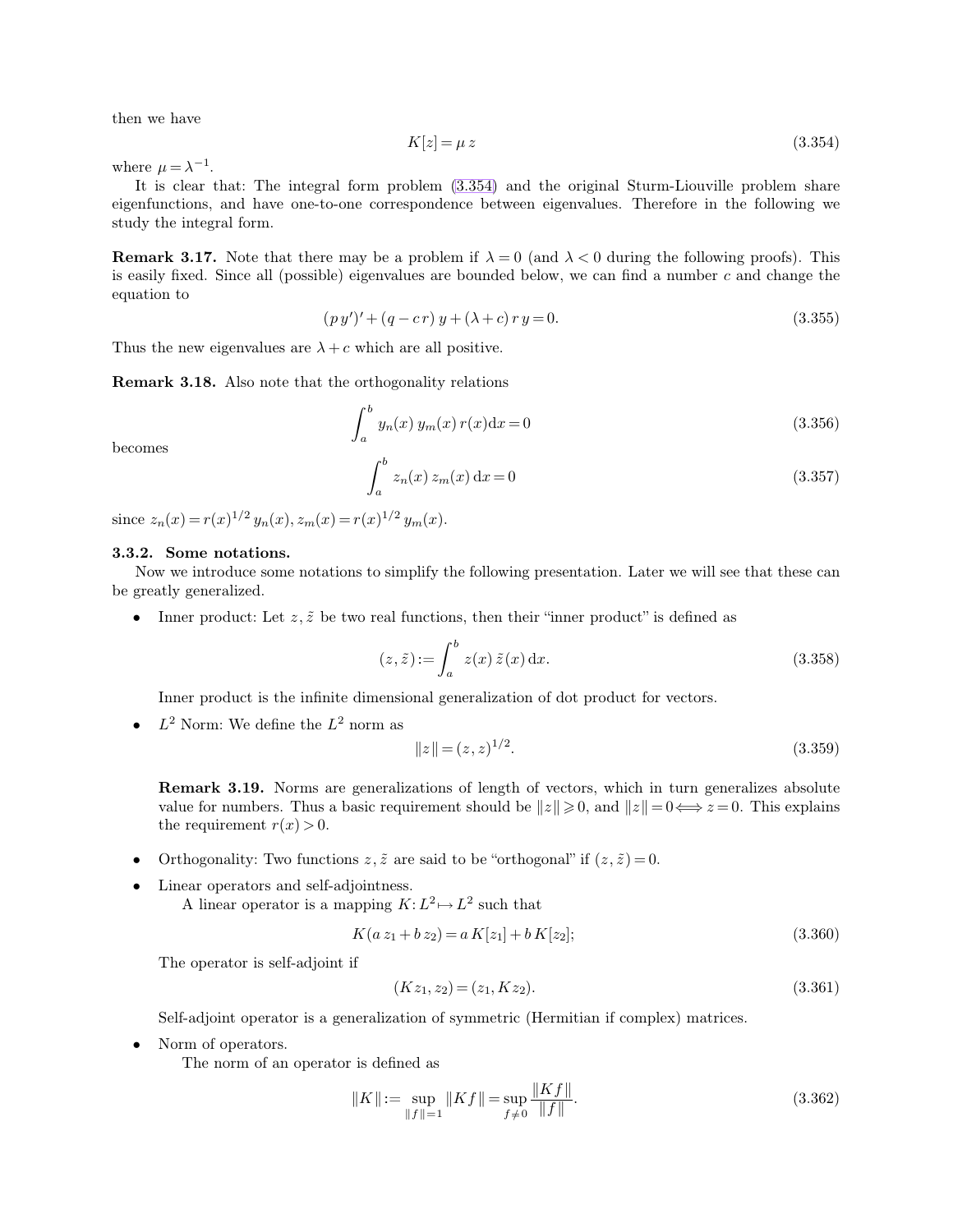An operator is said to be bounded if its norm is finite. From definition we have, for any  $f$ ,

$$
||Kf|| \le ||K|| \, ||f||. \tag{3.363}
$$

• Cauchy-Schwarz inequality. Let  $(·, ·)$  be an inner product, and  $||·||$  the associated norm. Then

$$
|(f,g)| \le \|f\| \|g\|. \tag{3.364}
$$

We can show that our operator

$$
Kf := \int_{a}^{b} k(x,\xi) f(\xi) d\xi
$$
\n(3.365)

is a linear, self-adjoint, bounded operator.

#### **3.3.3. Eigenvalues are countable and isolated.**

In this section we show that the eigenvalues are countable and have no limit point $(s)$ , in other words, the eigenvalues (assuming it's bounded below) can be listed  $0 < \lambda_1 < \lambda_2 < \lambda_3 < \cdots$ .

From the duscussion in the last section we see that it suffices to show that the eigenvalues of [\(3.354\)](#page-27-0) can be listed as  $\mu_1 > \mu_2 > \dots > 0$ , with 0 the only possible limit point.

This is done in several steps.

1. There is at least one eigenvalue.

Consider  $m := \sup_{\|z\|=1} (K[z], z)$  where the supreme is taken over all continuous functions with  $\int_a^b$  $\frac{b}{n}z^2=1$ . Since  $k(x,\xi)$  is a bounded function,  $m \in \mathbb{R}$ . We show that  $m = \mu_1$ .

By definition of sup there is  $\{z_n\}$  satisfying  $||z_n|| = 1$  and  $(K[z_n], z_n) \longrightarrow m$ . All we need to do is to show that there is a subsequence of  $z_n$  converging uniformly. However this turns out to be not easy. So we apply the following trick: Instead of showing  $z_n \to a$  an eigenfunction, we show  $K[z_n] \to a$ an eigenfunction.

• The idea is to try to apply the following

**Theorem 3.20. (Arzela-Ascoli)** Let  $\{f_n(x)\}\$ be a sequence of functions that are

- *Uniformly bounded: There is*  $M > 0$  *such that*  $|f_n(x)| \leq M$  *for all*  $n \in \mathbb{N}$  *and all*  $x \in [a, b]$ *.*
- **•** *Equicontinuous: For any*  $ε > 0$ *, there is*  $δ > 0$  *such that*  $|x_1 x_2| < δ ⇒ |f_n(x_1) f_n(x_2)|$  $|f_n(x_2)| < \varepsilon$  *holds for all*  $n \in \mathbb{N}$  *and all*  $x_1, x_2 \in [a, b]$ *.*

Then there is a subsequence  $f_{n_k}(x)$  converging uniformly to some continuous function  $f(x)$ . *That is for any*  $\varepsilon > 0$ *, there is*  $K \in \mathbb{N}$  *such that for all*  $k > N$ *, and all*  $x \in [a, b]$ *,*  $|f_{n_k}(x) - f(x)| < \varepsilon$ *.* 

First we show that  $K[z_n]$  is uniformly bounded. This follows from the inequality

$$
|K[z_n]| \leqslant \int_a^b |k(x,\xi)| \, |z_n(\xi)| \, \mathrm{d}\xi \leqslant \left(\int_a^b k(x,\xi)^2 \, \mathrm{d}\xi\right)^{1/2} \left(\int_a^b |z_n(\xi)|^2 \, \mathrm{d}\xi\right)^{1/2} \tag{3.366}
$$

and the boundedness of k.

Next we show that  $K[z_n]$  is equicontinuous, that is for any  $\varepsilon > 0$  there is  $\delta > 0$  such that whenever  $|x_1 - x_2| < \delta$ ,  $|K[z_n](x_1) - K[z_n](x_2)| < \varepsilon$ .

To see this we write

$$
|K[z_n](x_1) - K[z_n](x_2)| = \left| \int_a^b [k(x_1, \xi) - k(x_2, \xi)] z_n(\xi) d\xi \right|
$$
  
\n
$$
\leq \int_a^b |k(x_1, \xi) - k(x_2, \xi)| |z_n(\xi)| d\xi
$$
  
\n
$$
\leq \left( \int_a^b |k(x_1, \xi) - k(x_2, \xi)|^2 d\xi \right)^{1/2} \left( \int_a^b |z_n(\xi)|^2 d\xi \right)^{1/2}
$$
  
\n
$$
= \left( \int_a^b |k(x_1, \xi) - k(x_2, \xi)|^2 d\xi \right)^{1/2}.
$$
 (3.367)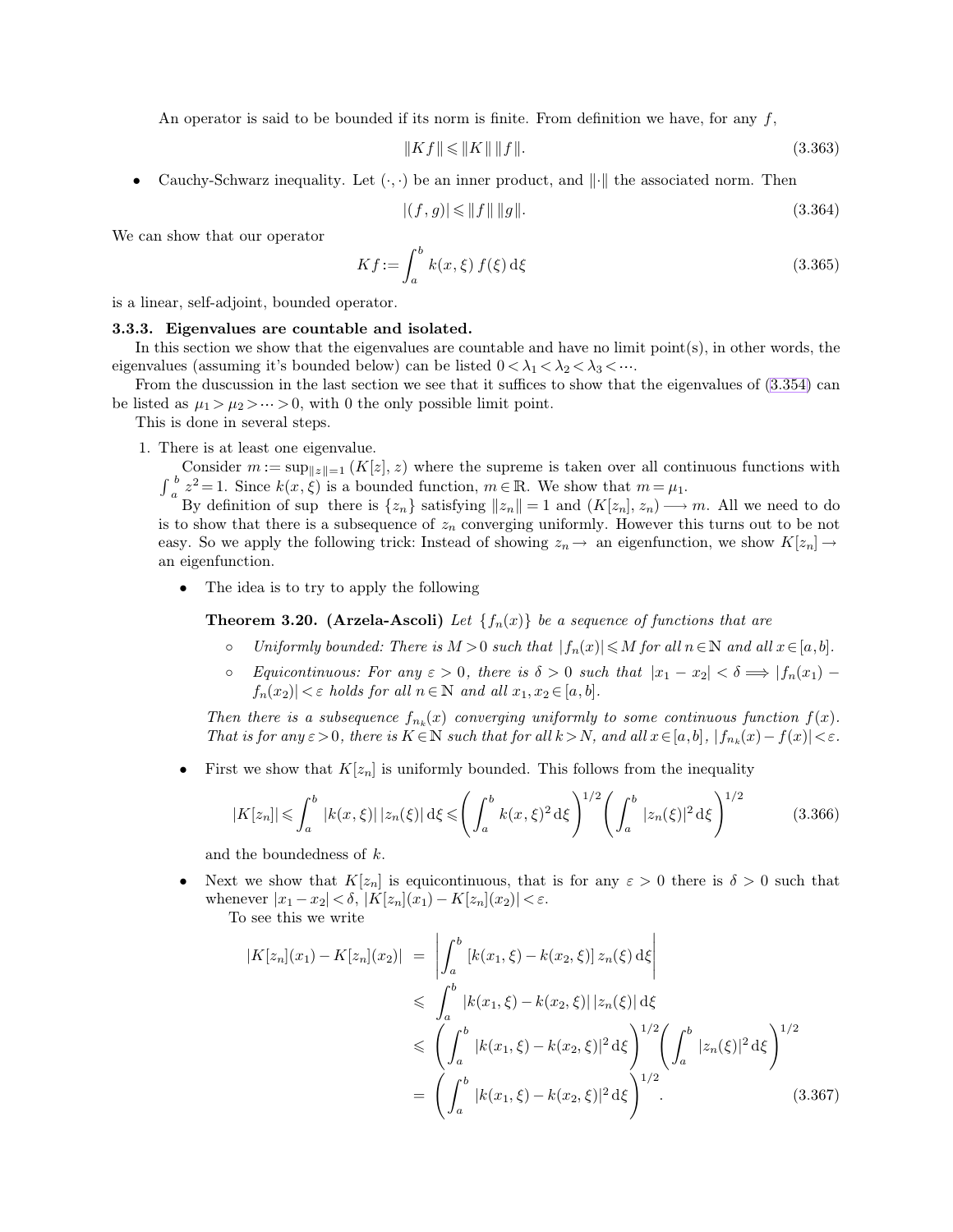Since k is continuous over  $[a,b] \times [a,b]$ , it is uniformly continuous, thus there is  $\delta > 0$  such that whenever  $|x_1-x_2| < \delta$ ,  $|k(x_1,\xi) - k(x_2,\xi)| < \frac{\varepsilon}{\sqrt{b}}$ .  $rac{\varepsilon}{\sqrt{b-a}}$ .

• Therefore there is a subsequence  $z_{n_k}$  such that  $K[z_{n_k}]$  converges uniformly to some function  $\varphi$ . We now show that  $\varphi$  must be an eigenfunction with eigenvalue m. We have

$$
||K[z_{n_k}] - m z_{n_k}||^2 = (K[z_{n_k}] - m z_{n_k}, K[z_{n_k}] - m z_{n_k})
$$
  
=  $(K[z_{n_k}], K[z_{n_k}]) - 2 m (K[z_{n_k}], z_{n_k}) + m^2$   
 $\longrightarrow ||\varphi||^2 - m^2$  (3.368)

This implies  $\|\varphi\|^2 \geqslant m^2 > 0 \Longrightarrow \varphi \neq 0.$ 

Since K is bounded, to show  $K\varphi = m\varphi$ , all we need

$$
0 = \|K\varphi - m\varphi\| = \lim_{k \to \infty} \|K[K[z_{n_k}]] - mK[z_{n_k}]\| \Longleftarrow \|K[z_{n_k}] - m z_{n_k}\| \longrightarrow 0. \tag{3.369}
$$

We re-visit

$$
||K[z_{n_k}] - m z_{n_k}||^2 = (K[z_{n_k}], K[z_{n_k}]) - 2m(K[z_{n_k}], z_{n_k}) + m^2 \le m^2
$$
\n(3.370)

All we need to show is  $||K[z_{n_k}]|| \leq m$ .

Proof of  $||Kf|| \leq m ||f||$ . It suffices to prove  $||Kf|| \leq m$  for all  $||f|| \leq 1$ . Take any f, g with  $||f|| = ||g|| = 1$ . We have  $(K(f - g), (f - g)) \ge 0$  (see exercise) which leads to

$$
(Kf, f) + (Kg, g) - 2(Kf, g) \ge 0 \Longrightarrow (Kf, g) \le m. \tag{3.371}
$$

This holds for all f, g with  $||f|| = ||g|| = 1$ . Now take  $g = \frac{Kf}{||Kf||}$  $\frac{Kf}{\|Kf\|}$  leads to  $\|Kf\| \leq m$ . Thus  $||K[z_{n_k}]|| \leq m$  as desired.

2. The eigenvalues cannot have nonzero limit point(s).

Assume the contrary. We have

$$
K[z_{n_j}] = \lambda_j z_{n_j} \tag{3.372}
$$

with  $\lambda_j \longrightarrow \lambda > 0$ . Then without loss of generality, we can assume  $\lambda_j \geq \lambda/2$  for all j. Now since  $z_{n_j}$ are orthogonal to one another, we have

$$
||K[z_{n_j}] - K[z_{n_k}]|| = \lambda_j^2 + \lambda_k^2 \ge \lambda^2/2.
$$
\n
$$
(3.373)
$$

On the other hand we know that there is a subsequence converging uniformly. Contradiction.

### **3.3.4. Generalized Fourier expansion.**

In this section we show that the eigenfunctions can be used to expand a general twice continuously differentiable function.

• First we show that if there is a continuous function f such that  $(f, z_n) = \int_a^b$  $\int_a^b f(x) z_n(x) dx = 0$  for all eigenfunctions  $z_n$ , then  $f(x) = 0$ .

Assume not. Then consider all such functions. Name this set by  $H$ . Without loss of generality, we assume  $z_n$ 's are normalized, that is  $||z_n|| = 1$ .

We first show that if  $f \in H$  then so does  $Kf$ :

$$
(Kf, z_n) = (f, Kz_n) = \lambda_n (f, z_n) = 0.
$$
\n(3.374)

Note that we have used the self-adjointness of K.

Next we show that if  $f_m \in H$ ,  $||f_m - f|| \longrightarrow 0$ , then  $f \in H$ . To see this we use Cauchy-Schwarz:

$$
|(f, z_n)| = |(f_m - f, z_n)| \le ||f_m - f|| \, ||z_n|| = ||f_m - f|| \longrightarrow 0. \tag{3.375}
$$

Therefore we can repeat the argument of existence of eigenvalues to show that  $\sup_{f\in H,||f||=1} (Kf,$  $f$  > 0 (because  $(Kf, f)$  > 0 for all  $f \neq 0$ ) is an eigenvalue with some eigenfunction  $\tilde{f}$ . But then there must be *n* such that  $\tilde{f} = z_n$  which leads to  $(\tilde{f}, z_n) \neq 0$ , contradiction.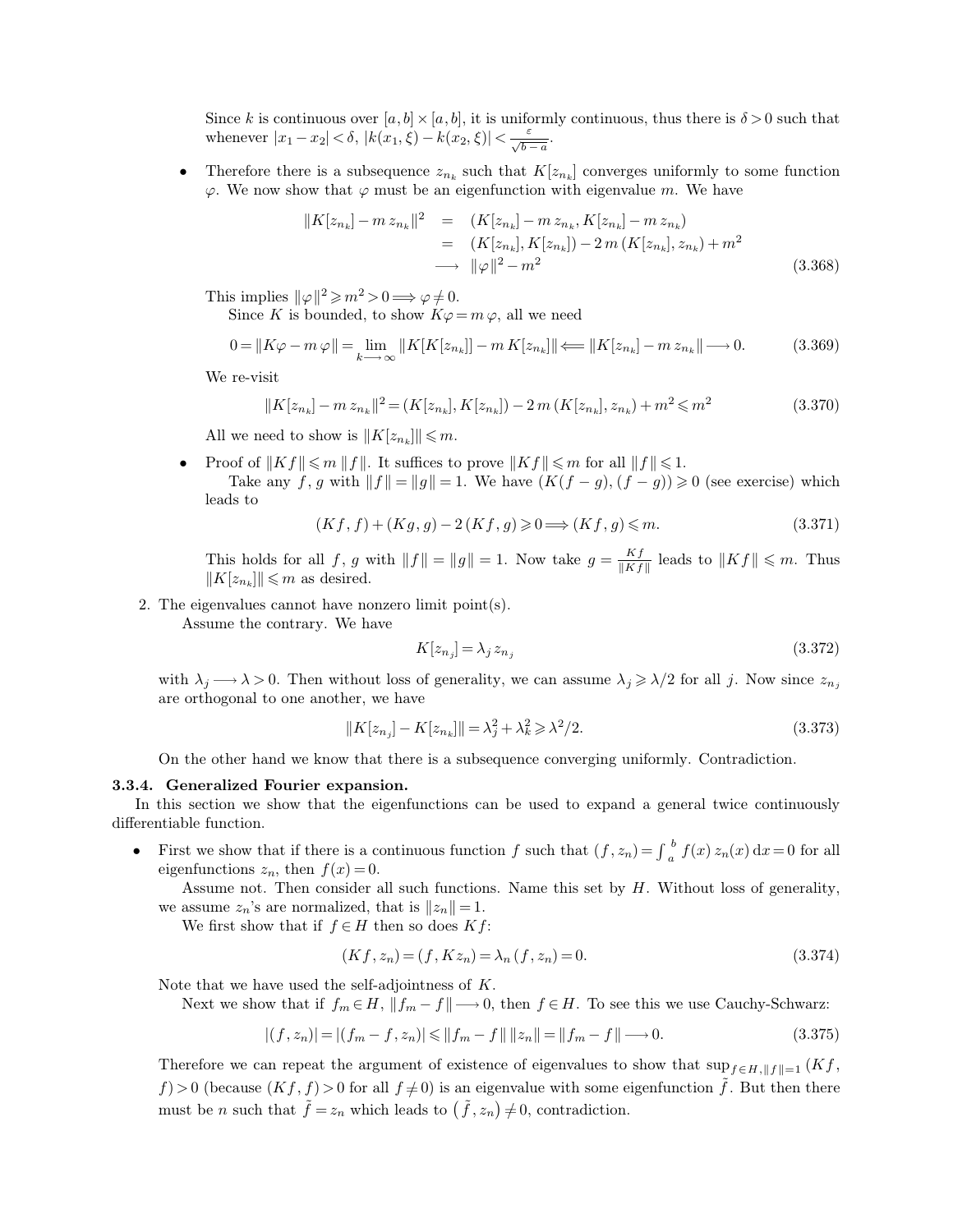• Next we show the Parseval relation. By Bessel's inequality, we have the convergence of  $\sum c_n z_n$  with  $c_n = \frac{(f, z_n)}{\|z\|_2^2}$  $\frac{\sum_{i=1}^{j} z_i}{\|z_n\|^2}$ . Now  $f - \sum_{i=1}^{j} c_i z_i$  satisfies

$$
(f - \sum c_n z_n, z_n) = 0 \tag{3.376}
$$

thus we have  $f = \sum_{n} c_n z_n$  which leads to Parseval's equality.

• Finally we show that if  $f \in C^2$  (and satisfies the boundary conditions) then the expansion converges uniformly. Notice that every such f can be written as  $K[g]$  with g continuous. Then

$$
\sum_{n=M}^{N} |(f, z_n) z_n| = \sum_{n=M}^{N} \mu_n |g_n z_n| \longrightarrow 0
$$
\n(3.377)

uniformly because  $\mu_n \longrightarrow 0$ . This means the sequence  $\sum_{n=M}^{N}$  $\sum_{n=M}^{N} (f, z_n) z_n$  is Cauchy (uniformly in x) and convergence follows.

### **Exercises.**

**Exercise 3.14.** Show that if  $G(x, \xi)$  solves

$$
(p(x) y')' + q(x) y + \delta(x - \xi) = 0, \qquad a < x < b \tag{3.378}
$$

$$
\alpha_0 y(a) + \alpha_1 y'(a) = 0, \tag{3.379}
$$

$$
\beta_0 y(b) + \beta_1 y'(b) = 0. \tag{3.380}
$$

then  $y = \int_a^b G(x, \xi) f(\xi) d\xi$  solves

$$
(p(x) y')' + q(x) y + f(x) = 0, \qquad a < x < b \tag{3.381}
$$

$$
\alpha_0 y(a) + \alpha_1 y'(a) = 0, \tag{3.382}
$$

$$
\beta_0 y(b) + \beta_1 y'(b) = 0. \tag{3.383}
$$

**Exercise 3.15.** Calculate Green's functions for the following problems.

a)  $y'' = 0, y(0) = y(1) = 0.$ 

b)  $y'' = 0$ ,  $y(0) = y'(1) = 0$ .

**Exercise 3.16.** In the construction of Green's function, we need the solutions to

$$
(p(x) y')' + q(x) y = 0, \qquad \alpha_0 y(a) + \alpha_1 y'(a) = 0 \tag{3.384}
$$

and

$$
(p(x) y')' + q(x) y = 0, \qquad \beta_0 y(b) + \beta_1 y'(b) = 0
$$
\n(3.385)

to be linearly independent. What happens if that's not the case?

**Exercise 3.17.** Prove that the Green's function  $G(x, \xi)$  as defined in [\(3.347\)](#page-26-1) is symmetric:  $G(x, \xi) = G(\xi, x)$ . (Hint: Show that  $p[y'_1 y_2 - y_1 y'_2]$  is constant).

**Exercise 3.18.** Show K is linear, self-adjoint, bounded.

**Exercise 3.19.** Let K be defined as

$$
Kf := \int_{a}^{b} k(x;\xi) f(\xi) d\xi
$$
\n(3.386)

where

$$
k(x;\xi) = r(x)^{1/2} G(x;\xi) r(\xi)^{1/2}
$$
\n(3.387)

with  $G(x;\xi)$  the Green's function for the operator

 $-(py')' + qy$  with boundary conditions  $y(a) = y(b) = 0$  (3.388)

in the sense that the solution to

$$
-(p y')' + q y = f, \t y(a) = y(b) = 0 \t (3.389)
$$

is given by

$$
y(x) = \int_{a}^{b} G(x; \xi) f(\xi) d\xi.
$$
 (3.390)

Assume  $p, q \geqslant 0$ . Show that K is a non-negative operator, that is  $(Kz, z) \geqslant 0$  for all continuous functions z.

**References.**

- Anthony W. Knapp, "Advanced Real Analysis", Chap. 2.
- Kôsaku Yosida, "Lectures on Differential and Integral Equations", Chap. 2.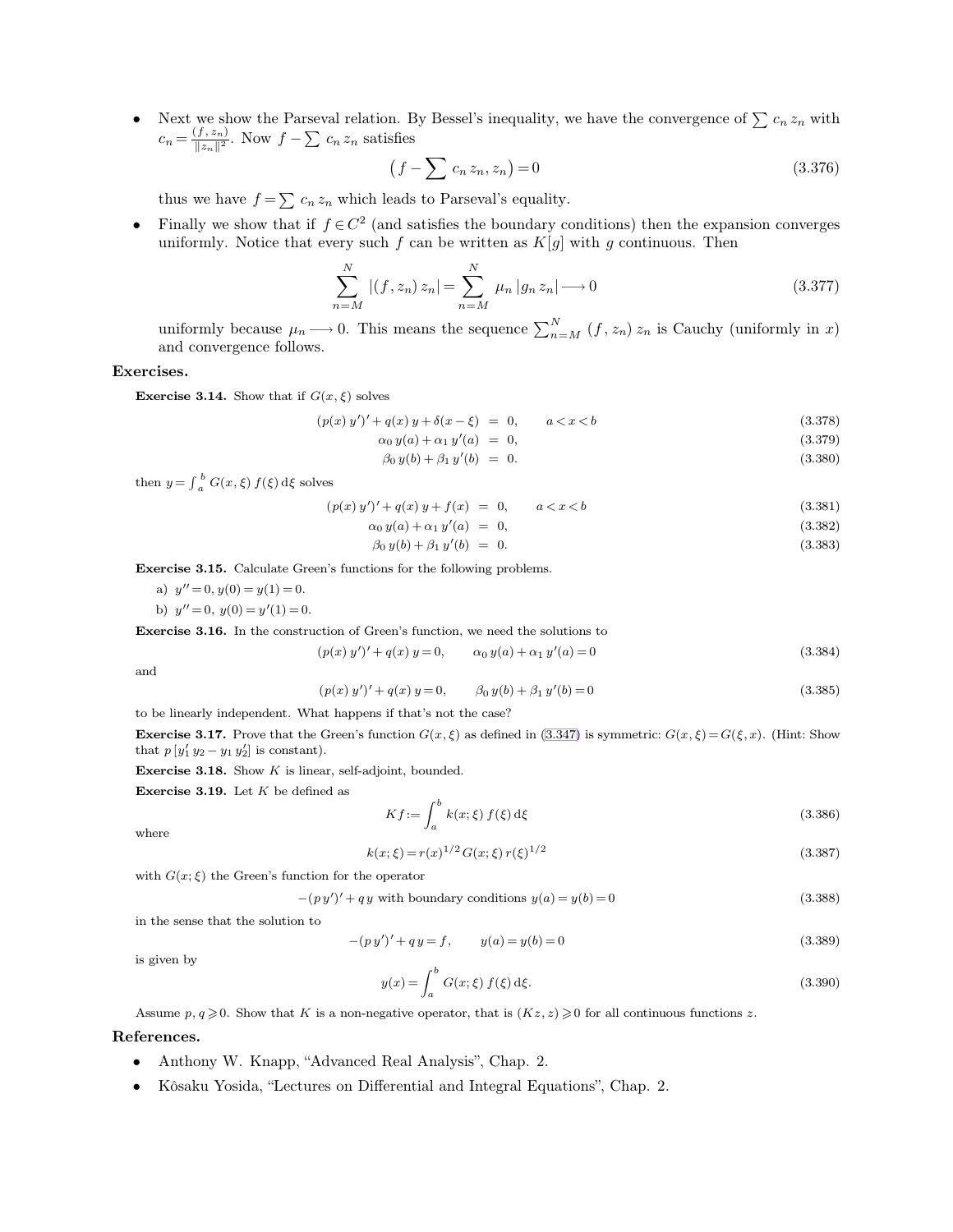### <span id="page-31-0"></span>**3.4. Higher Dimensional Problems.**

In contrast to Section [3.1,](#page-11-0) here we consider higher dimensional equations in an irregular domain instead of regular ones like rectangle, disc, sphere, etc. Note that the shared property of those "regular" domains is that they are either rectangular or can be tranformed to a rectangular domain through change of variables. In this case one can still formulate the eigenvalue problems and study their properties, but usually one cannot write explicit formulas for the eigenfunctions anymore.

### **3.4.1. Higher dimensional separation of variables.**

In the following we use the notation  $x = (x_1, ..., x_n)$ . We consider the following equation in higher dimensions: Let  $\Omega$  be a domain in  $\mathbb{R}^n$ , let L be a linear differential operator of the following form:

$$
L[u] = -\sum_{i,j=1}^{n} (p(x) u_{x_j})_{x_i} + q(x) u = -\nabla \cdot (p \nabla u) + qu
$$
\n(3.391)

For example, when  $p=1, q=0, L$  is the usual Laplace operator

$$
L[u] = -\Delta u. \tag{3.392}
$$

We will the reason for the negative sign later.

Then we set up the equation as

$$
u_t + L[u] = 0 \qquad \Omega \times \mathbb{R}^+, \qquad u(x,0) = f(x) \tag{3.393}
$$

with certain boundary conditions.

Now we can apply the idea of separation of variables. Since  $\Omega$  is a general domain, there is usually no change of variables to map it to a rectangular one, therefore we can only write  $T(t) X(\mathbf{x})$  and try to require it to solve the equation. Substituting into the equation we reach

$$
T'(t) X(x) + T(t) L[X] = 0 \Longrightarrow L[X] - \lambda X = 0, \qquad T'(t) + \lambda T(t) = 0.
$$
\n
$$
(3.394)
$$

From our understanding of the method, we expect the eigenvalue problem

$$
L[X] - \lambda X = 0, \qquad \text{boundary conditions} \tag{3.395}
$$

to have countably many eigenvalues which can be listed by their sizes:  $\lambda_1 < \lambda_2 < \cdots$  and for each eigenvalue we expect to have one  $X_i(\boldsymbol{x})$ . These  $X_i(\boldsymbol{x})$  are orthogonal in the sense that

$$
\int_{\Omega} X_n(\boldsymbol{x}) X_m(\boldsymbol{x}) \, \mathrm{d}\boldsymbol{x} = 0 \qquad m \neq n \tag{3.396}
$$

and complete in the sense that for any reasonably smooth  $f(x)$ , we can write

$$
f(\boldsymbol{x}) = \sum_{n=1}^{\infty} f_n X_n(\boldsymbol{x}) \text{ with } f_n = \frac{\int_{\Omega} f(\boldsymbol{x}) X_n(\boldsymbol{x}) \, \mathrm{d}\boldsymbol{x}}{\int_{\Omega} X_n(\boldsymbol{x})^2 \, \mathrm{d}\boldsymbol{x}}.
$$
 (3.397)

Then the final solution should be

$$
u(\boldsymbol{x},t) = \sum_{n=1}^{\infty} f_n e^{-\lambda_n t} X_n(\boldsymbol{x}).
$$
\n(3.398)

Before we proceed, we have to point out that some of the above expectations are not realistic. For example, in higher dimensions, it may happen that more than one linearly independent eigenfunctions correspond to one same eigenvalue  $\lambda$ . To see this, recall the heat equation in rectangular domain

$$
u_t = u_{xx} + u_{yy}, \qquad 0 < x < \pi, 0 < y < \pi. \tag{3.399}
$$

We know that the eigenvalues are  $m^2 + n^2$  with eigenfunctions sin n x sin m x. But clearly there is the possibility that  $m_1^2 + n_1^2 = m_2^2 + n_2^2$ .

Now we introduce the boundary conditions:

$$
\alpha(\mathbf{x}) u + \beta(\mathbf{x}) \frac{\partial u}{\partial n} = 0 \qquad \text{on } \partial \Omega.
$$
 (3.400)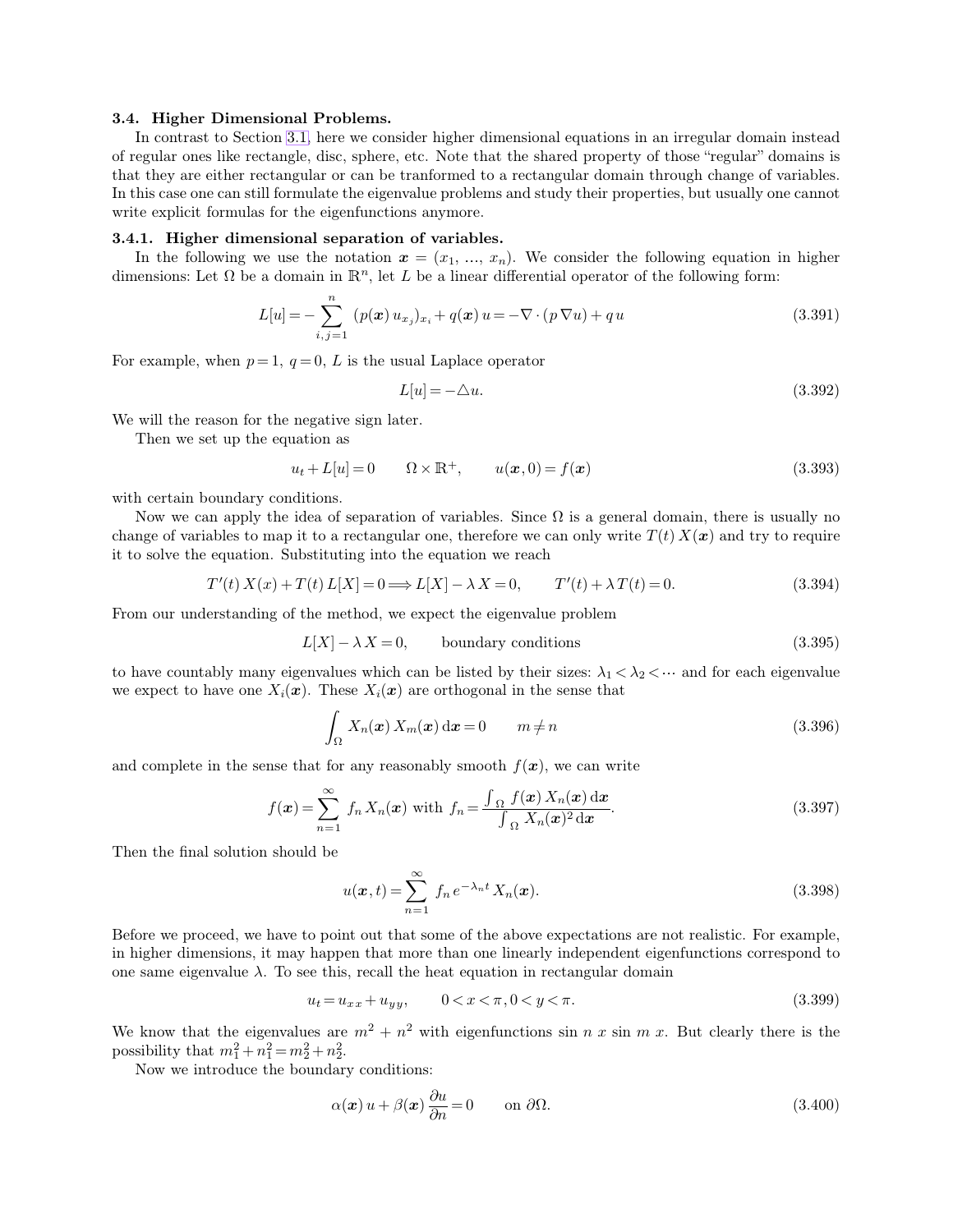This looks complicated but is in fact a natural generalization of the 1D boundary conditions

$$
\alpha_1 u(a,t) + \beta_1 u_x(a,t) = \alpha_2 u(b,t) + \beta_2 u_x(b,t) = 0.
$$
\n(3.401)

**Example 3.21.** Consider the heat equation in cylinder (Example [3.12\)](#page-15-0). The eigenfunctions are  $X_{n,k,1}(x)$ ,  $y) = R_{n,k}(r) \cos(n \theta), X_{n,k,w}(x, y) = R_{n,k} \sin(n \theta)$ . Where  $R_{n,k}(r) = J_n(\alpha_{n,k} r)$  with  $J_n$  Bessel function of the first kind. It is important to notice that these eigenfunctions are orthogonal:

$$
\int_{x^2+y^2 \leq 1} X_{n,k,i}(x,y) X_{m,l,j}(x,y) dx dy = 0
$$
\n(3.402)

unless  $n = m, k = l, i = j$ . Note that the weight r for the orthogonality relation of  $J_n$  follows from change of variables to polar coordinates.

As in the 1D case, we turn to a more abstract setting. We define the following inner product:

$$
(u, v) := \int_{\Omega} u(\mathbf{x}) v(\mathbf{x}) \, \mathrm{d}\mathbf{x}
$$
\n(3.403)

which induces to the norm

$$
||u|| := \left(\int_{\Omega} u(\boldsymbol{x})^2 d\boldsymbol{x}\right)^{1/2}.
$$
\n(3.404)

Recall that in 1D what we actually study is the inverse operator  $L^{-1}$  defined through Green's function. Such explicit definition is not possible anymore. Nevertheless, it turns out that  $L^{-1}$  is still well-defined under the following conditions:

- There is  $p_0 > 0$  such that  $p(x) \geq p_0$  for all  $x \in \Omega$ .
- $q(x) \geq 0$  for all  $x \in \Omega$ .
- $\alpha(x) \beta(x) \geqslant 0$  for all  $x \in \partial \Omega$ .

The proof of this fact is beyond this course. Let  $K = L^{-1}$ . We will only explicitly use K in a few places in the following discussions.

**Remark 3.22.** Under the above assumptions the operator  $L = -\nabla \cdot (p \nabla) + q$  is "uniformly elliptic". A paradigm uniformly elliptic operator is  $-\triangle$ . In appropriate setting, uniformly elliptic operators enjoy the same nice properties as  $-\Delta$ .

Similar to the situation in 1D, a few simple facts can be easily derived.

• The operatos  $L, K$  are self-adjoint. We check

$$
(L[u], v) = \int_{\Omega} \left[ -\nabla \cdot (p \nabla u) + qu \right] v
$$
  
\n
$$
= \int_{\Omega} p \nabla u \cdot \nabla v + quv - \int_{\partial \Omega} p n \cdot \nabla u v
$$
  
\n
$$
= \int_{\Omega} p \nabla u \cdot \nabla v + quv - \int_{\partial \Omega} p v \frac{\partial u}{\partial n}
$$
  
\n
$$
= \int_{\Omega} \left[ -\nabla \cdot (p \nabla v) + q v \right] u + \int_{\partial \Omega} p \left[ u \frac{\partial v}{\partial n} - v \frac{\partial u}{\partial n} \right]
$$
  
\n
$$
= (u, L[v]). \tag{3.405}
$$

Note that the boundary term vanishes due to the boundary condition [\(3.400\)](#page-31-0).

The self-adjointness of K easily follows as

$$
(K[u], v) = (K[u], L(K[v])) = (L(K[u]), K[v]) = (u, K[v]).
$$
\n(3.406)

**Remark 3.23.** We see that after integration by parts twice,  $[-\nabla \cdot (p \nabla u) + q u] v$  becomes  $[-\nabla \cdot (p \nabla v) + q v]$ . If we ignore the boundary terms, we already have  $(L[u], v) = (u, L[v])$ . Such L is said to be "formally self-adjoint". More generally, the "formal adjoint" of a differential operator L can be defined through

$$
(L[u], v) = (u, L^*[v]) + \text{boundary terms.} \tag{3.407}
$$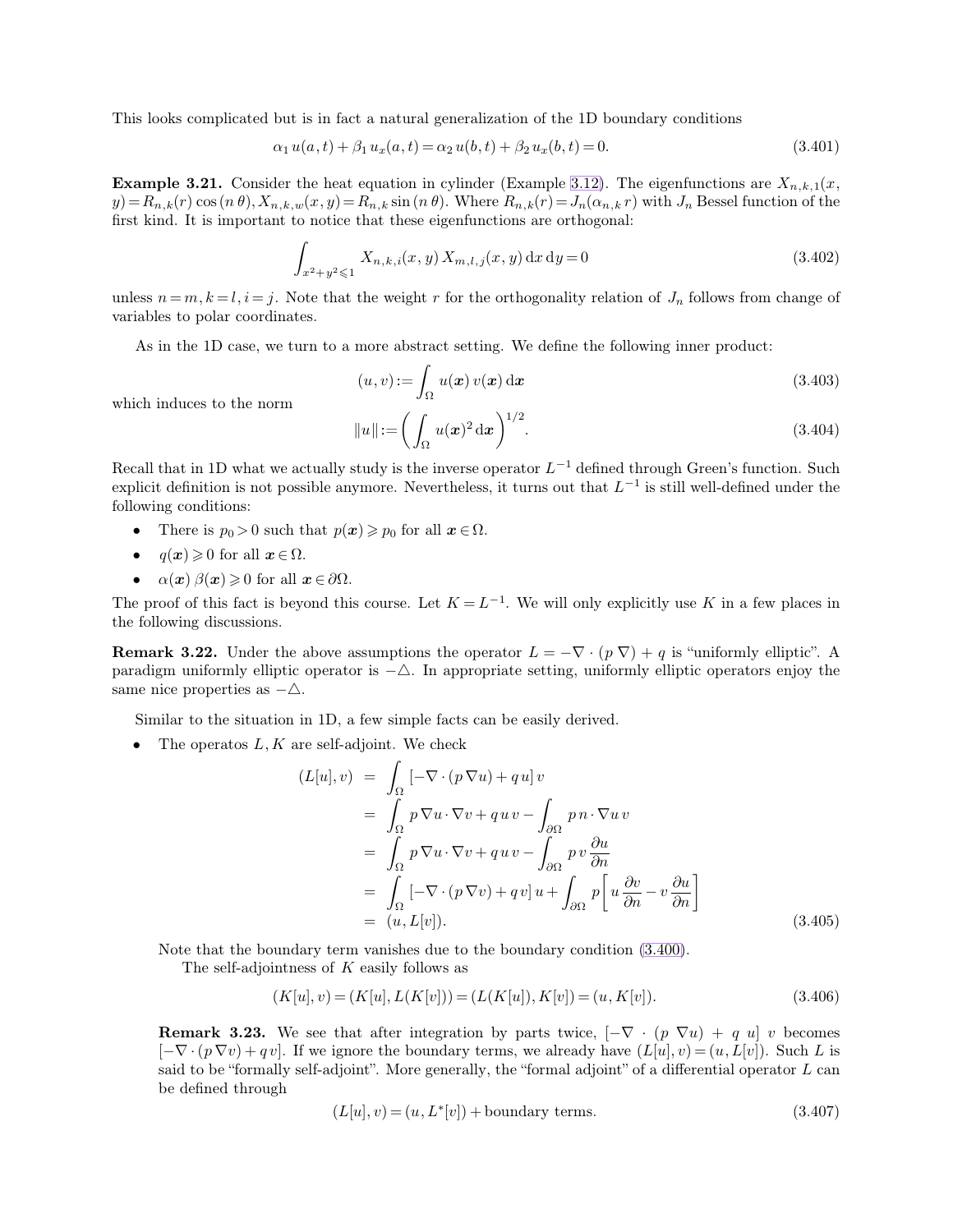Thus an operator is self-adjoint if

- 1. It is formally self-adjoint;
- 2. The boundary condition is appropriate.
- All eigenvalues (if any) are non-negative.

$$
\lambda \|u\|^2 = \lambda (u, u) = (L[u], u)
$$
  
= 
$$
\int_{\Omega} [p |\nabla u|^2 + qu^2] \, dx - \int_{\partial \Omega} p u \frac{\partial u}{\partial n} dA
$$
  
= 
$$
\int_{\Omega} [p |\nabla u|^2 + qu^2] \, dx + \int_{\partial \Omega} p \frac{\alpha}{\beta} u^2 \, dA \ge 0.
$$
 (3.408)

• Eigenfunctions corresponding to different eigenvalues are orthogonal.

Let  $L[u] = \lambda u, L[v] = \mu v$  with  $\lambda \neq \mu$ . Then we have

$$
\lambda (u, v) = (L[u], v) = (u, L[v]) = \mu (u, v) \Longrightarrow (u, v) = 0.
$$
\n(3.409)

Note that as the eigenspaces may not be one-dimensional, we cannot yet conclude the existence of an orthogonal system of eigenfunctions ordered by their corresponding eigenvalues. To do that we need two things:

- 1. For each eigenspace we can find a orthogonal basis;
- 2. Each eigenspace is finite dimensional.

The first can be done using the following Gram-Schmidt orthogonalization procedure, the second needs some deeper properties of compact operators.

## **3.4.2. Gram-Schmidt orthogonalization.**

Recall that now it is possible to have more than one linearly independent eigenfunctions corresponding to one single eigenvalue. Then there is no way to prove that they must be orthogonal. However, given a set of linearly independent functions, we can always "orthogonalize" them through the following Gram-Schmidt process.

Let  $u_1, \ldots, u_n$  be a set of linearly independent functions. We define

$$
v_1 = \frac{u_1}{\|u_1\|};\tag{3.410}
$$

$$
v_2 = \frac{u_2 - (u_2, v_1) v_1}{\|u_2 - (u_2, v_1) v_1\|};\tag{3.411}
$$

$$
v_3 = \frac{u_3 - (u_3, v_1) v_1 - (u_3, v_2) v_2}{\|u_3 - (u_3, v_1) v_1 - (u_3, v_2) v_2\|};
$$
\n(3.412)\n  
\n
$$
\vdots
$$

It is easy to see that  $v_1, \ldots, v_n$  now form a set of orthonormal functions, that is

$$
||v_i|| = 1, \t(v_i, v_j) = 0 \t when \t i \neq j. \t(3.413)
$$

We also note that

$$
span{v_1, ..., v_k} = span{u_1, ..., u_k}
$$
\n(3.414)

for all  $1 \leq k \leq n$ .

#### **3.4.3. Hilbert spaces, compact operators.**

A Hilbert space is a special kind of abstract vector space.

A vector space is a set  $V$  with two operations defined: addition between elements of  $V$  and multiplication between an element of V and a number  $\alpha$ . These two operations share the properties of the same operations on  $\mathbb{R}^n$  and  $\mathbb{R}$ :

i. There is an element  $0 \in V$  such that  $0 + v = v$  for all  $v \in V$ ;

ii.  $u + v = v + u$ ;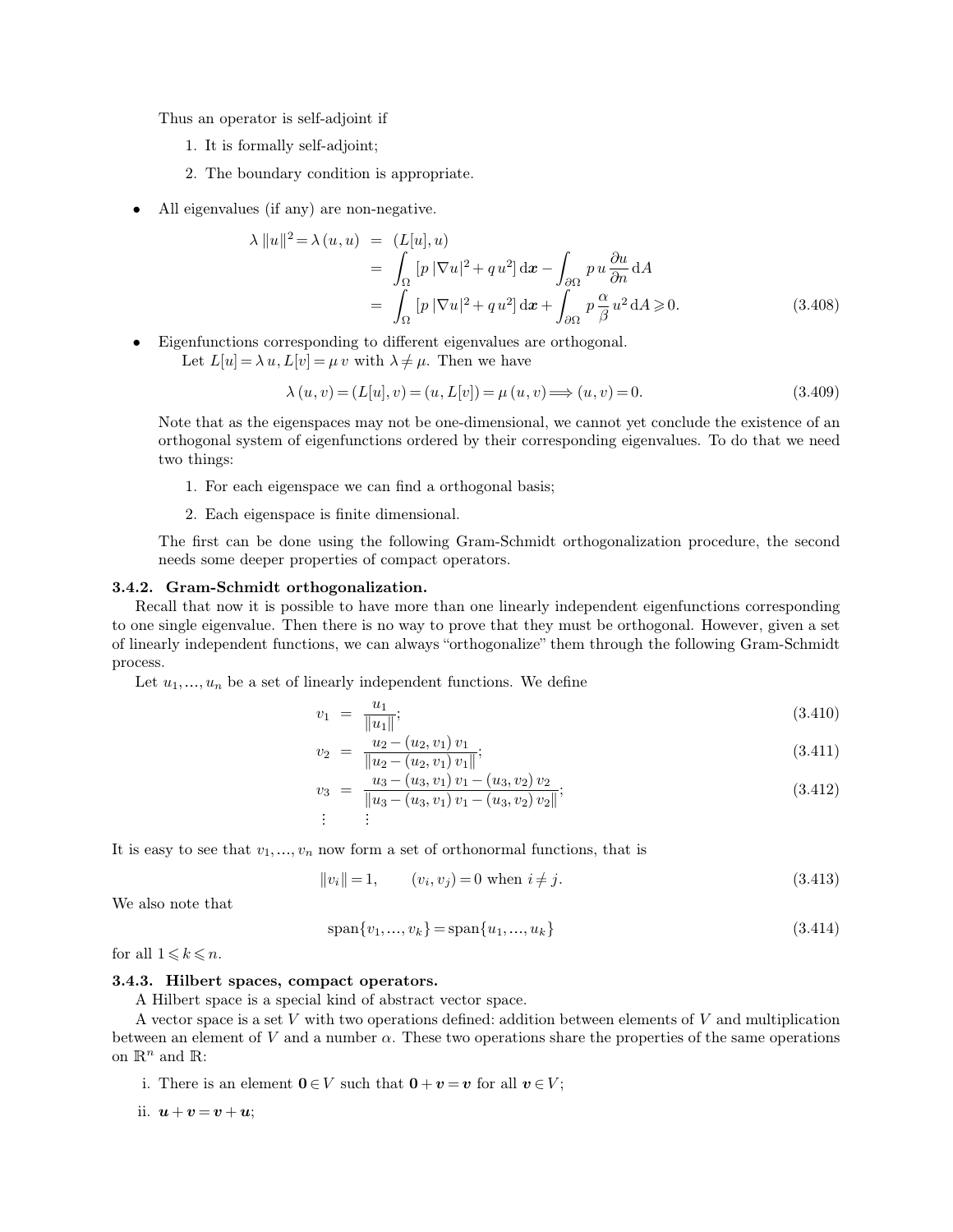iii.  $(u + v) + w = u + (v + w);$ iv. For each  $u \in V$  there is an element  $-u \in V$  such that  $u + (-u) = 0$ . v.  $1 \cdot u = u$  for all  $u \in V$ : vi.  $(a + b)$   $\mathbf{u} = a \cdot \mathbf{u} + b \cdot \mathbf{u}$ ; vii.  $a(\mathbf{u} + \mathbf{v}) = a \cdot \mathbf{u} + b \cdot \mathbf{u}$ ; viii.  $a (b \mathbf{u}) = (a b) \mathbf{u}$ .

**Remark 3.24.** The above is called "real" vector space since the scalars  $a, b \in \mathbb{R}$ . We can replace R by the complex numbers C or any other fields to obtain other types of vector spaces. Some of the following definitions, in particular the definition of inner product, may need to be modified in those cases.

**Example 3.25.** The set of continuous functions with usual addition between functions and scalar-function multiplication is a vector space.

Now we define a linear operator. A linear operator is a mapping  $L$  between two vector spaces  $V, W$ satisfying

- i.  $L[\mathbf{v} + \mathbf{w}] = L[\mathbf{v}] + L[\mathbf{w}];$
- ii.  $L[a v] = a L[w]$ .

**Example 3.26.** Let  $V$  be the set of continuously differentiable functions and  $W$  the set of continuous functions, then  $L = \frac{d}{da}$  $\frac{d}{dx}$  is a linear operator from V to W.

Note that all we can do in an abstract vector space is linear algebra. Analysis is not possible because there is no definition of convergence yet. To be able to discuss convergence, we need to introduce the idea of "norm". This leads to the definition of Banach space, to which Hilbert space is a special case. We jump directly to this special case.

**Definition 3.27.** *A Hilbert space* H *is an abstract vector space with an "inner product" defined. An inner product is a bilinear form*  $(\cdot, \cdot): H \times H \mapsto \mathbb{R}$  *satisfying* 

$$
i. (u, v) = (v, u);
$$

- *ii.*  $(a u + b v, w) = a (u, w) + b (v, w); (u, a v + b w) = a (u, v) + b (u, w).$
- *iii.*  $(u, u) \geq 0$ *, with equality if and only if*  $u = 0$ *.*

**Example 3.28.** The set of all square integrable functions with inner product  $(u, v) = \int u v dx$  is a Hilbert space.

With inner product comes the norm:

$$
||u|| := (u, u)^{1/2}.
$$
\n(3.415)

With norm comes convergence:

$$
u_n \longrightarrow u \text{ if } \|u_n - u\| \longrightarrow 0. \tag{3.416}
$$

and boundedness of linear operators: L is bounded if there is  $K > 0$  such that

$$
||Lu|| \leq K ||u||, \qquad \forall u \in H. \tag{3.417}
$$

With convergence comes the continuity of linear operators: A linear operator  $L$  on a Hilbert space  $H$  is continuous if  $u_n \longrightarrow u$  then  $Lu_n \longrightarrow Lu$ .

**Definition 3.29. (Compact operator)** *An operator on a Hilbert space*  $L: H \mapsto H$  *is compact if*  $\{u_n\}$ *bounded*  $\implies$  *there is a subsequence*  $u_{n_k}$  *such that*  $Lu_{n_k}$  *converges.*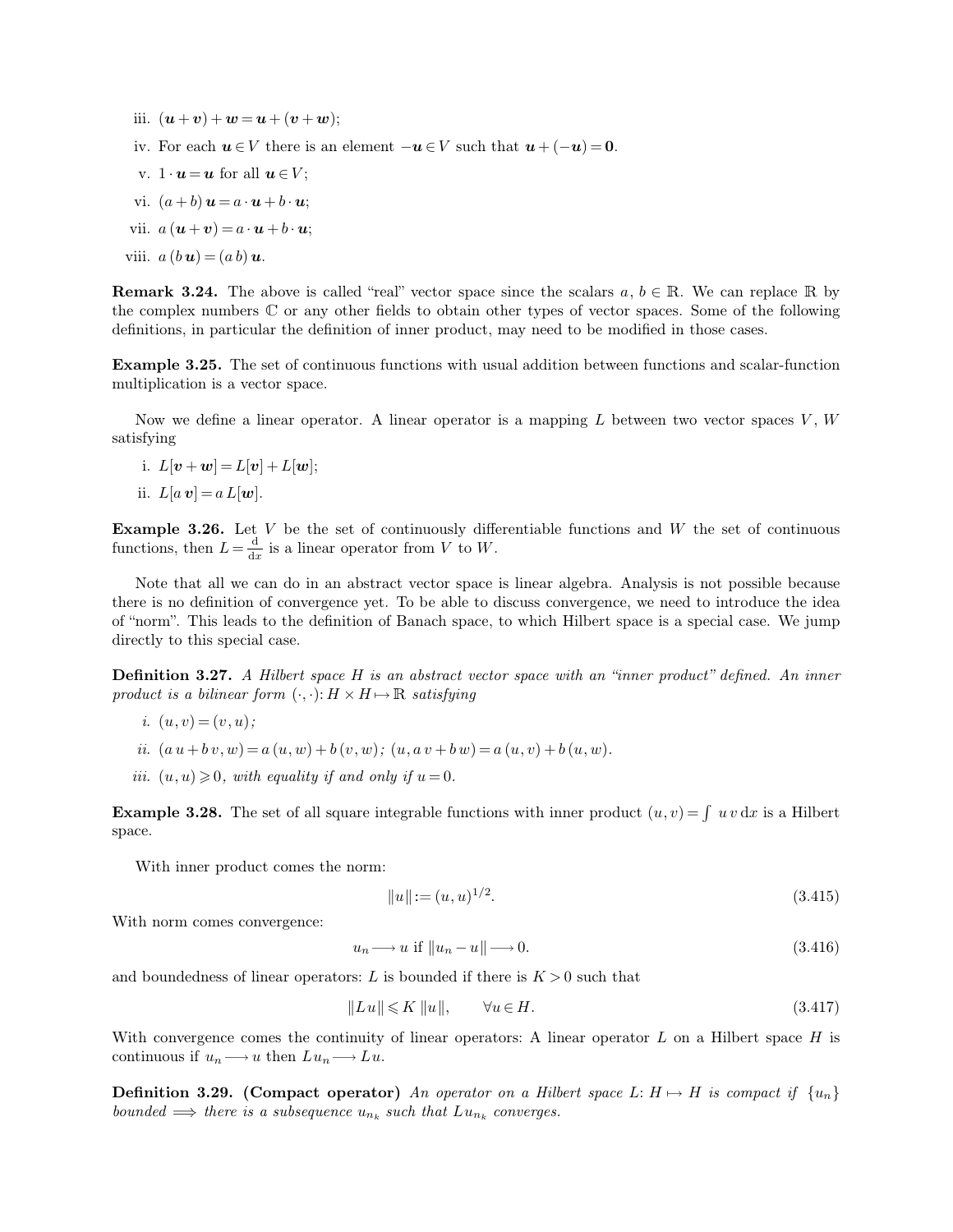**Example 3.30.** If H is finite-dimensional then all linear operators on it are compact; When H is infinitedimensional, there are non-compact linear operators. A paradigm example is the identity operator  $Lu = u$ . Another is the shift operator:

$$
(x_1, x_2, \ldots) \mapsto (0, x_1, x_2, \ldots) \tag{3.418}
$$

on the Hilbert space of infinite dimensional vectors with inner product:

$$
(\boldsymbol{x}, \boldsymbol{y}) = \sum_{n=1}^{\infty} x_n y_n.
$$
\n(3.419)

### **3.4.4. Higher dimensional Sturm-Liouville type theory.**

In this section we try to prove the following properties of the eigenvalue problem

$$
-\nabla \cdot (p \nabla u) + q u = \lambda u, \qquad \alpha(x) u + \beta(x) \frac{\partial u}{\partial n} = 0 \qquad \text{on } \partial \Omega.
$$
 (3.420)

a) There is at least one eigenvalue.

Define the energy functional  $E[u] := (L[u], u) = \int p |\nabla u|^2 + q u^2 + \int_{\partial\Omega} p \frac{\alpha}{\beta}$  $\frac{\alpha}{\beta}u^2$ . We claim that,

$$
\lambda_1 = \min_{u \neq 0} \frac{(L[u], u)}{(u, u)}.
$$
\n(3.421)

The fact that this minimum is attained requires knowledge of Sobolev spaces and is omitted. Now we assume  $u_1$  is the minimizer, and try to show that it is an eigenfunction. Consider a small parametrized perturbuation

$$
\frac{(L[u+s\,v], u+s\,v)}{(u+s\,v, u+s\,v)} = \frac{(L[u], u) + 2\,s\,(L[u], v) + s^2\,(L[v], v)}{(u, u) + 2\,s\,(u, v) + s^2\,(v, v)}.\tag{3.422}
$$

Since  $s = 0$  is a minimizer, taking derivative  $\frac{d}{ds}$  we reach

 $[2 (L[u], v) + 2 s (L[v], v)] [(u, u) + 2 s (u, v) + s<sup>2</sup> (v, v)] - (L[u], u) + 2 s (L[u], v) + s<sup>2</sup> (L[v], v)$  $v) [2(u, v) + 2s(v, v)] = 0.$  (3.423)

Now set  $s = 0$  we reach

$$
(L[u], v) (u, u) = (L[u], u) (u, v) \Longrightarrow (L[u_1] - \lambda_1 u_1, v) = 0.
$$
\n(3.424)

Since this is true for all v, we conclude that  $L[u_1] = \lambda_1 u_1$ .

That  $\lambda_1$  is the smallest eigenvalue is trivial.

b) There are countably many eigenvalues which can be listed  $\lambda_1 < \lambda_2 < \dots$ , and each eigenspace is finite dimensional.

Note that we can obtain  $\lambda_2, \lambda_3, \dots$  as follows:

$$
\lambda_2 = \min_{u \perp u_1} \frac{(L[u], u)}{(u, u)}, \qquad \lambda_3 = \min_{u \perp u_1, u_2} \frac{(L[u], u)}{(u, u)} \tag{3.425}
$$

Note that here it may happen that  $\lambda_2 = \lambda_1$ .

This way we obtain countably many eigenvalues.

To show that each eigenvalue is only repeated finitely many times we need to turn to the inverse operator  $K = L^{-1}$  and try to show that the eigenspace of each of its eigenvalues is finite dimensional. An important fact we have to use is that  $K$  is a compact operator. Thus we show: If  $K$  is compact and  $\lambda$  is an eigenvalue, then there are only finitely many linearly independent eigenvectors. Assume the contrary, then there is a sequence of linearly independent eigenvectors  $u_1, u_2, \ldots$ . Apply the Gram-Schmidt orthogonalization procedure, we obtain  $v_1, v_2, \ldots$  such that

$$
(v_i, v_j) = \delta_{ij}.\tag{3.426}
$$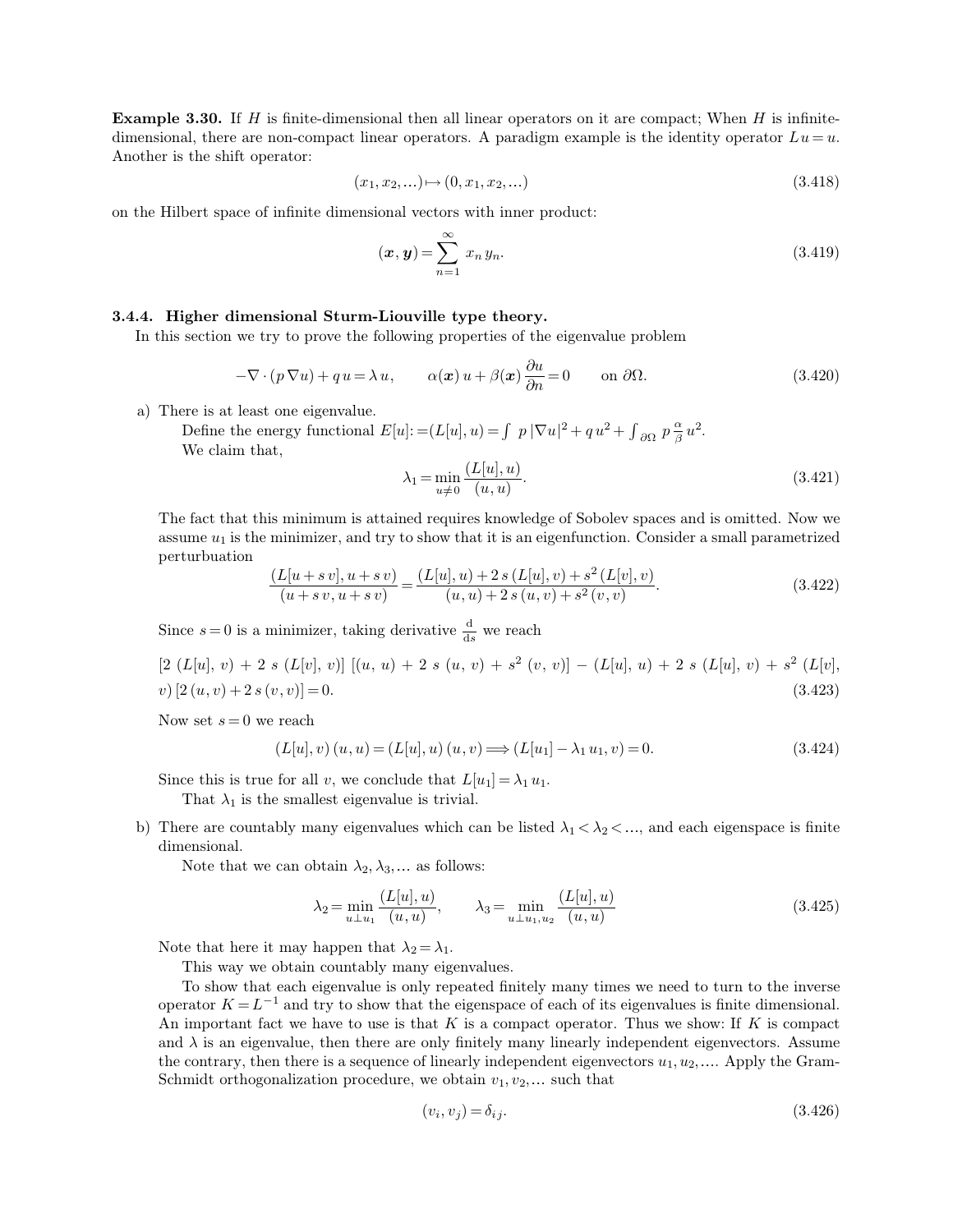Now it is easy to show that  $\{Kv_i\}$  does not have any convergent subsequence. Contradiction.

To show that these are all the eigenvalues we only need to show that if any function  $f$  is perpendicular to all these eigenfunctions, then  $f = 0$ , that is the eigenfunctions form a complete set of the space  $L^2(\Omega)$ .

c) The normalized eigenfunctions form a complete orthonormal set.

To do this we need to show first that  $\lambda_n \longrightarrow \infty$ . Assume the contrary, that is  $\lambda_n \longrightarrow \lambda \in \mathbb{R}$  (note that  $\lambda_n$  is increasing, so this is exactly the contrary to  $\lambda_n \longrightarrow \infty$ ). Take one eigenfunction  $u_n$  for each  $\lambda_n$  and normalize it, we obtain a sequence  $\{u_n\}$  such that

$$
(u_i, u_j) = \delta_{ij}, \qquad Ku_i = \lambda_i u_i. \tag{3.427}
$$

Since  $\lambda_i \longrightarrow \lambda$ , there is  $N \in \mathbb{N}$  such that for all  $n > N$ ,  $\lambda/2 < \lambda_n \leq \lambda$ . Then we have

$$
||Ku_i - Ku_j||^2 = ||Ku_i||^2 + ||Ku_j||^2 > \frac{\lambda^2}{2}
$$
\n(3.428)

which contradicts the compactness of K.

Now note that if  $u \perp u_1, \ldots, u_N$ , then we have

$$
(L[u], u) \ge \lambda_N(u, u) \Longrightarrow \|u\| \le \frac{1}{\lambda_N}(L[u], u). \tag{3.429}
$$

But this leads to contradiction unless  $(L[u], u) = \infty!$ 

**Remark 3.31.** We notice that the convergence proof seems simpler than in the 1D case. The reason is that here we only proved the convergence in  $L^2$  norm instead of uniform convergence.

#### **Exercises.**

**Exercise 3.20.** Prove that for a linear operator, the following are equivalent:

- a) It is continuous;
- b) It is continuous at 0;
- c) It is bounded.

**Exercise 3.21.** Let H be a finite dimensional Hilbert space, and L is a linear operator  $L: H \mapsto H$ . Prove that

- a)  $L$  is bounded.
- b)  $L$  is compact.

**Exercise 3.22.** Construct a sequence  $f_n(x) \to 0$  for every  $x \in \mathbb{R}$ , but  $||f_n|| = (\int_{\mathbb{R}} f(x)^2 dx)^{1/2} = 1$  for all n.

**Exercise 3.23.** Let V be a linear vector space. A norm  $\|\cdot\|$  is a mapping  $V \mapsto \mathbb{R}$  satisfying

- a) For any  $v \in V$ ,  $||v|| \ge 0$ , and  $||v|| = 0 \Longleftrightarrow v = 0$ .
- b) For any  $v \in V$  and  $a \in \mathbb{R}$ ,  $||a v|| = |a| ||v||$ .
- c) For any  $u, v \in V$ ,  $||u + v|| \le ||u|| + ||v||$ .

Prove that

$$
||v|| := \sup_{x \in [a, b]} |f(x)| \tag{3.430}
$$

is a norm on  $V = \{f(x): [a, b] \mapsto \mathbb{R} | f(x)$  is bounded. Then show that this norm does not come from an inner product, that is there can be no inner product that  $||v||^2 = (v, v)$ . (Hint: Show that if  $(\cdot, \cdot)$  is an inner product, then  $(u + v, u + v) + (u - v, u + v)$  $(u - v) = 2(u, u) + 2(v, v).$ 

**Exercise 3.24.** Recall the Legendre's polynomials are eigenfunctions of

$$
(1-x^2)y'' - 2xy' + \lambda y = 0, \qquad -1 < x < 1
$$
\n(3.431)

satisfying:  $P_m(x)$  is a polynomial of degree m.

Prove: If we take  $u_m(x) = x^m$  and apply Gram-Schmidt orthogonalization to them using inner product  $(u, v)$  $\int_{-1}^{1} u(x) v(x) dx$ , the resulting orthonormal set is  $\{a_m P_m(x)\}$ , where  $a_m = \left(\int_{-1}^{1} [P_m(x)]^2 dx\right)^{-1/2}$ .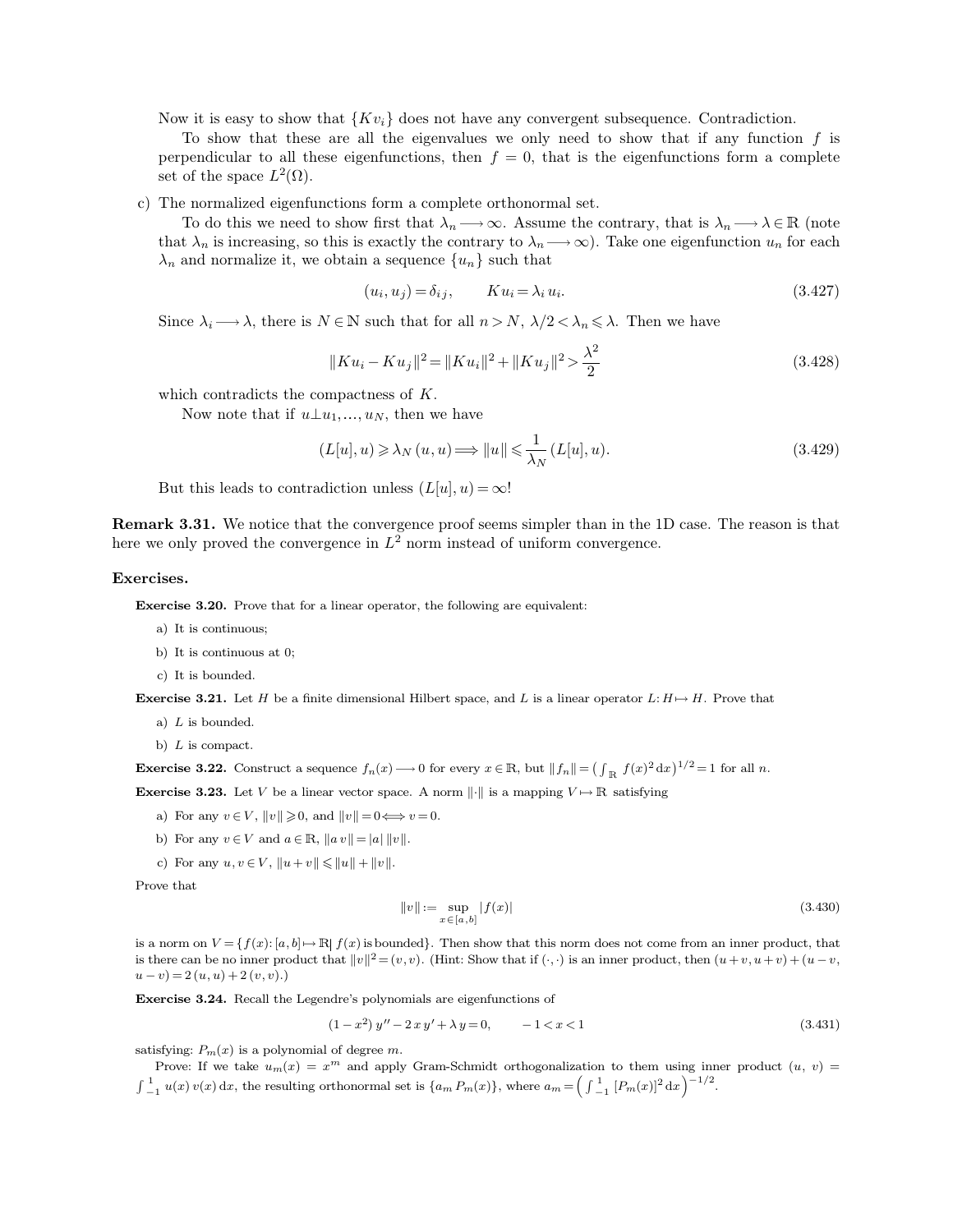### **3.5. Problems.**

### **3.5.1. Frobenius theory of power series solutions.**

One way to understand a general linear second order equation

$$
y'' + p(x) y' + q(x) y = 0 \tag{3.432}
$$

is through the power series method, which in its simplest form works as follows:

- 1. Write  $y = \sum_{n=0}^{\infty} a_n (x x_0)^n$ ,
- 2. Substitute this y into the equation, obtain formulas for  $a_n$ .

3. Study the resulting infinite series  $\sum_{n=0}^{\infty} a_n (x - x_0)^n$  (now all  $a_n$ 's are known).

However, this simple approach only works when both  $p(x)$  and  $q(x)$  are analytic at  $x_0$  (such  $x_0$  is called "ordinary"). Recall that a function  $f(x)$  is analytic at a point  $x_0$  if there is  $\rho > 0$  such that

$$
f(x) = \text{Its Taylor expansion at } x_0 \qquad \forall |x - x_0| < \rho. \tag{3.433}
$$

All infinitely differentiable (at  $x_0$ ) functions have a Taylor expansion, but not all infinitely differentiable functions are analytic, as can be seen from the example  $f(x) = \begin{cases} e^{-1/x} & x > 0 \\ 0 & x \end{cases}$  $\begin{array}{cc} e & x > 0 \\ 0 & x \leq 0 \end{array}$  whose Taylor expansion at

$$
x_0 = 0 \text{ is}
$$
  
 
$$
0 + 0 \cdot x + \frac{0}{2} \cdot x^2 + \frac{0}{6} \cdot x^3 + \dots = 0 \neq f(x)
$$
 (3.4)

for every 
$$
x > 0
$$
.

When  $p(x)$ ,  $q(x)$  are not both analytic at  $x_0$  (in the following for simplicity of presentation we set  $x_0 = 0$ when writing expansions), the point  $x_0$  is called "singular". the power series method can still be adapted to work when  $x_0$  is "regular singular", that is (remember we set  $x_0 = 0$  when writing formulas)

 $\frac{6}{6} \cdot x^3 + \dots = 0 \neq$ 

$$
p(x)x, \qquad q(x)x^2 \tag{3.435}
$$

<span id="page-37-1"></span><span id="page-37-0"></span> $(3.434)$ 

are analytic. In other words  $p(x)$  has a pole of order at most 1, and  $q(x)$  has a pole of order at most 2. The following theorem guaranteed that the power series method still works as long as the starting ansatz is changed to

$$
y = x^{\nu} \sum_{n=0}^{\infty} a_n (x - x_0)^n
$$
 (3.436)

where  $\nu$  may be complex.

**Theorem 3.32. (Fuchs)**  $x_0$  *is regular singular*  $\iff$  There is  $\rho \in \mathbb{R}$ ,  $\rho > 0$ , such that for all solutions  $y(x)$  $of (3.432), \lim_{x \to x_0} (x - x_0)^{\rho} y(x) = 0.$ 

#### **Proof.**

- $\bullet \implies$ . This part is relatively easy (but tedious). One just needs to start from the ansatz [\(3.436\)](#page-37-1) and solve the equation, that is figuring out  $\nu$  as well as all  $a_n$ 's, and then prove convergence of the resulting series solution. The details can be found in any elementary ODE book such as the textbooks for Math 334 and Math 201 here at UA.
- $\iff$  We need to show that if there is  $\rho > 0$  such that  $\lim_{x\to 0} x^{\rho} y(x) = 0$  for all solutions  $y(x)$ , then  $p(x)$ ,  $q(x)$ ,  $x^2$  are analytic. This part is a bit tricky. The outline of the proof is as follows.
	- 1. First show the existence of a solution  $y(x) = x^r \varphi(x)$  where  $\varphi(x)$  is analytic.

To do this, let  $y_1, y_2$  be linearly independent solutions. Then if we continue them along circles around  $x_0$ , the resulting functions  $Y_1$ ,  $Y_2$ , which still solve the equation, can be represented as

$$
Y_1 = \alpha y_1 + \beta y_2; \qquad Y_2 = \gamma y_1 + \delta y_2. \tag{3.437}
$$

Thus for any solution  $y = c y_1 + d y_2$ , after such continuation we get

$$
Y = \left[ \left( \begin{array}{cc} \alpha & \beta \\ \gamma & \delta \end{array} \right) \left( \begin{array}{c} c \\ d \end{array} \right) \right] \cdot \left( \begin{array}{c} y_1 \\ y_2 \end{array} \right). \tag{3.438}
$$